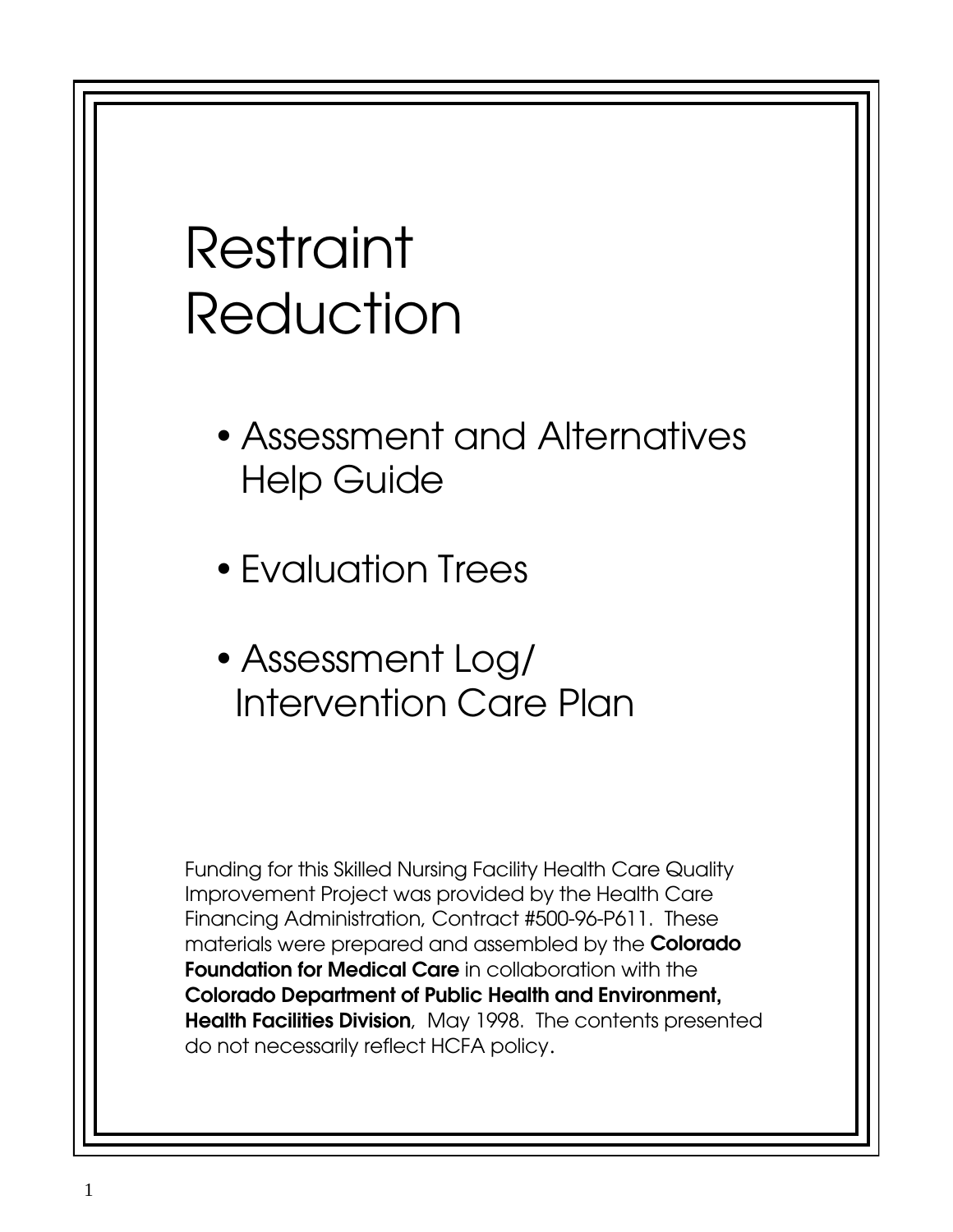## ASSESSMENT and ALTERNATIVES HELP GUIDE

## Table of Contents

Page

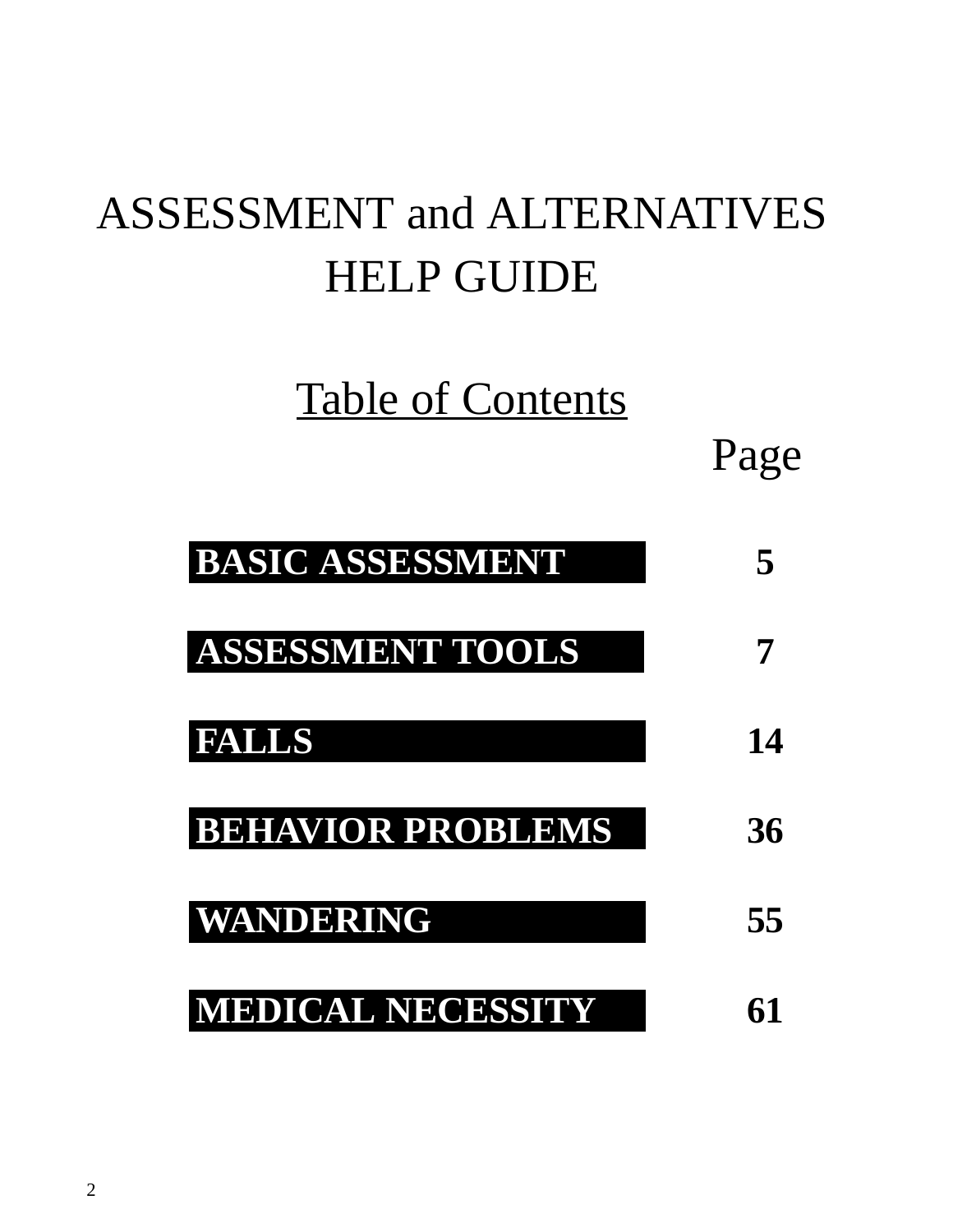## ACKNOWLEDGMENTS

"One person can make a difference, and every person should try." John F. Kennedy

The Help Guide was prepared by the Colorado Foundation for Medical Care with funds provided by the Health Care Financing Administration contract # 500-96-P611 and in collaboration with organizations and individuals from throughout the state.

## **Partnership Members**

 Alzheimer's Association Colorado Association of Homes and Services for the Aging Colorado Department of Health Care Policy and Financing Colorado Department of Public Health and Environment Colorado Foundation for Medical Care Colorado Health Care Association Department of Preventative Medicine and Biometrics - UCHSC Family Representation Health Care Financing Administration Long Term Care Staff Colorado Medical Directors' Association Nursing Home Administration Office of the State Attorney General Office of the State Ombudsman

Appreciation is expressed to the Colorado Health Care Association for permission to include excerpts from Freeing A Half-Million People: Increasing Resident Independence Through Restraint Reduction, prepared by Diane Carter, RN, MSN for the Colorado Health Care Association, 1991.

Special thanks to Diane Carter, RN, MSN, Susan Smith, RN, BSN C-GNP and Karyn P. Prochoda, MD for their contributions to the development of this Help Guide along with the Assessment Log and Evaluation Trees.

> For information regarding the Help Guide, please call: **Colorado Foundation for Medical Care** Communications Department 303-695-3300, Ext. 3332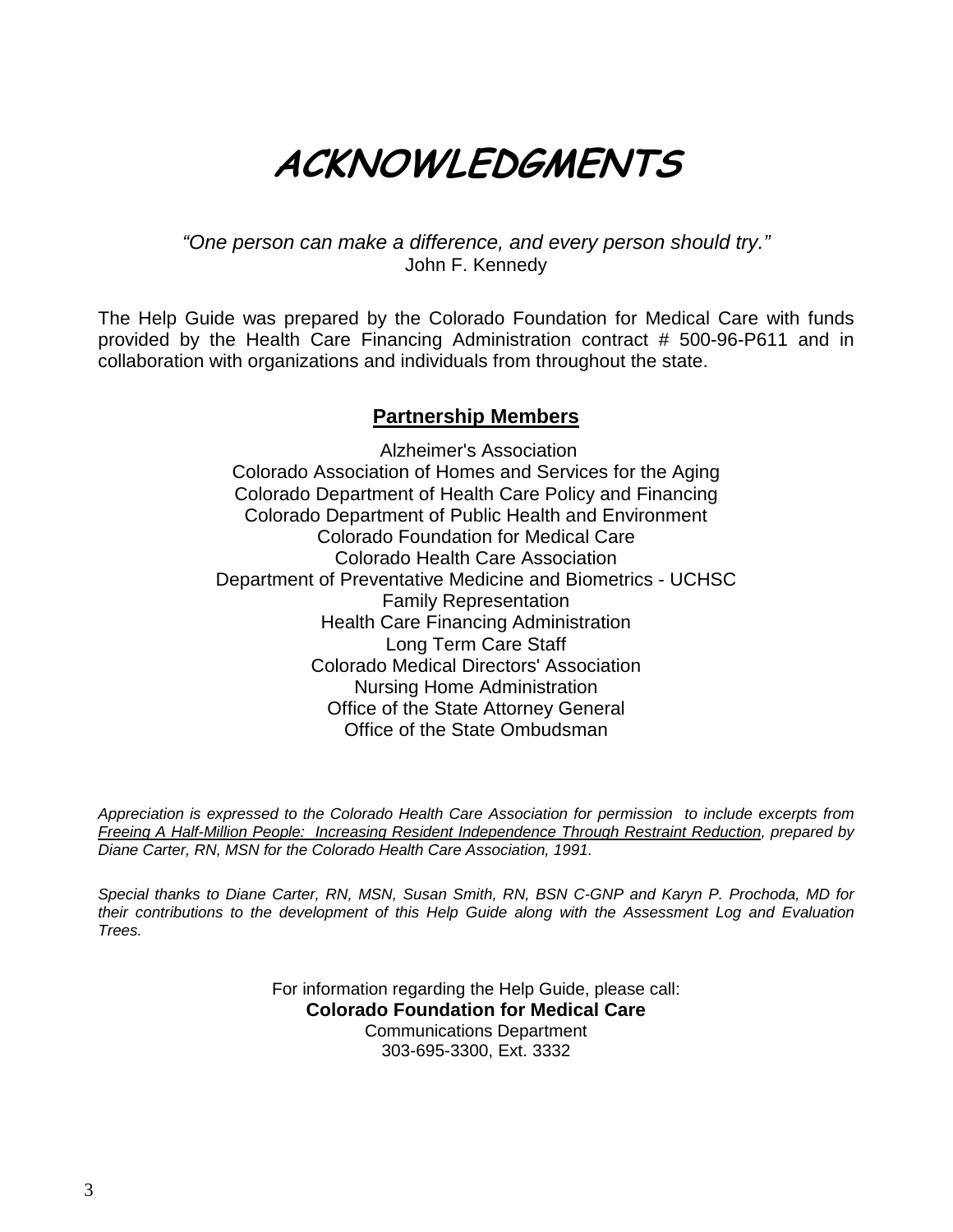This poem was found among the possessions of an elderly lady who died in the geriatric ward of a hospital. No information is available concerning her -- who she was or when she died.



What do you see, nurses, what do you see? Are you thinking, when you look at me -- A crabby old woman, not very wise, Uncertain of habit, with far-away eyes, Who dribbles her food and makes no reply, When you say in a loud voice -- "I do wish you'd try." Who seems not to notice the things that you do, And forever is losing a stocking or shoe, Who unresisting or not, lets you do as you will, With bathing and feeding, the long day to fill. Is that what you're thinking, is that what you see? Then open your eyes, nurse, you're looking at ME... I'll tell you who I am, as I sit here so still; As I rise at your bidding, as I eat at your will. I'm a small child of ten with a father and mother, Brothers and sisters, who love one another, A young girl of sixteen with wings on her feet. Dreaming that soon now a lover she'll meet; A bride soon at twenty -- my heart gives a leap, Remembering the vows that I promised to keep; At twenty-five now I have young of my own, Who need me to build a secure, happy home; A woman of thirty, my young now grow fast, Bound to each other with ties that should last; At forty, my young sons have grown and are gone, But my man's beside me to see I don't mourn; At fifty once more babies play 'round my knee, Again we know children, my loved one and me. Dark days are upon me, my husband is dead, I look at the future, I shudder with dread, For my young are all rearing young of their own, And I think of the years and the love that I've known; I'm an old woman now and nature is cruel -- 'Tis her jest to make old age look like a fool. The body is crumbled, grace and vigor depart, There is now a stone where one I had a heart, But inside this old carcass a young girl still dwells, And now and again my battered heart swells. I remember the joys, I remember the pain, And I'm loving and living life over again, I think of the years, all too few -- gone too fast, And accept the stark fact that nothing can last -- So I open your eyes, nurses, open and see, Not a crabby old woman, look closer, nurses -- see ME!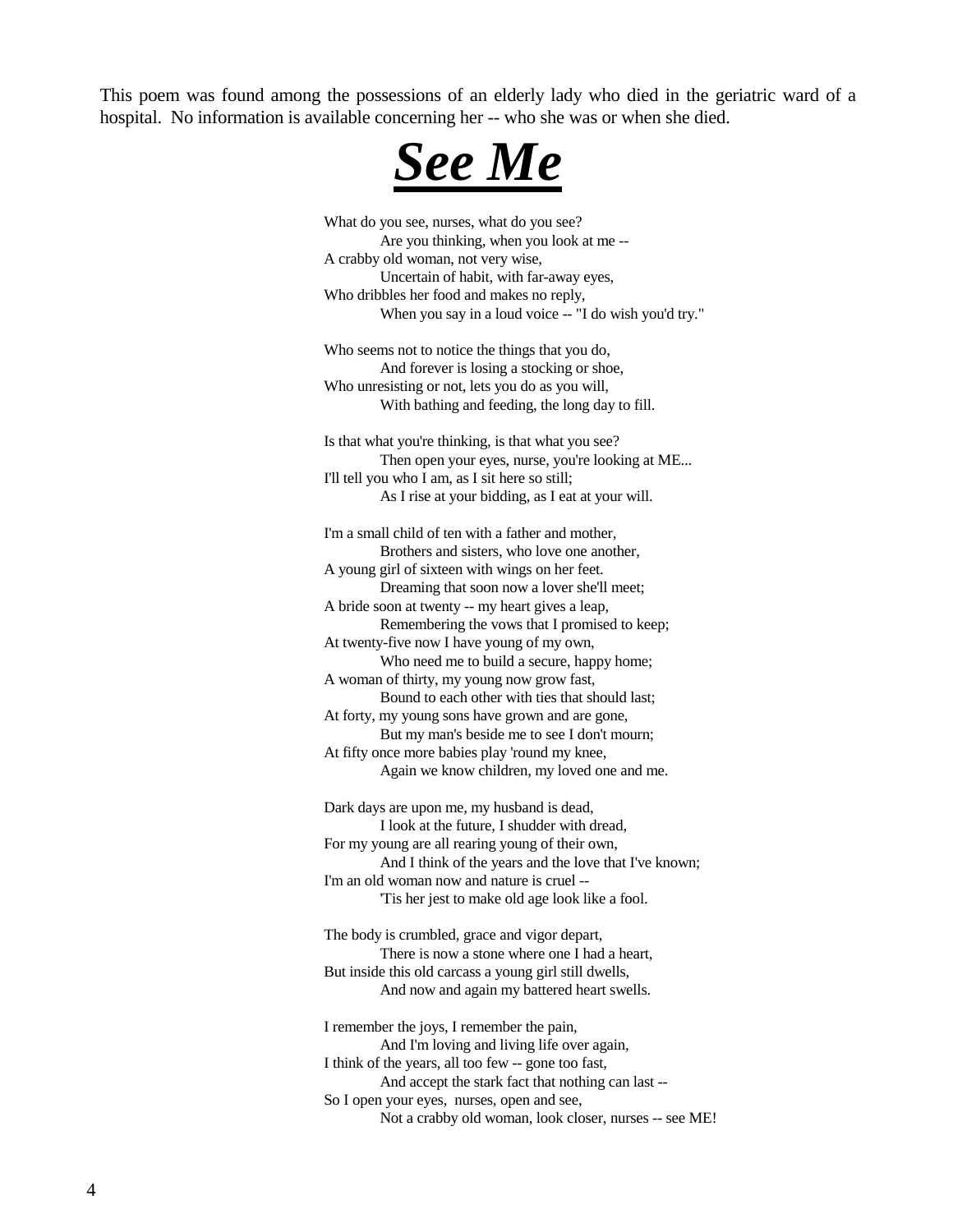## **Basic Assessment Tool**

When a patient is not feeling well or is "just not right", it is important to do a basic assessment of his or her current status. Some of the signs that indicate that something is wrong include:

The patient is:

- more confused than usual
- not eating
- incontinent
- experiencing increased swelling

This is the first diagnostic step. It is followed by basic data gathering and physical exam.

The most common acute geriatric problems:

- 1. UTI (urinary tract infection)
- 2. impaction/obstruction<br>3. pheumonia
- 3. pneumonia
- 4. medications
- 5. confusion

These acute problems are superimposed on chronic disease. Example: patient is coughing more and has existing diagnosis of COPD (chronic obstructive pulmonary disease) and CHF (congestive heart failure). What is going on and how do you figure it out?

Gather history - most important. Diagnosis frequently made on history alone, with physical exam only confirming.

- **Pain** how long, where, nature of pain (constant, intermittent, sharp, burning, aching, heavy, stabbing, boring, cramping), does pain radiate?
	- Examples: burning epigastric pain ulcer vs. gastritis burning back pain may indicate muscular/neuro pain burning abdominal - UTI (Urinary Tract Infection) heavy sternal pain - MI (Myocardial Infarction) sharp, abdominal pain - stones aching joint - arthritis

Pain is frequently denied in this population - "Grin and bear it" ethic Decreased expectation for relief of pain Inability to communicate, or stoicism

What makes pain better or worse, i.e.: food, rest, cold, heat, exercise.

Is there nausea? urinary burning? retention? vomiting? urinary frequency (most geriatric patients are asymptomatic)? last bowel movement - nature of bowel movement (hard, soft, tarry, brown)?

Is patient coughing more than usual, does he have chest pain - nature of pain? rib fracture vs. wall pain vs. cardiac vs. pneumonia. Are symptoms new or increased from baseline?

Be very specific but try not to guide patient.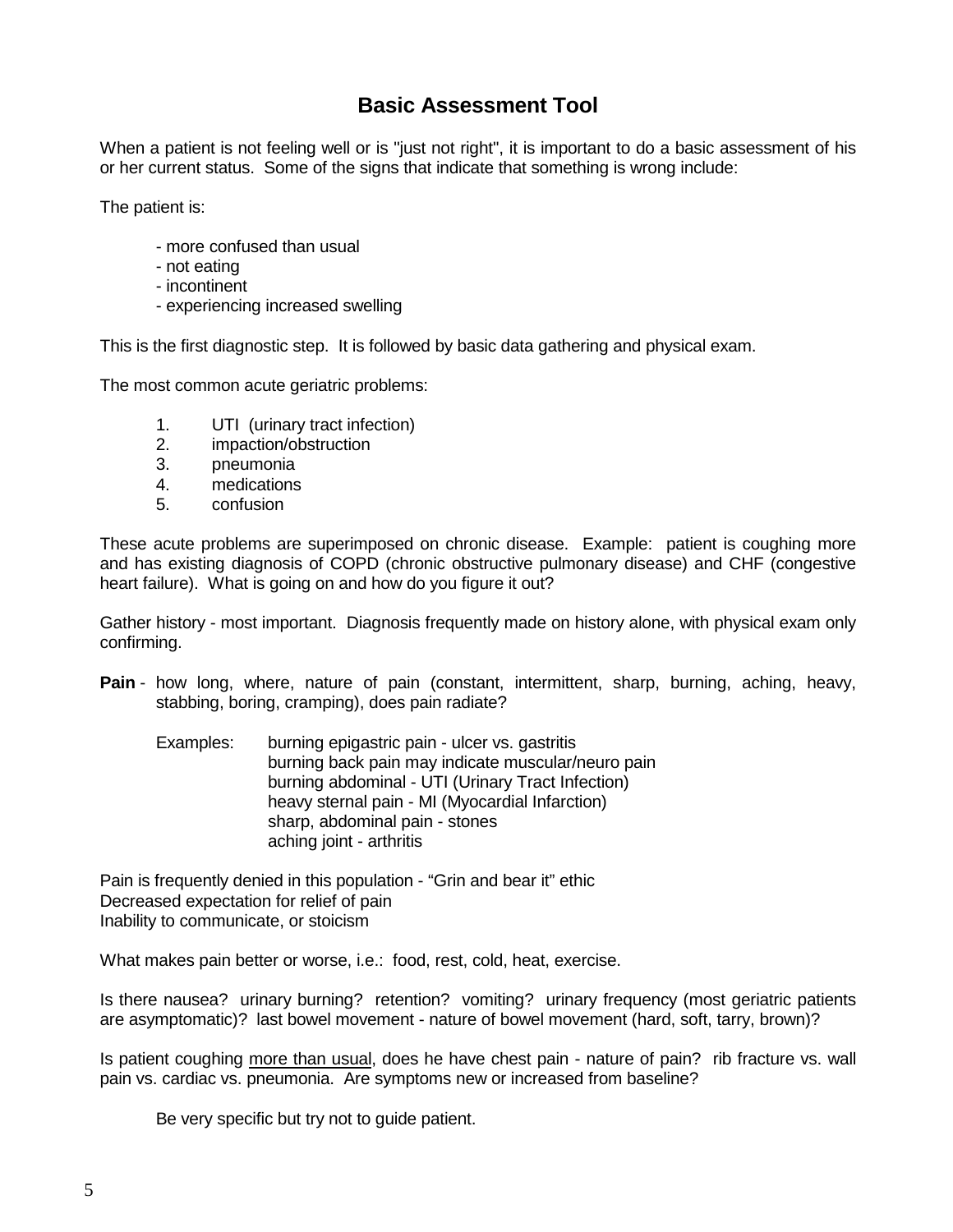Has patient been taking meds? sleeping? eating? Is patient sad/depressed looking? Ask him directly - Are you sad, how long?

- **Chest** nature of pain, difficulty breathing, SOB, pain radiating to arms, neck or face.
- **Check Meds** Digitalis, Theophylline, Dilantin ™, Tegretol ™, psychotropics require levels. When was last level and was it noted by physician as being acceptable? Not all meds need to be in therapeutic levels. Illness can alter normal levels. Anti-convulsants, even at therapeutic levels, can cause dizziness and sedation.

If patient unable to give history, must rely on PE. Remember baseline.

**Survey Patient** - do they look acutely ill, dehydrated, in pain?

- **VS** body temperature is least reliable measure of geriatric illness Respiration, Heart Rate, BP better - geriatric patients frequently don't run fevers.
- **Heent**  check ears, throat, palpate sinus does patient have teeth, dentures what condition?
- **Lungs** decreased breath sounds? Are lung sounds even, any rales? Check progress notes for baseline.
- **Heart** fast, slow, regular, irregular, is there edema? Is BP increased over baseline?
- **Abdomen** Bowel Sounds listen for 2 minutes before deciding there are no bowel sounds. Is patient tender to palpation? Where? Is abdomen soft, hard, distended?
- **Extremities** swollen, red, painful? Has Range of Motion changed from baseline?
- **Mental Status** is it different from baseline?
- Labs Evaluate medication. Synthroid <sup>™</sup>, digoxin ™, dilantin ™, Tegretol ™, psychotropics require laboratory monitoring. Again check baseline.

UA very important. SMA6 - elevated BUN and Creatinine may indicate renal failure or simple dehydration Check baseline levels May need chest x-ray CBC Abdominal X-ray - 3 way, KUB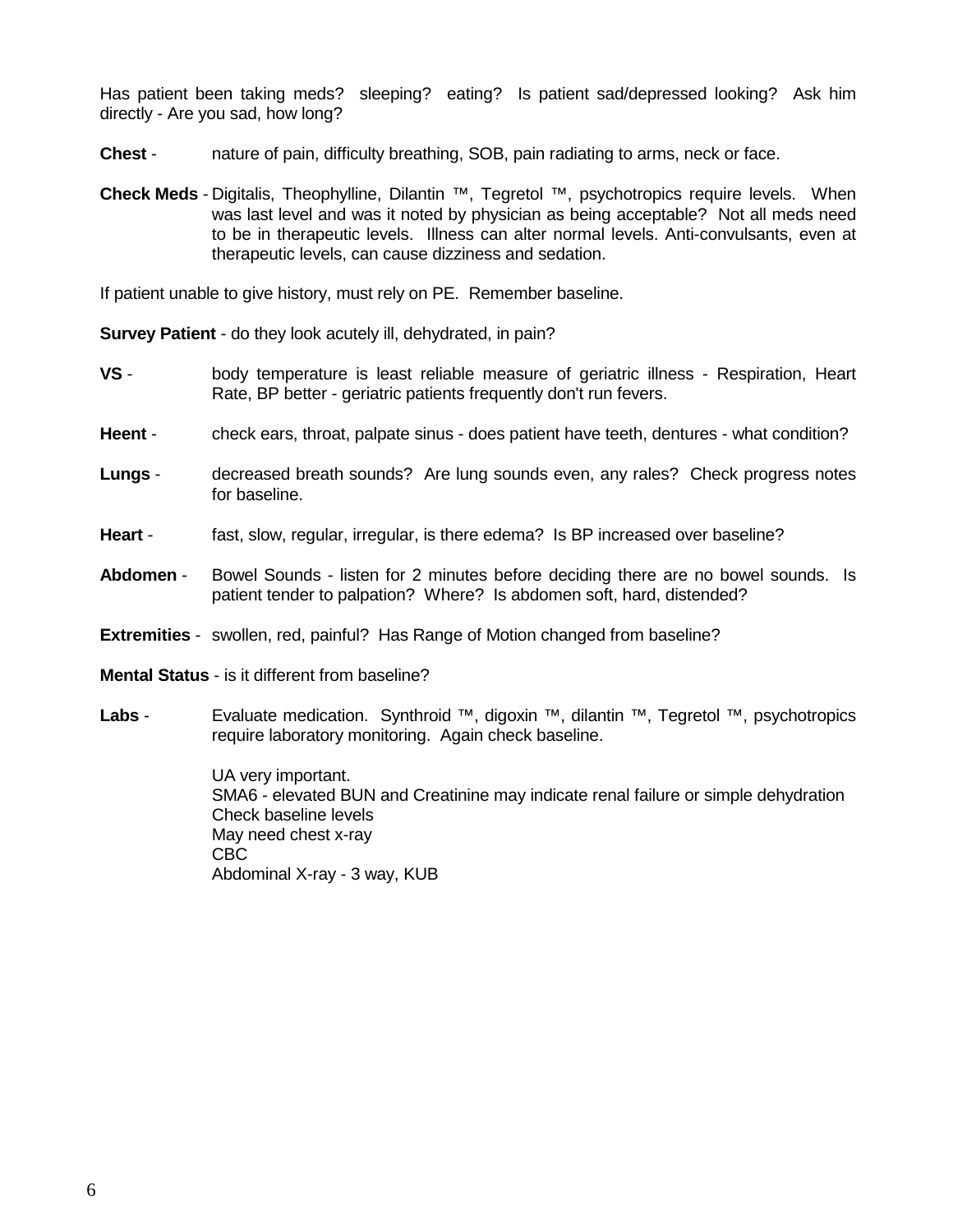## **Intervention Care Plan** Assessment Log/

|                                       | <b>Resident:</b>                                                                                                                                                   | ID $#$ :                                                | Room #: |
|---------------------------------------|--------------------------------------------------------------------------------------------------------------------------------------------------------------------|---------------------------------------------------------|---------|
|                                       | <b>Intervention</b>                                                                                                                                                | <b>Assessment of Intervention</b>                       |         |
| <b>&amp; Results</b>                  | What did staff do? How does this improve resident<br>function? Permits resident access to his/her own body?<br>Least restrictive and highest level of functioning? | How did intervention work?<br>If not, why? If yes, why? |         |
| $1'$ co AM $l$ .<br>ur? (Be specific) | Bed changed to lowest position. Changed 1-28-97 7. Pam. Resident states<br>to half siderails. Bed wheels locked. Put "I can stand up easier"+" Easier              |                                                         |         |

Document: Initial Assessment/Each Event/Actions & Res

| $\mathcal{D}$ When (Date/Time) $\sqrt{-27-97}$ /:00 AM.<br>Event #<br>What/Where What behavior/event was observed? Where did it occur? (Be specific) | Bed changed to lowest position. Changed 1-28-97 7: Pam. Resident state                 |                                                |
|------------------------------------------------------------------------------------------------------------------------------------------------------|----------------------------------------------------------------------------------------|------------------------------------------------|
|                                                                                                                                                      | to half siderails. Bed wheels locked. Put "I can stand up easier"+ " Easier            |                                                |
| Resident found on floor beside bed in                                                                                                                | non-skid adhesive strips on floor, head, + to get to bathroom. Bed stable              |                                                |
| his room.                                                                                                                                            | foot boards to improve grip. Added night when locked. Resident states can              |                                                |
| Who/Why Who else was present? What was happening? What may have caused<br>or triggered behavior? No one else present. Altempting                     | light + put call bell within reach.                                                    | reach bell-will call. "Toi leted q 2° at night |
| to get to bathroom. "Feet slipped +bed slid                                                                                                          | Checked need to void $a \, 2^{\circ}$                                                  | 1-29-97 8AM No further falls.                  |
| away." Bed in highest position. Rails full $\star u\rho$ .<br>$\overline{\mathcal{M}}$<br>foor vision, did not call for help                         | Review & Comment by Charge Nurse/Restraint Committee:<br>OK, Jood Tollow up, JEnlin RN | 1/29/97                                        |

## **INSTRUCTIONS FOR USE - ASSESSMENT LOG/INTERVENTION CARE PLANSee other side for detailed instructions**

- for every event for each resident anyone currently using a device
- 
- for every event until least restrictive device,  $\blacksquare$  anyone who has had an incident or event

allowing highest level of functioning is obtained such as fall, wandered, behavior problem

- 
- 
- Look for patterns around time, place, furniture restrictive, and resident outcome other residents, staff or medication administration - Document briefly all monitoring, changes,
- Try alternatives  $\rightarrow$  document outcomes/results and reactions to changes

## **WHEN DO I USE THIS FORM? WHICH RESIDENTS NEED THIS FORM?**

- 
- for injury and non-injury events anyone being considered for a device
	-
	-

**REMEMBER:** An intervention is anything you do that helps!

- Maintain a separate log for each patient Record all facility attempts to reduce - Keep information specific and brief restrictiveness of device, why it is least
	-

## **VERY IMPORTANT to ASK YOURSELF THE FOLLOWING KEY QUESTIONS:**

- IS THIS LEAST RESTRICTIVE? If yes: 図 DOES THIS PERMIT RESIDENT ACCESS TO OWN BODY? If yes: ☺ 図 DOES THIS ACHIEVE HIGHEST LEVEL OF FUNCTIONING? If yes: ☺

Form will service as documentation of restraint RAP  $\Rightarrow$  Note location of RAP Summary  $\Rightarrow$  attach to chart as Restraint Care Plan. Colorado Foundation for Medical Care Use as Interdisciplinary Team approach. Talk with families to better understand resident's needs. Funding provided by Funding provided by

Copy as necessary for supervisory review and Restraint Committee. The matrix of the state of the contract #500-96-P611 and  $\frac{7}{4}$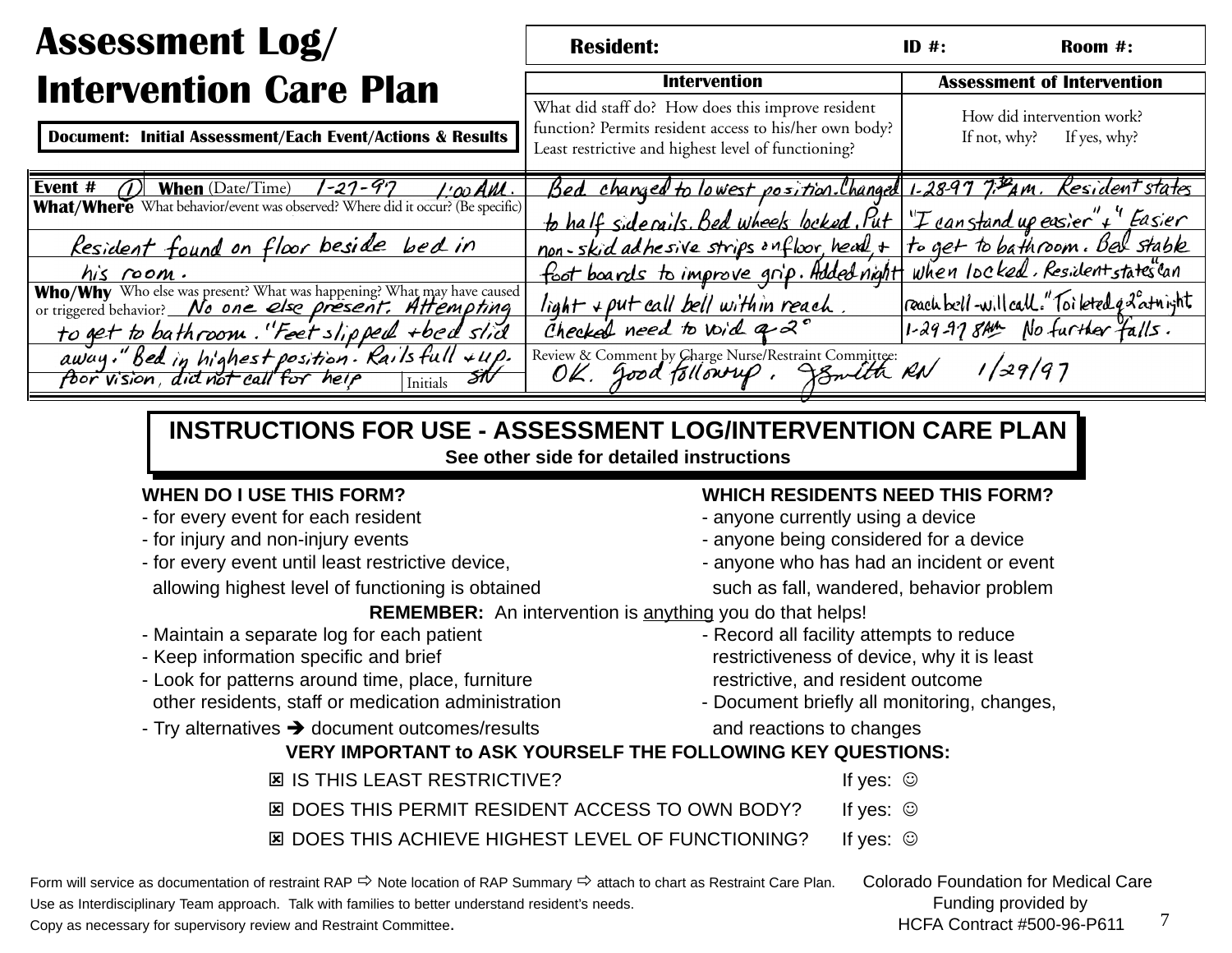**Event #:** Indicate number. Keep numbers consecutive so events are easy to track.

**When:** Indicate date and time. Be specific. Use AM and PM indicators. Indicate if during shift change.

**Example**: 7/4/97, 3:00 p.m., during evening shift change.

**What/Where**: Describe what happened to/with resident. Be specific as to where it occurred. **Example**: Fell while leaving bathroom, at doorway. Resident found on floor, no injury or cuts. Able to walk.

Who/Why: Indicate who else was present and what else was occurring at the time of event. Document any possible causes that may have triggered the incident.

**Example**: No one else present. Attempting to leave bathroom. Floor was wet at doorway. Resident's shoes smooth on bottom and slick when wet.

**Initials**: Indicate initials of person completing the what/where/who/why portion of form.

**Intervention**: What changes were made to help the resident or to keep the event from occurring again.

Ask yourself and document when appropriate:

- 1. why intervention improves resident function
- 2. how intervention permits access to resident's own body
- 3. how intervention promotes highest level of resident functioning

**Example**: Non-skid tape added to floor at doorway. Resident's shoes evaluated for fit and found acceptable. Might consider adding handle bar at doorway if future incidences occur. Patient still able to safely toilet himself.

If intervention is for medical necessity, document what condition is present or treatment is necessary.

Document any time frames when device is to be used or discontinued.

**Assessment of Intervention**: Clearly document whether intervention was successful. If intervention was successful, state why. If intervention was not successful, state why it did not work and what will be tried next. Go on to next block on the form if more space is needed. Expect to try additional interventions until the least restrictive successful intervention is achieved. **Example**: No falls in last 48 hours after non-skid tape placed on floor.

**Review and Comment by Charge Nurse/Restraint Committee**: Add initials and comments of charge personnel. State agreement, what to consider, or future plans with patient. **Example**: Reviewed and approved by J. Smith, RN 7/22/97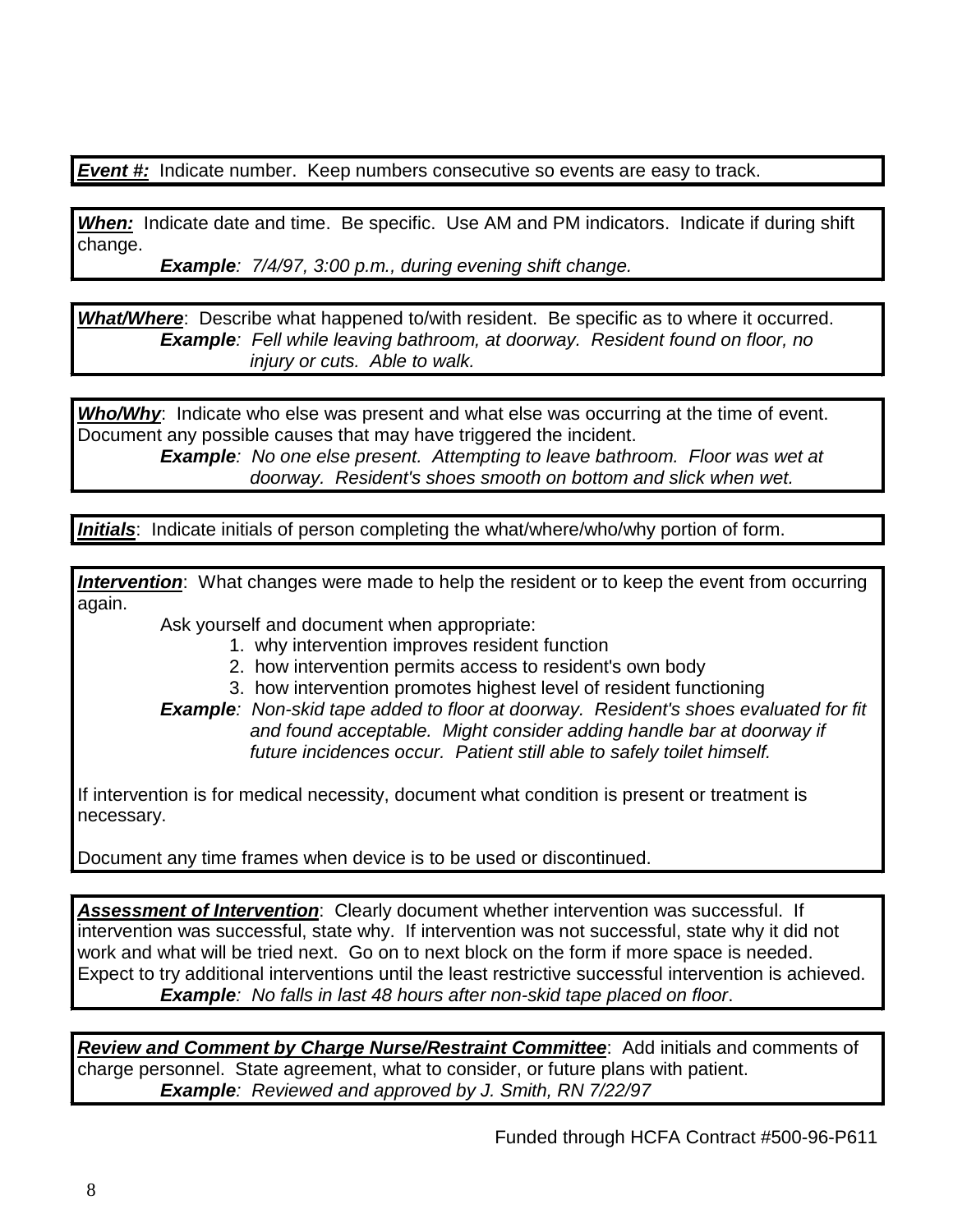## Possible Areas for Evaluation:  $\mathsf{F}\hspace{1.9pt} \mathsf{A} \mathsf{L}\ \mathsf{L}\ \mathsf{S}$

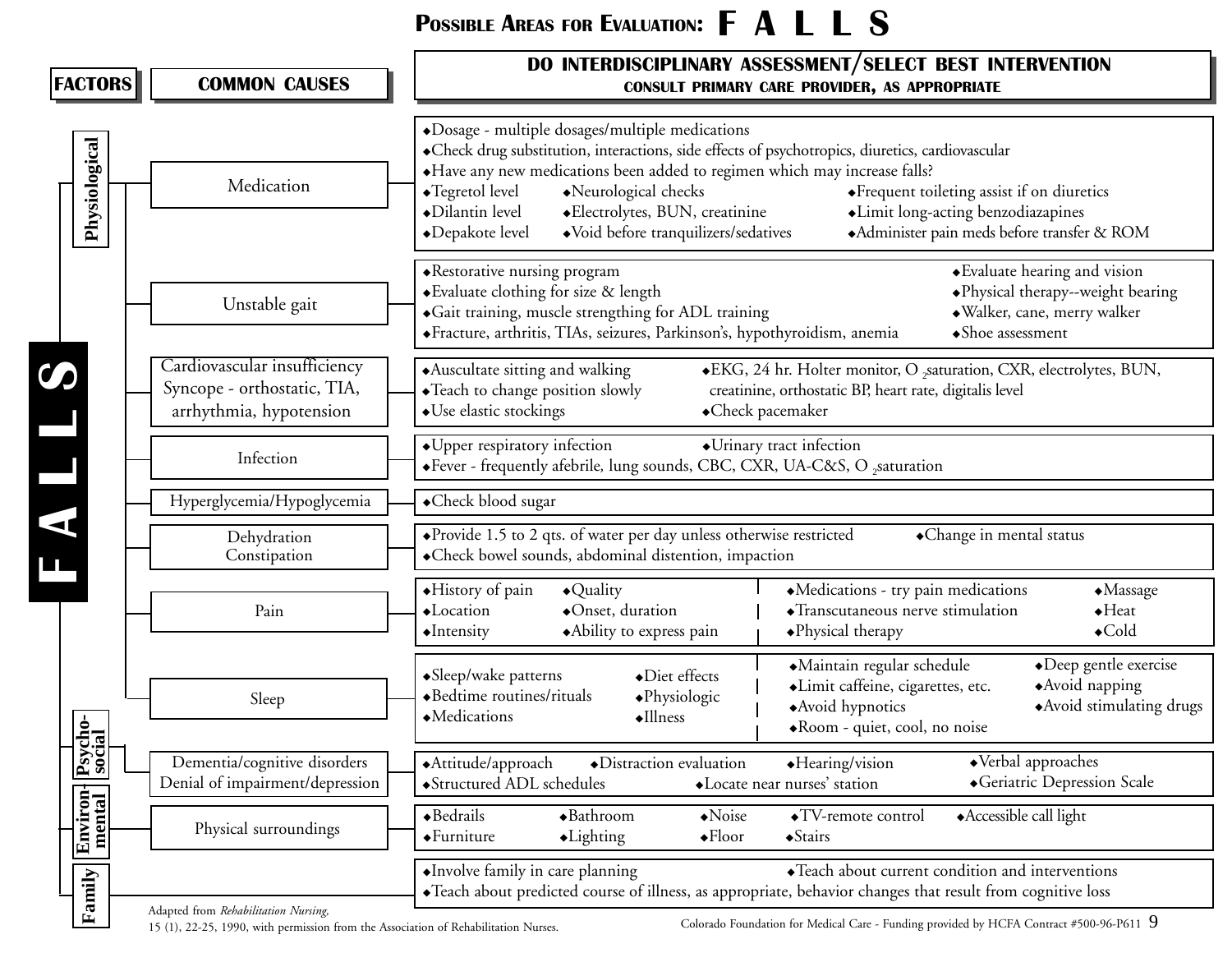#### Asses S ment Log  $\sqrt{}$ Inter

| <b>ASSESSMENT LOG/</b>                                                                                                         | <b>Resident:</b>                                                                                                                                                   | Room #:<br>$ID$ #:                                         |
|--------------------------------------------------------------------------------------------------------------------------------|--------------------------------------------------------------------------------------------------------------------------------------------------------------------|------------------------------------------------------------|
| <b>Intervention Care Plan</b>                                                                                                  | <b>Intervention</b>                                                                                                                                                | <b>Assessment of Intervention</b>                          |
| <b>Document: Initial Assessment/Each Event/Actions &amp; Results</b>                                                           | What did staff do? How does this improve resident<br>function? Permits resident access to his/her own body?<br>Least restrictive and highest level of functioning? | How did intervention work?<br>If not, why?<br>If yes, why? |
| <b>When</b> (Date/Time)<br>Event #                                                                                             |                                                                                                                                                                    |                                                            |
| What/Where What behavior/event was observed? Where did it occur? (Be specific)                                                 |                                                                                                                                                                    |                                                            |
|                                                                                                                                |                                                                                                                                                                    |                                                            |
| Who/Why Who else was present? What was happening? What may have caused                                                         |                                                                                                                                                                    |                                                            |
|                                                                                                                                | Review & Comment by Charge Nurse/Restraint Committee:                                                                                                              |                                                            |
| Initials                                                                                                                       |                                                                                                                                                                    |                                                            |
| Event #<br><b>When</b> (Date/Time)                                                                                             |                                                                                                                                                                    |                                                            |
| What/Where What behavior/event was observed? Where did it occur? (Be specific)                                                 |                                                                                                                                                                    |                                                            |
|                                                                                                                                |                                                                                                                                                                    |                                                            |
|                                                                                                                                |                                                                                                                                                                    |                                                            |
| Who/Why Who else was present? What was happening? What may have caused<br>or triggered behavior?_                              |                                                                                                                                                                    |                                                            |
|                                                                                                                                |                                                                                                                                                                    |                                                            |
| Initials                                                                                                                       | Review & Comment by Charge Nurse/Restraint Committee:                                                                                                              |                                                            |
| Event #<br><b>When</b> (Date/Time)                                                                                             |                                                                                                                                                                    |                                                            |
| What/Where What behavior/event was observed? Where did it occur? (Be specific)                                                 |                                                                                                                                                                    |                                                            |
|                                                                                                                                |                                                                                                                                                                    |                                                            |
|                                                                                                                                |                                                                                                                                                                    |                                                            |
| Who/Why Who else was present? What was happening? What may have caused<br>or triggered behavior?.                              |                                                                                                                                                                    |                                                            |
|                                                                                                                                |                                                                                                                                                                    |                                                            |
|                                                                                                                                | Review & Comment by Charge Nurse/Restraint Committee:                                                                                                              |                                                            |
| Initials                                                                                                                       |                                                                                                                                                                    |                                                            |
| Assessment Log adapted in part from Strumpf, N., et al. (1992),<br>Reducing Restraints: Individualized Approaches to Behavior. | <b>THINK ALTERNATIVES</b> before restraints                                                                                                                        | Need Ideas?<br>See Englasting Turns and Help Cride         |

Е



Huntingdon Valley, PA: The Whitman Group." **See Evaluation Trees and Help Guide**<br>Huntingdon Valley, PA: The Whitman Group." **See Evaluation Trees and Help Guide See Evaluation Trees and Help Guide**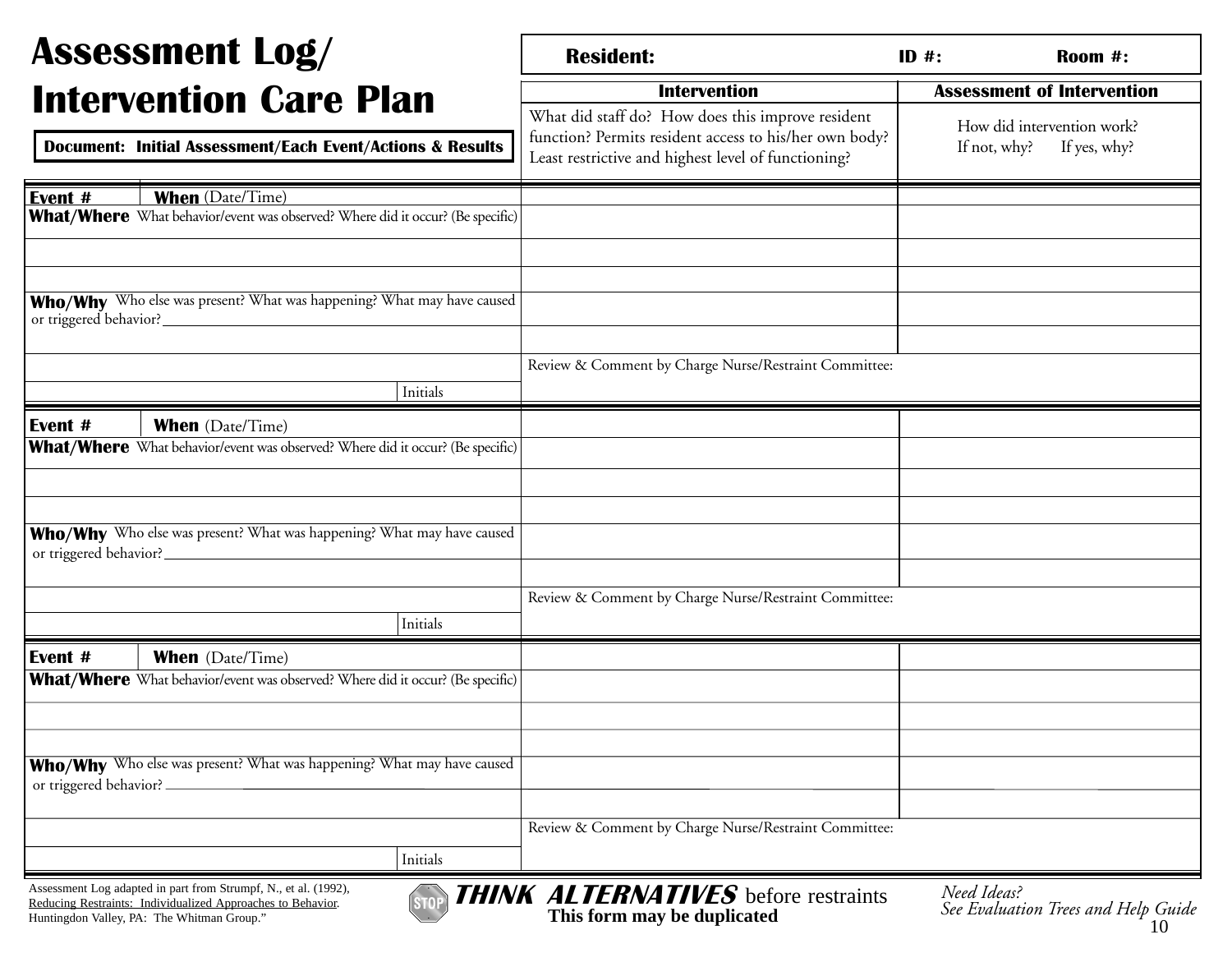## Possible Areas for Evaluation:  $\, {\bf BEHAVIOR} \,\, {\bf PROBLEMS}$



Adapted from *Rehabilitation Nursing,*<br>
15 (1), 22-25, 1990, with permission from the Association of Rehabilita-<br>
2500-96-P611<br>
2500-96-P611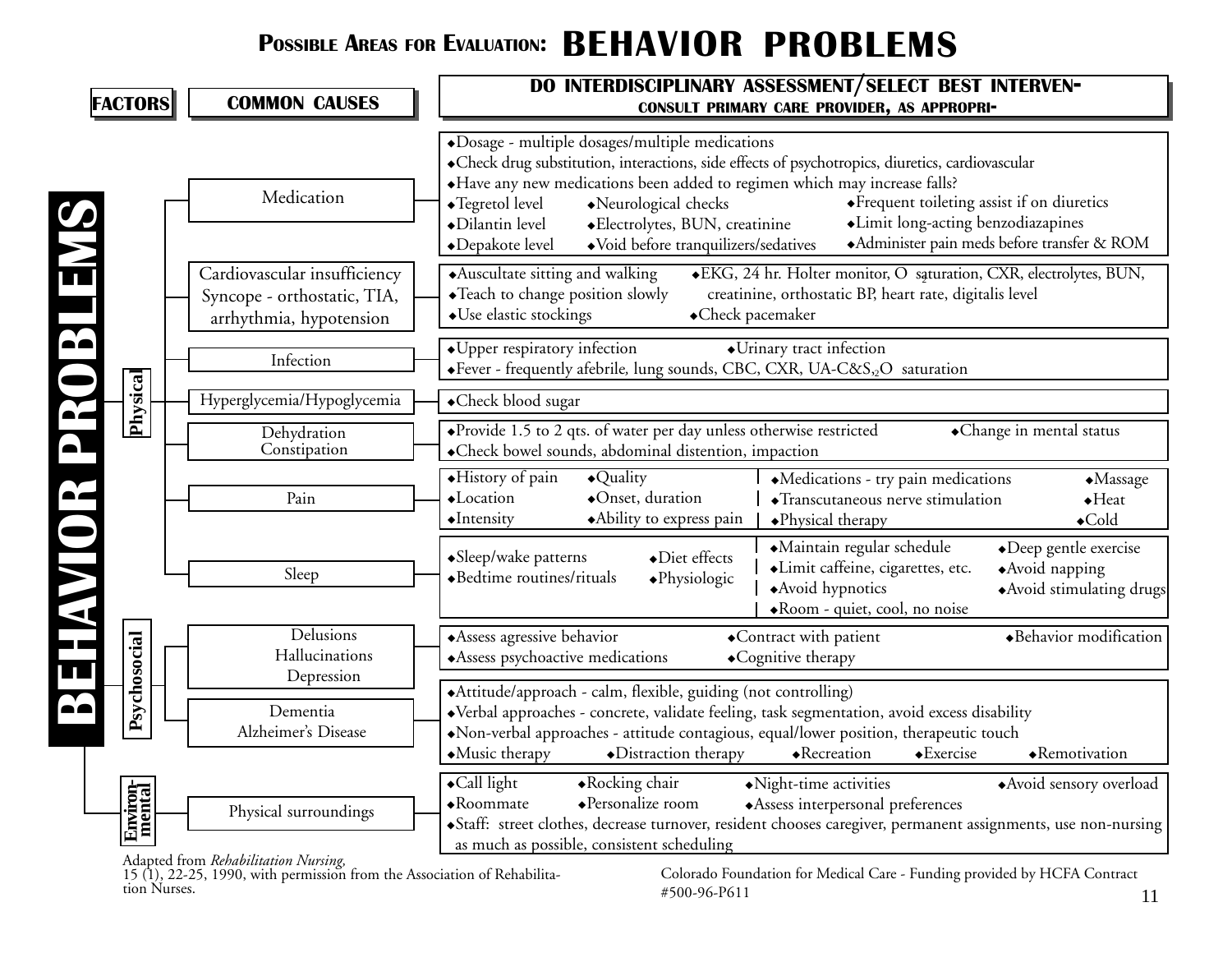N<br>N NDERING ℸ !\$\$' $\blacktriangleright$ **REAS** <u>ዝን</u> Evalruation  $\bullet$ 



with permission from the Association of Rehabilitation Nurses. with permission from the Association of Rehabilitation Nurses. Adapted from Rehabilitation Nursing, 15 (1), 22-25, 1990. Adapted from *Rehabilitation Nursing,*15 (1), 22-25, 1990,

Funding provided by HCFA Contract #500-96-P611 Colorado Foundation for Medical Care Funding provided by HCFA Contract #500-96-P611 Colorado Foundation for Medical Care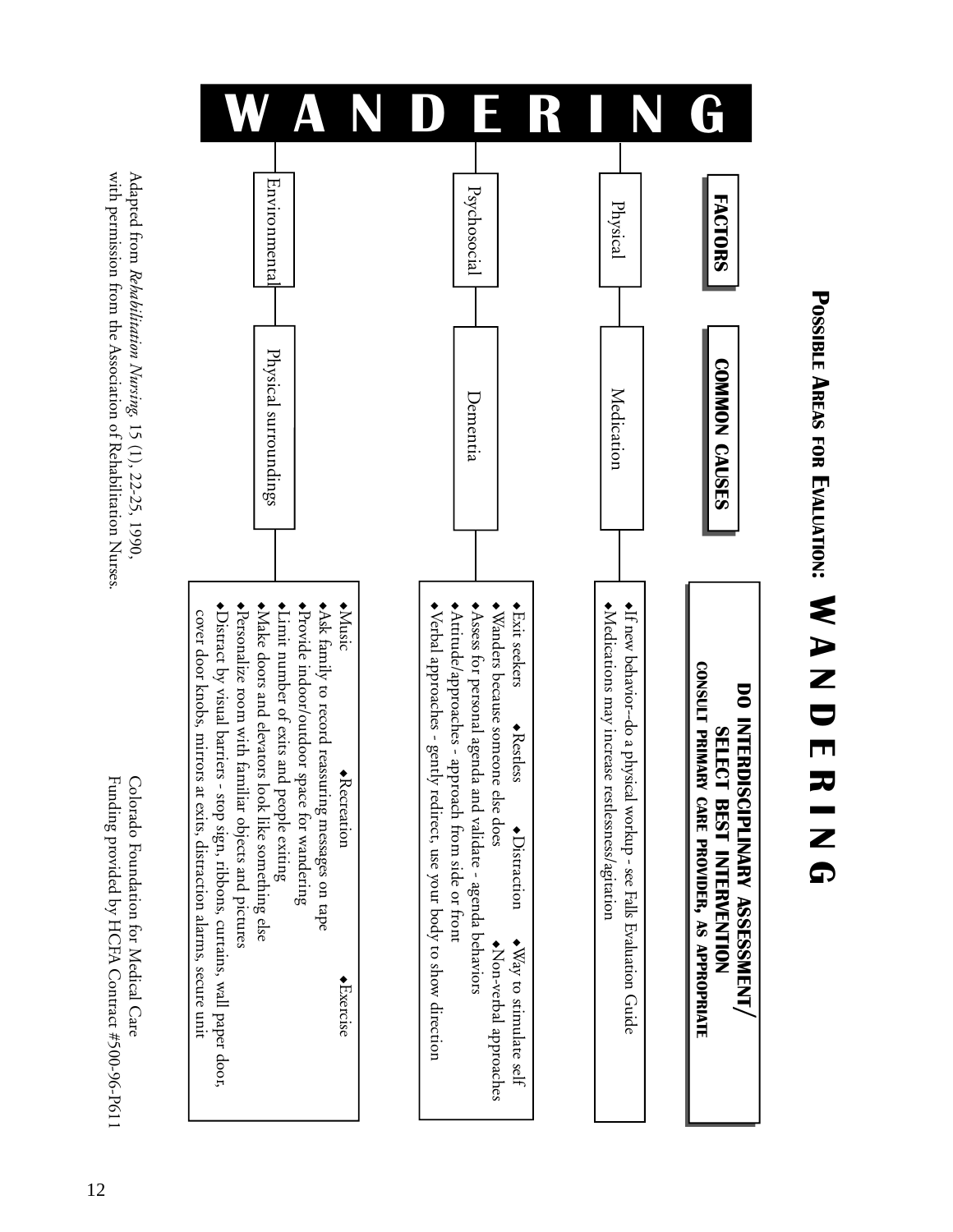

Adapted from *Rehabilitation Nursing,* 15 (1), 22-25, 1990, with permission from the Association of Rehabilitation Nurses. Colorado Foundation for Medical Care Funding provided by HCFA Contract #500-96-P611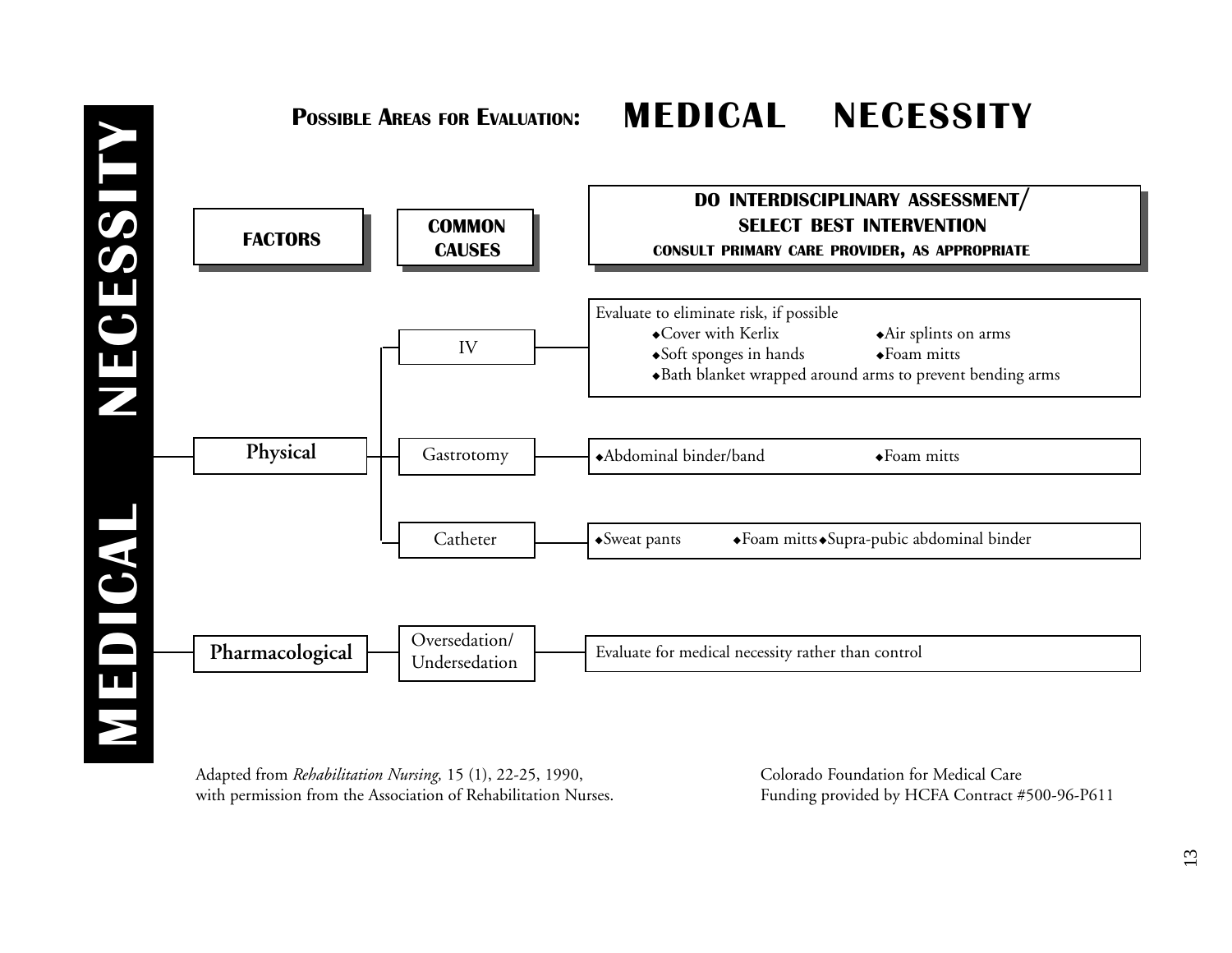## **FALLS**

#### **FIRST COMPLETE BASIC ASSESSMENT TO RULE OUT MEDICAL ILLNESS BEFORE PROCEEDING WITH THIS SECTION.**

## **Medications**

#### **DOSAGE - MULTIPLE DOSAGES/MULTIPLE MEDICATIONS**

• Seniors usually require 1/2 - 2/3 of the normal dose especially there is a hepatic/renal disease, low body weight, and malnutrition.

#### **CHECK DRUG SUBSTITUTIONS, INTERACTION, SIDE EFFECTS - psychotropics, diuretics, cardiovascular**

- Be aware that for institutionalized individuals the greater risk of falls is in the first six weeks, however, the risk remains somewhat higher for the first six months.
- Evaluate medications for drug toxicity
- Some residents may be toxic at therapeutic levels, while other residents may be at therapeutic levels when medication is below usual accepted range.
- Psychotropics

- Recommend to physician avoidance of long-acting barbiturates and benzodiazepines and limit other sedatives/tranquilizers if indicated, for example PRN.

- Have residents void before receiving tranquilizers/sedatives

- Do not hold back medication if physician feels it is indicated. Depression and psychosis are as real as physically observed disabilities.

#### • Diuretics

- Offer frequent toileting assistance if diuretics are used
- Minimize use of diuretics at bedtime
- May cause hypotension

- Will require electrolytes, BUN, and creatinine at least every 6 months to monitor renal status

- **Cardiovascular** 
	- Monitor residents for orthostatic dizziness
	- Watch for signs of weakness or fatigue taking anti-hypertensives?
	- Many cardiac medications after Heart Rate.
	- Teach resident to rise slowly from a sitting or lying position

#### **HAVE ANY MEDICATIONS BEEN ADDED TO REGIMEN WHICH MAY INCREASE FALLS?**

• Benzodiazepine, psychotropics, anti-convulsants/mood stabilizers, cardiovascular meds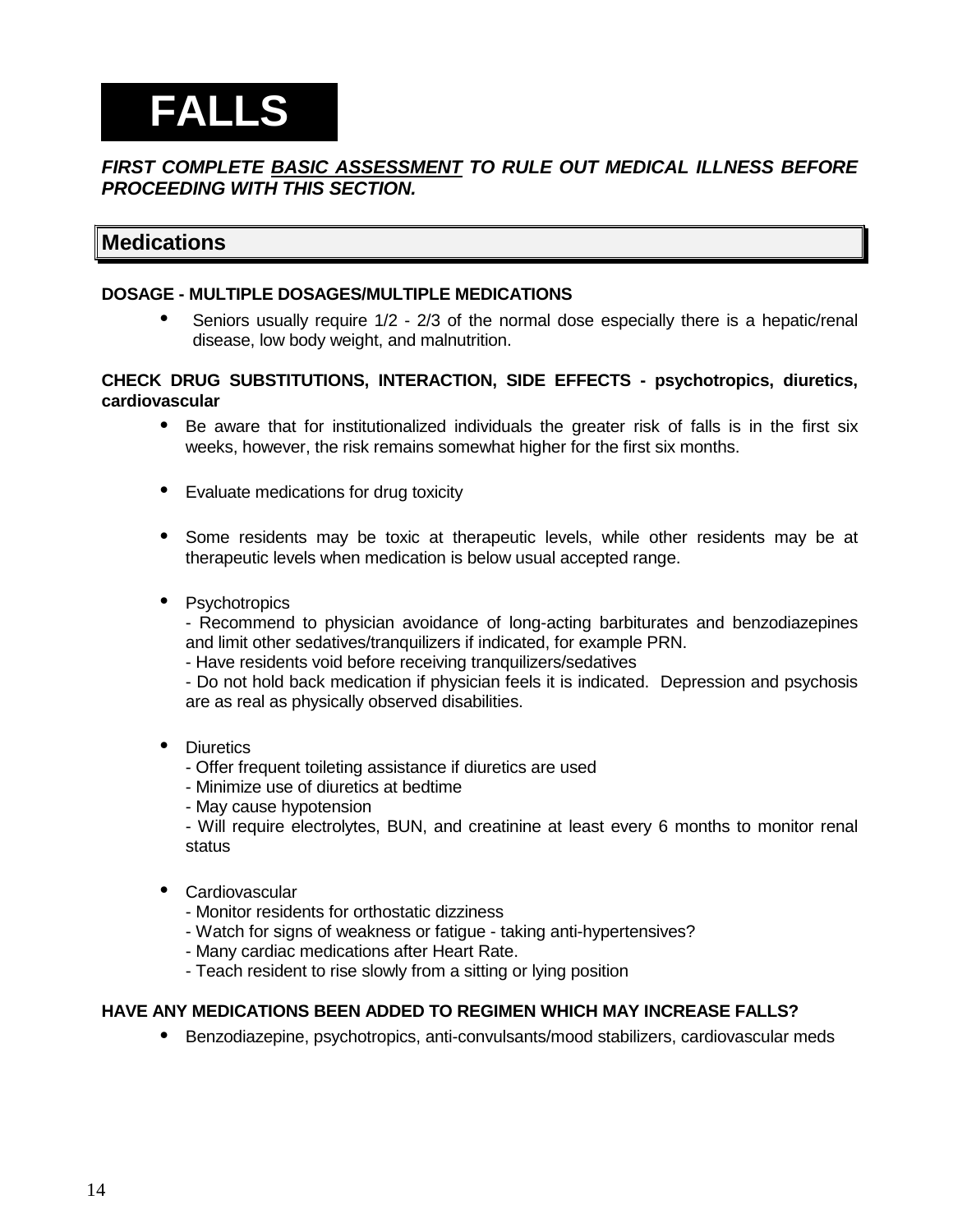#### **DIGITALIS LEVELS**

• Heart rate that is dramatically fast or slow decreases the efficiency of the heart resulting in hypoxia to vital organs including the brain.

#### **DILANTIN™ LEVEL VPA(VALPROIC ACID) TEGRETOL ™**

• May cause sedation and dizziness even at therapeutic levels. Disorientation may be experienced as well as nausea. These medications require CBC and liver function tests every 6 months.

#### **SMA 6 (BLOOD CHEMISTRY PANEL)**

• Elevated BUN with creatinine may indicate renal failure or dehydration. Electrolytes (Na, K, Cl) are important in muscle contractibility - includes the cardiac muscle

#### **VOID BEFORE GIVING TRANQUILIZERS / SEDATIVES**

#### **FREQUENT TOILETING ASSIST IF ON DIURETICS**

#### **LIMIT LONG-ACTING BENZODIAZEPINES**

• When possible, Ativan ™ is a popular short-acting benzodiazepine.

#### **ADMINISTER PAIN MEDICATIONS BEFORE ROM AND TRANSFER**

• Non-Steroidal Anti-Inflammatory drugs are useful, but these drugs continue to have a higher incidence of gastrointestinal, hepatic and renal side effects. An acetaminophen may be a better choice for osteoarthritis. Use adequate pain meds to include narcotics in proper dose. Addiction is not an issue in this population. Be watchful for sedation and CONSTIPATION.

#### **Unstable Gait**

#### **RESTORATIVE NURSING PROGRAM**

- Gait training including small steps and broad base stance
- Balance exercises, including standing on one foot, reaching and turning while sitting and picking up objects
- Talk with resident about limitations related to mobility
- Teach difference in transfer with right vs. left sided stroke, difference in ambulation with a resident with Parkinson's vs. resident who has had a stroke
- Work with physical therapist to design good restorative nursing program
- Devices which assist with reaching or placing items within reach
- Extra pillows for positioning

#### **EVALUATE CLOTHING SIZE AND LENGTH**

- Clothing
- Proper fitting clothing
	- No long robes
		- Clothing which slips on instead of over the head or step in
		- Hemmed trousers, with belts to prevent drooping
	- Is clothing appropriate for weather?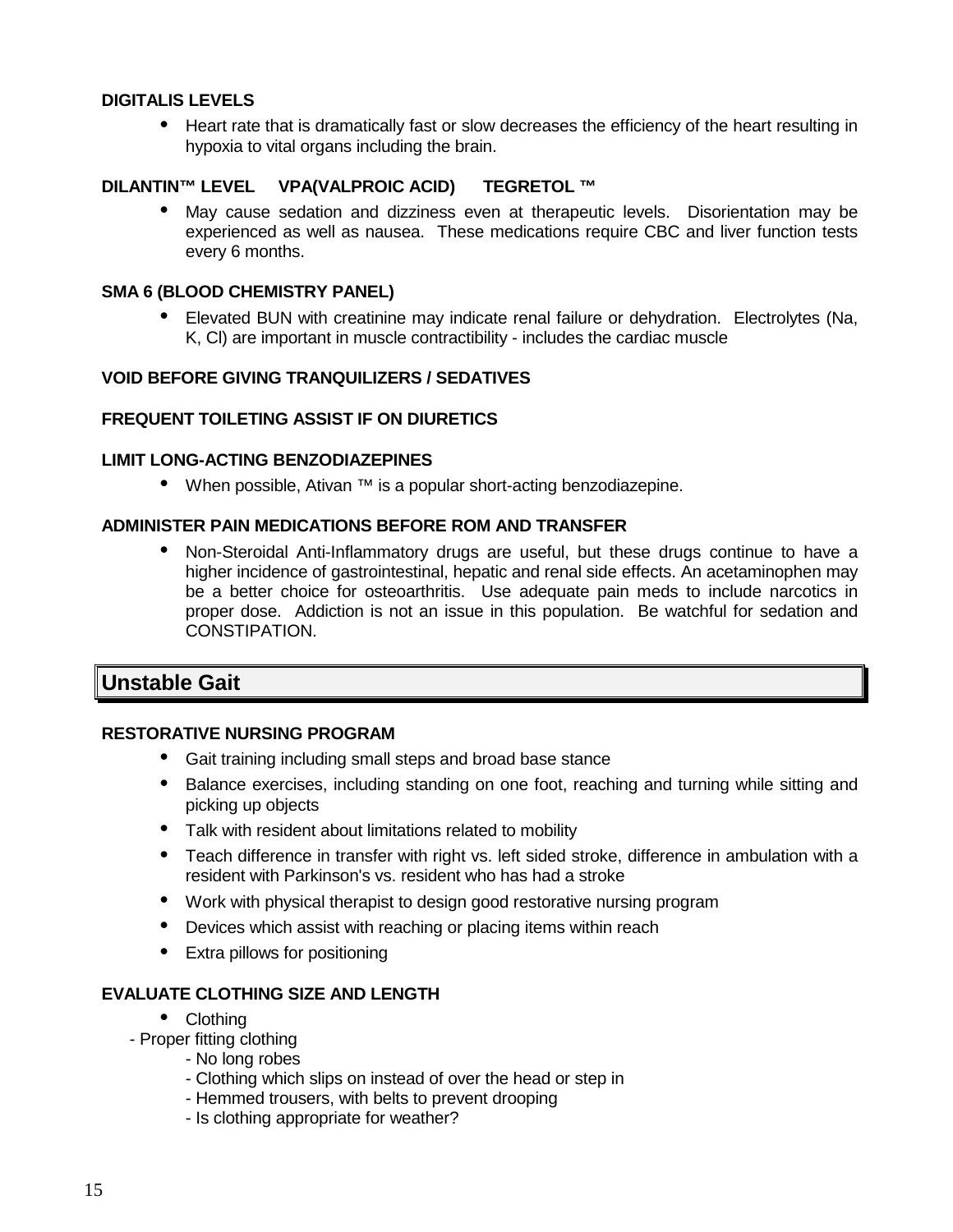• Cognitively disabled (psychosis) frequently have an altered sense of body temperature resulting in their wearing winter coats in 90° weather.

#### **GAIT TRAINING, MUSCLE STRENGTHENING FOR ACTIVITIES OF DAILY LIVING TRAINING**

#### **FRACTURE**

- Residents with osteoporosis may fracture bones while turning over in bed. Suspect fracture whenever there is a trauma or if there are any new complaints of sever pain in a boney area, especially if they cannot bear weight.
- Arthritis

- Usually of the Degenerative Joint Disease, Osteoarthritis type - Acetaminophen or mild narcotic that is effective.

- Transient Ischemic Attacks
	- Results in neuro deficits that usually resolve in a few hours days
- Seizures

- Check level of seizure med and for infections. If this is a new onset, deserves physical work up to include EEG and brain scan if appropriate

• Parkinson's Disease

- Results in motor neural dysfunction. Extremities may become very rigid, gait; short and shuffling. Sense of balance is effected. Disease or medication may cause dementia and/or hallucinations.

- Hypothyroidism - Can dramatically slow body processes, to include motor and cognitive
- Anemia

- If RBCs are low,  $O<sub>2</sub>$  may not be adequately reaching cells. An  $O<sub>2</sub>$  sat may read normal even when hypoxia exits. A pulse Ox measures what percentage of RBCs are saturated with  $O<sub>2</sub>$ . If there is an inadequate amount of RBCs, they can be 100% saturated but there is still inadequate oxygen.

#### **EVALUATE HEARING AND VISION**

• Assessment of hearing and vision - Residents with impaired hearing and/or vision may appear to have mental status problems when this is not the case

- Hearing - Has hearing been checked recently? Does the resident need a hearing aid? If the resident has a hearing aid, does it function properly? Does the resident have a problem with excessive ear wax?

- Vision - Does the resident have history of cataracts? Have glasses been checked in the past year? Are glasses in good repair? Are they cleaned daily?

#### **PHYSICAL THERAPY - WEIGHT BEARING**

- Evaluation by P.T. and O.T.
	- Exercised aimed at increasing muscle strength, coordination, or dexterity
	- Get occupational therapy to evaluate for Activities of Daily Living training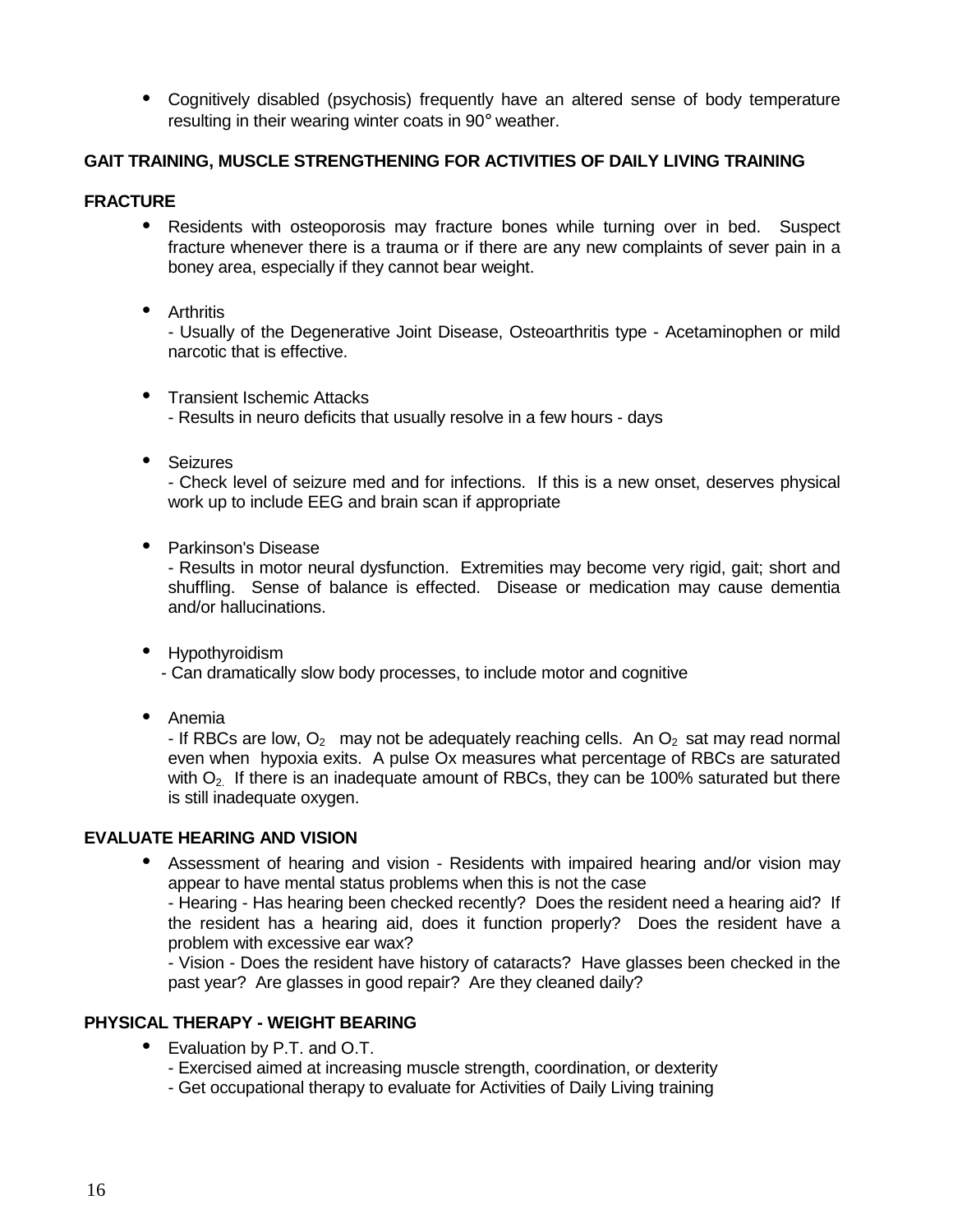• Have P.T. evaluate how resident can move in least painful way to increase strength and mobility

#### **WALKER, CANE, MERRY WALKER ™**

- Are walker, wheelchair, etc. appropriate for problem
- Non-skid tips on canes and walkers
- Instruction in use of devices
- Teach the resident how to use wheelchairs, crutches, walkers and canes safely, teach frequently if the resident is forgetful.
- Use reflective tape on cane and walker handles.

#### **SHOE ASSESSMENT**

- Educate resident and family about proper footwear
- Non-skid shoes for residents likely to slip
- Shoes with a smoother surface for residents with Parkinson's Disease due to shuffling gait
- Make certain shoes fit well
- Podiatry referral if special shoes required
- Shoes require an adequate back and toe box

## **CARDIOVASCULAR INSUFFICIENCY - Syncope, Orthostatic, TIA, Arrhythmia, Hypertension**

#### **AUSCULTATE SITTING AND WALKING**

• A resident may have a normal sinus rhythm when sitting yet go into an arrhythmia with movement resulting in hypoxia

#### **TEACH TO CHANGE POSITION SLOWLY**

#### **USE OF ELASTIC STOCKINGS**

• Use when lack of patency of lower extremity circulatory system exists. Are their pedal pulses, sensation intact?

#### **EKG**

• Gives a cardiac reading at time of test

#### **24 HOUR HALTER - MONITOR**

• Can show cardiac reaction to 24° of activity and stimulus

#### **O2 SATURATION**

• Important to check with any change in mental or physical condition. Increased frequency of respiration can cause a misleading reading as can anemia.

#### **CXR (Chest X-Ray)**

• May be indicated in change of mental of physical condition. Pneumonia is very common in LTC population. If CHF is noted on X-ray, it is probably advanced. There may be no rales, rhonchi accompanying an infiltrate.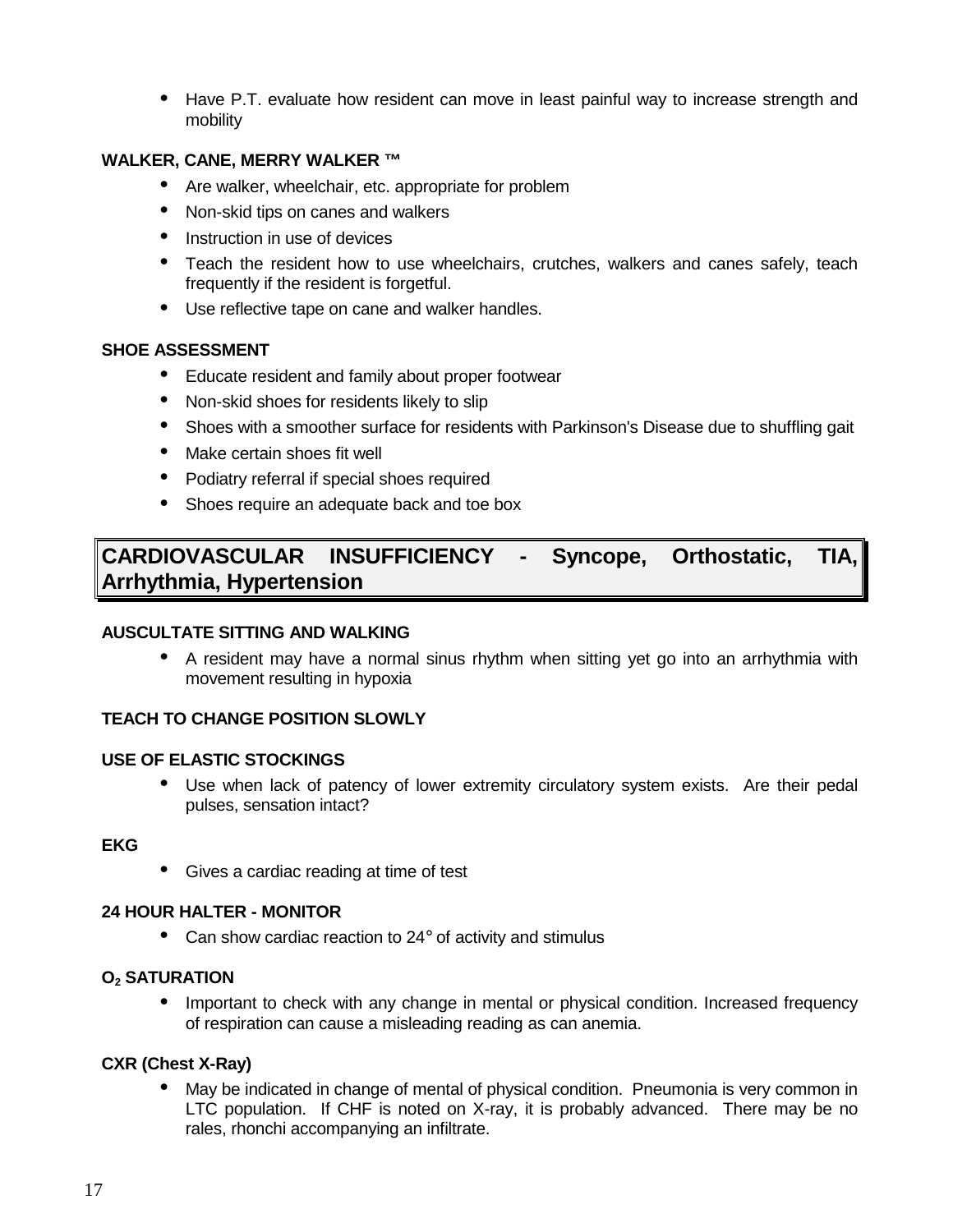#### **SMA6 (Blood Chemistry Panel)**

• Measures renal status and may indicate dehydration. Electrolytes (Na, K, Cl) are necessary for muscle contractibility, including the heart muscle.

#### **ORTHOSTATIC BP**

- May check by doing blood pressure and heart rate while lying, sitting and standing. This must be done in this order and with a 1 minute wait period between each reading.
- Gradually increase mobility after confinement to bed or chair to prevent falls due to orthostatic hypotension

#### **HEART RATE**

• Heart rate that is dramatically fast or slow decreases the efficiency of the heart resulting in hypoxia to vital organs including the brain.

#### **CHECK PACEMAKER**

• Yearly evaluation

#### **Infection**

#### **UPPER RESPIRATORY INFECTION**

• Seniors have fewer colds, sinusitis and otitis media than the young, yet they do occur. Suggest that facility have at least one ophthalmoscope with staff trained to assess using this tool.

#### **FEVER - FREQUENTLY AFEBRILE**

- Least reliable of vital signs when assessing the elderly. They can be septic while afebrile.
- Lung Sounds

- Many elderly have decreased breath sounds due to lung disease, smoking, etc. This may be their baseline. It is wise to compare what you are hearing with what has been heard in the past. A senior may have no rales - cough or wheezing and still have pneumonia.

• CBC

- These are important in assessing the immune system and in checking for anemia.

• CXR ( Chest X-Ray)

- May show infiltrates, CHF and other pulmonary disease. Portable x-ray is not as reliable as large x-ray, particularly when x-raying areas of greater density

• UA - C&S (URINE ANALYSIS - CULTURE AND SENSITIVITY) - FIRST TEST TO DO WHEN THERE IS A CHANGE OF MENTAL PHYSICAL CONDITION OF UNKNOWN ETIOLOGY. ELDERLY MAY HAVE NO PHYSICAL SYMPTOMS. BACTERIA IN URINE WITHOUT WBCs ARE NOT USUALLY SIGNIFICANT - RESULT OF CONTAMINATION.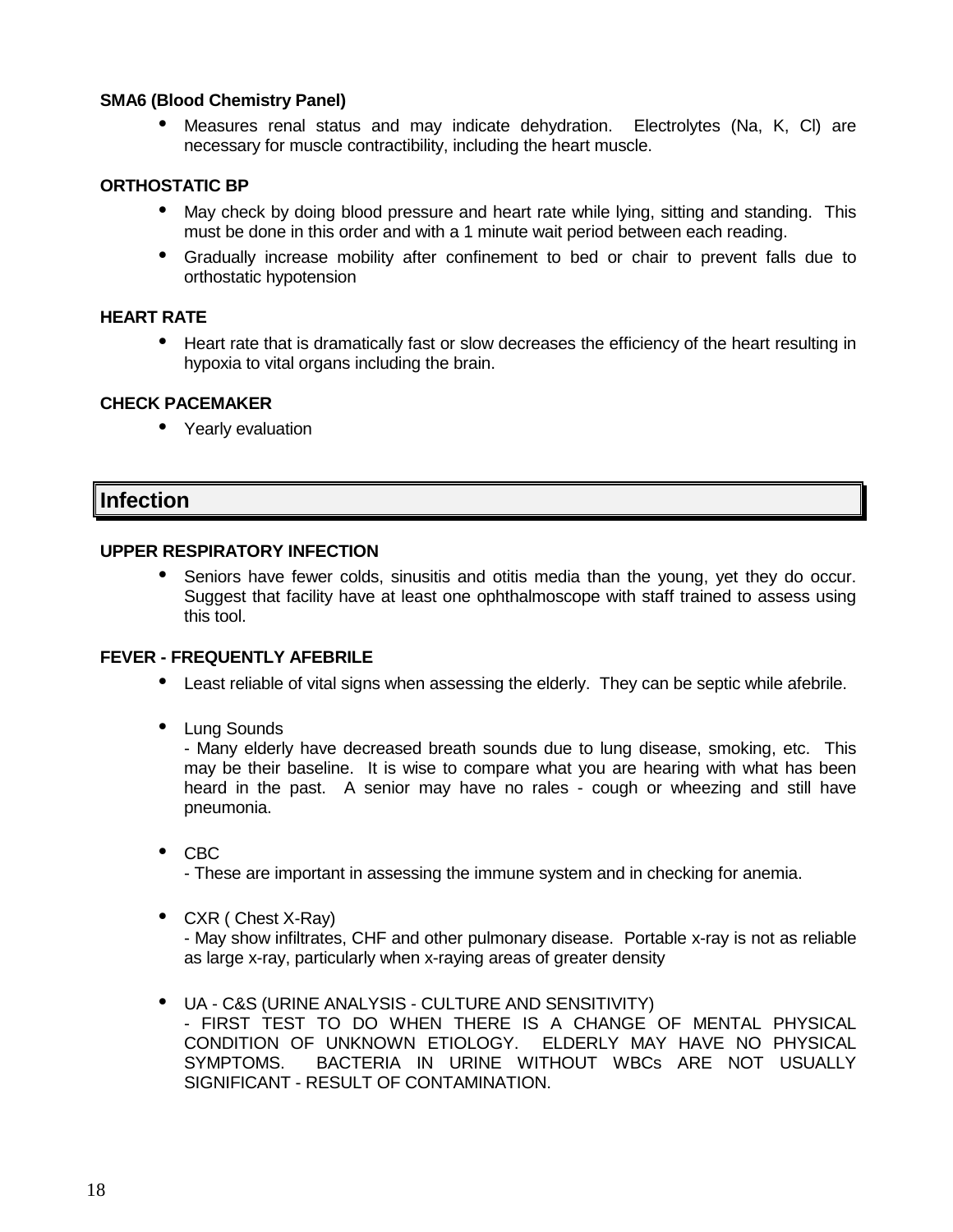$\bullet$  O<sub>2</sub> Saturation

- As previously, may be false positive if resident is hyperventilating or anemic. This is a very useful tool in assessing cardiac/pulmonary status.

#### **URINARY TRACT INFECTION**

• Most common cause of physical or mental change. Usually caused by urinary retention, catheters, poor hygiene.

## **Hypoglycemia**

#### **CHECK BLOOD SUGAR**

• Hypoglycemia can cause deterioration in motor/neural/cognition - may become lethargic and confused because brain is receiving inadequate glucose

## **Dehydration**

#### **NEEDS 1.5 TO 2 QUARTS OF WATER PER DAY unless otherwise restricted**

• Common problem in LTC. Thirst mechanisms may be impaired by disease. Resident may have impaired motor abilities and be unable to reach water in his environment. High use of diuretics, while necessary, contribute to dehydration, as does swallowing dysfunction.

## **Constipation**

#### **CHECK BOWEL SOUNDS**

• Listen for at least 2 minutes in each quadrant before deciding there are no bowel sounds

#### **ABDOMINAL DISTENTION - Coffee Ground Emesis**

• Distention may indicate an obstruction, renal, hepatic or biliary disease. Coffee ground emesis indicates a GI bleed.

#### **IMPACTION**

• If low, may be removed manually with care. Higher up impactions are only identified by xray and require laxatives and fluids.

#### **CHANGE IN MENTAL STATUS**

• May be caused by meds or illness - UTI and pneumonia most common medical problem.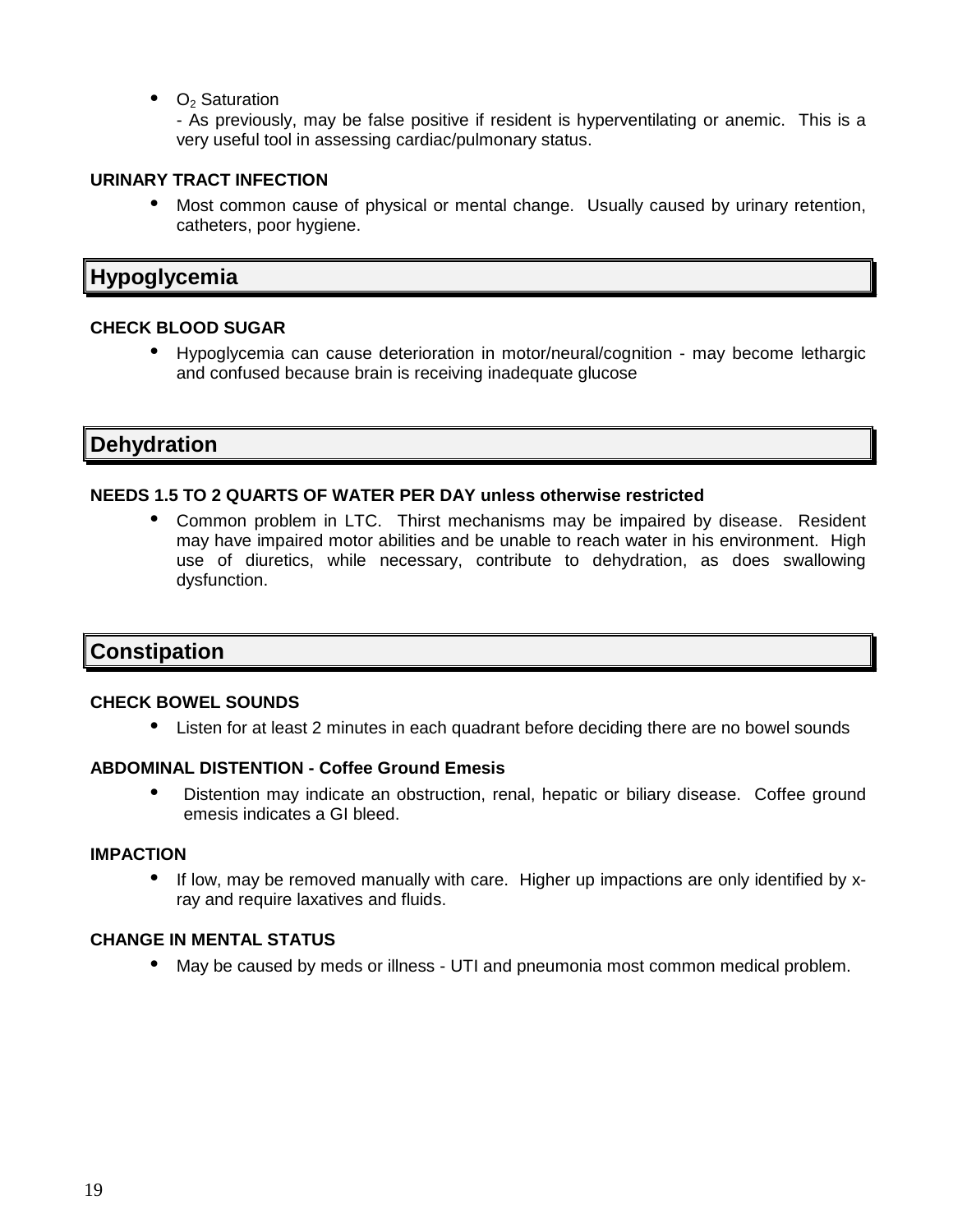## **Pain**

#### **INITIAL PAIN ASSESSMENT**

- Pain is whatever the experiencing person says it is. The individual's perception of pain is a unique experience that includes the variables of the patient's culture, gender, past pain experience, meaning attached to pain, and physiologic alterations, including those due to aging.
- Studies have found nurses and doctors do not ask patients "Are you in pain?" Even very demented residents may respond to simple straight forward questions. This should be a routine question in any assessment. Cognitively disabled may not be able to express pain in accepted ways. Agitation, yelling may be the only clue.

- The fear of addiction remains common among patients, family members, physicians, and nurses despite large studies indicating the risk is less than 1%. Concerns should be sedation interfering with activities of daily living (most people develop tolerance) and constipation.

• Intractable pain

- Assess the patient's pain and believe his assessment of the pain. Pain is a subjective experience rather than an objective experience.

- Give analgesics (pain medication) in doses high enough and frequent enough to control the pain.

- Treat the pain before it returns. This involves maintaining constant blood levels of the analgesic at all times and is achieved by giving the medication around the clock rather than "PRN". (Cushing, 1992)

• Demographics and General Information on Pain in Nursing Home Residents: (Fried, 1993)

- Pain is frequently associated with depression. Depression is most common in residents who have physical disorders which cause pain. Chronic pain is sometimes relieved by addition of low dose anti-depressants in conjunction with analgesic.

- Only 40 to 45% of residents who reported pain in studies have it noted on their charts.

- For resident who are severely demented, there is even less documenation of or treatment for pain. Care providers are forced to rely on pain behaviors such as fidgeting, facial grimacing and irritability. However, the accuracy of pain rating based on these observations is unknown.

#### **Behaviors Associated with Pain:**

| <b>Type of Behavior</b> | <b>Examples</b>                                                                                                                                                                     |
|-------------------------|-------------------------------------------------------------------------------------------------------------------------------------------------------------------------------------|
| Facial expression       | Grimacing, clenching teeth, tightly shutting lips, gazing/staring, wrinkling<br>forehead, tearing                                                                                   |
| Vocalization            | Moaning, groaning, grunting, sighing, gasping, crying, screaming                                                                                                                    |
| Verbalization           | Praying, counting, swearing or cursing, repeating nonsensical phrases                                                                                                               |
| Body action             | Thrashing, pounding, biting, rocking, rubbing                                                                                                                                       |
| <b>Behaviors</b>        | Massaging, immobilizing, guarding, bracing, eating/drinking, applying<br>pressure/heat/cold, assuming special position/posture, reading, watching<br>television, listening to music |

From Puntillo, K., & Wilkie, D. (1991). Assessment of pain in the critically ill. In K. Puntillo (Ed.), Pain in the critically ill: Assessment and management. Gaithersburg, MD: Aspen. Reprinted by permission.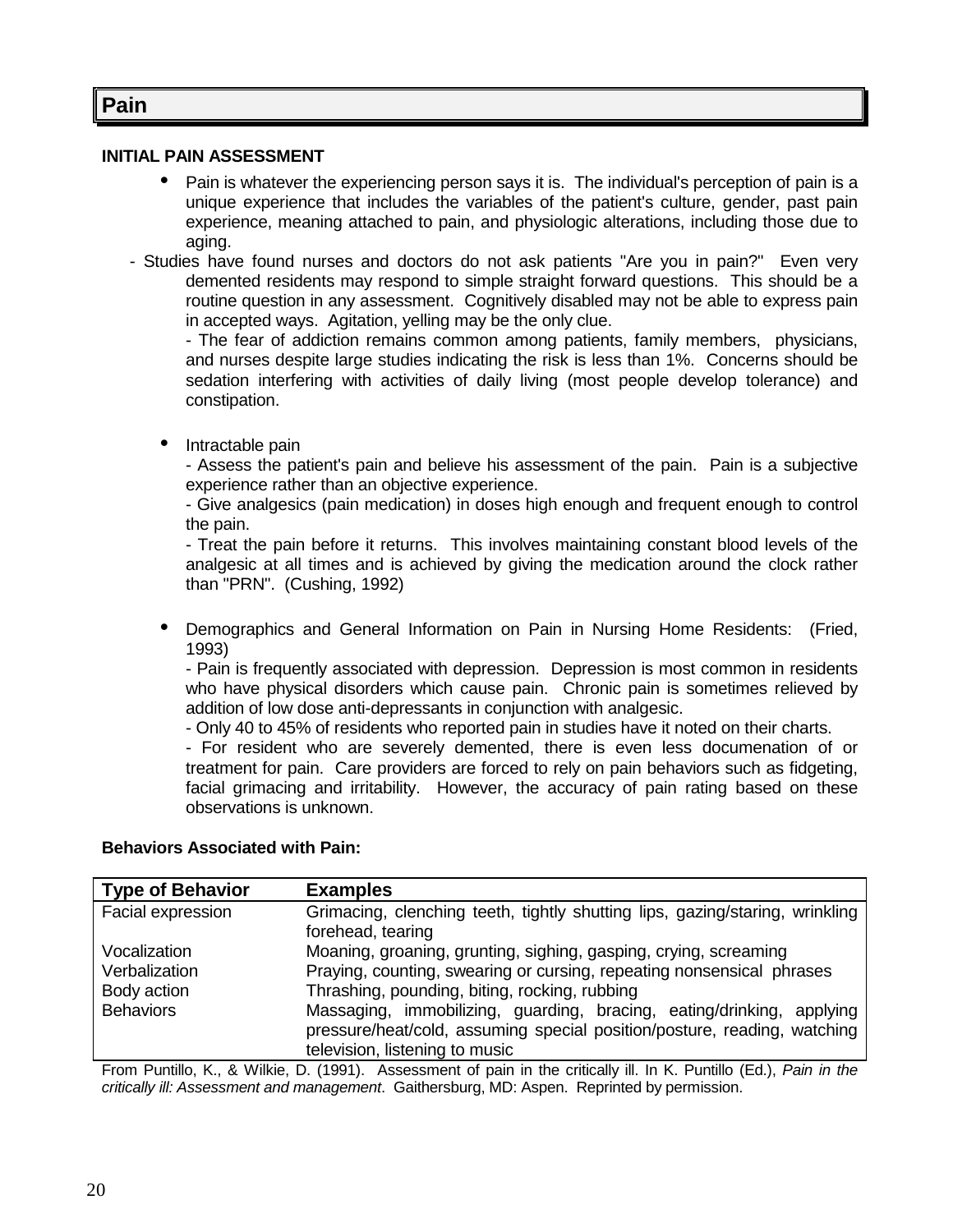## **Sleep**

#### **ASSESSMENT OF SLEEP**

- Nature of sleep problem including characteristics, clinical course, its duration, the circumstances under which it developed, any precipitating or accentuating factors, any previous treatment and results, and the impact of the sleep problem on resident's life.
- Usual sleep-wake pattern for 24 hours as we age, our sleep pattern changes. Seniors typically do not sleep as long, wake sooner and more frequently, than when they were younger. Assure them this may be normal.
- Bedtime rituals/routines and environmental factors noise, temperature
- Diet and drug use (both prescription and over the counter) including usual intake of caffeine (coffee or cola) or alcohol. Excessive use of alcohol leads to difficulty in staying<br>asleep. Withdrawal of relatively low doses of short or intermediate-acting Withdrawal of relatively low doses of short or intermediate-acting benzodiazepines produce rebound insomnia and abrupt withdrawal of long acting benzodiazepine hypnotics may cause both insomnia and nightmares. Insomnia is aggravated by stimulant drugs, steroids, energizing anti-depressants or beta-adrenergic blockers. These drugs cause sleep problems if taken at bedtime.
- Illness factors Changes in health, including Alzheimer's disease, cardiovascular disease, pulmonary disease, arthritis, pain, prostatic disease, endocrinopathies, and other illnesses.
- Objective Data Family and significant others may provide insight into usual patterns and certain aspects of sleep. Resident may have a diagnosis of being a "night" person who sleeps during the day.
- Subjective Many short sleepers who do not complain of insomnia actually sleep much less than most insomniacs, but while short sleepers feel rested and alert on awakening in the morning, most insomniacs feel tired and sluggish. The patient's complaint of insomnia, rather than the actual amount of sleep, is the criterion for diagnosis. Health care providers should not be biased by own sleep habits.

- Listen to verbal comments of not sleeping well, of not feeling rested, of being tired, of being awakened earlier than usual, or of having interrupted sleep or being more irritable, restless, lethargic, a greater sensitivity to pain, an increase in accidents and falls.

- Changes in emotional life stressors such as retirement, hospitalization or the death of a loved one.
- Chronic insomniacs generally show high levels of psychopathology and a tendency to internalize emotional conflicts, which leads to psychophysiologic activation and a state of hyperarousal. Acute insomnia is also common in many psychiatric conditions, including depression, anxiety disorder, mania, acute schizophrenia and organic brain syndrome or other psychiatric illness. The insomniac patient may use his symptoms for considerable secondary gain. It is not unusual for insomniacs to avoid family and social interactions by insisting they are too tired or by protesting that a certain activity will adversely affect their sleep. May be used to avoid sexual relations.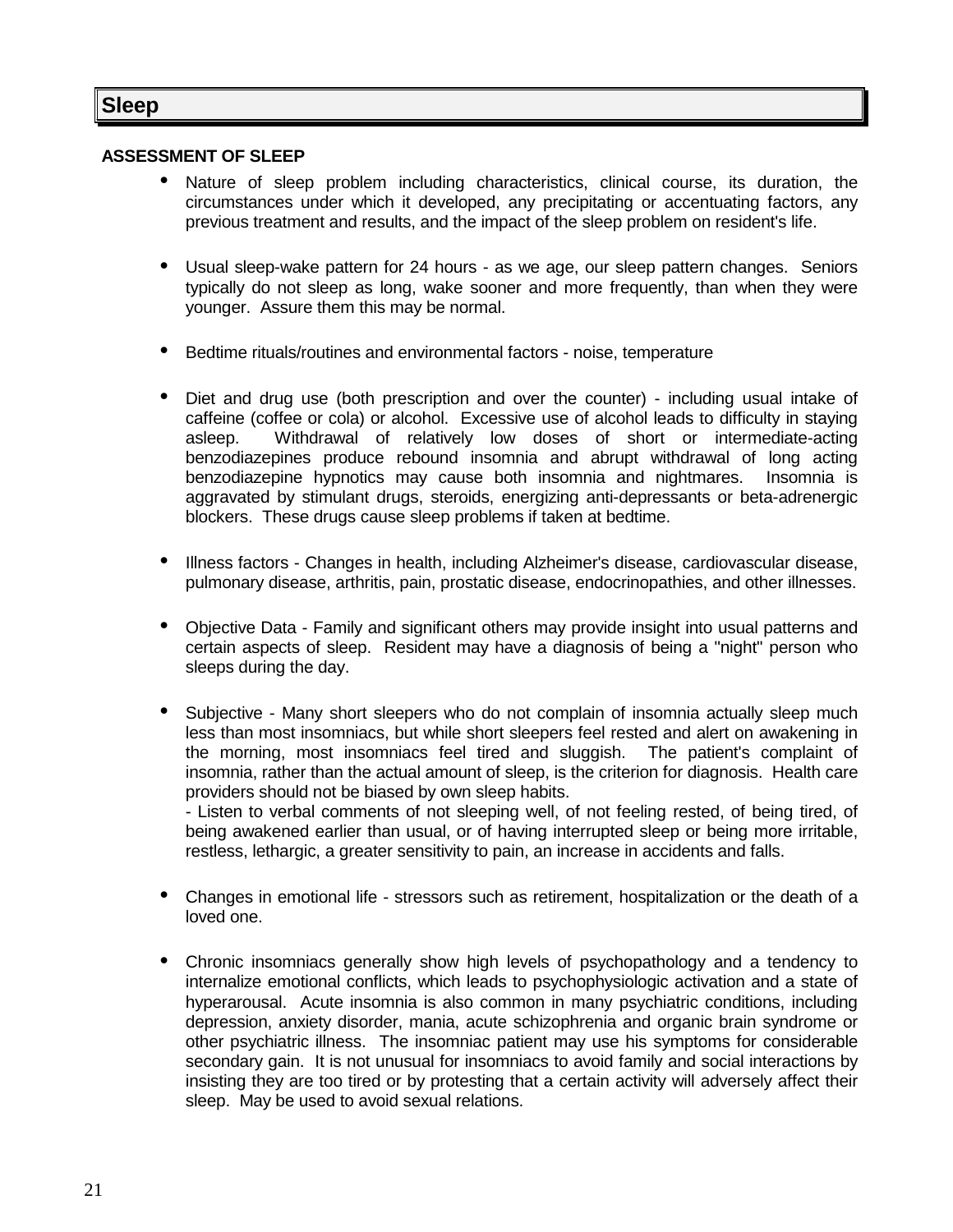- Treatment depends on type of sleep difficulty and its etiology. If the difficulty is in falling asleep, the focus should be on pre-sleep routine and his mental activity while attempting to fall asleep. If the complain is difficulty staying asleep, the possibility of medical problems or unsatisfactory environmental conditions should be investigated. Early final awakenings are often symptomatic of endogenous depression and warrant inquiry about other depressive symptoms.
- Assessment of pain If pain predominates, analgesic agents should be used to their maximum therapeutic benefit.
- Fear of death: Patients who are seriously ill have a greater fear of death at bedtime, and frequently have severe difficulty getting to sleep. Patients with asthma, COPD or CHF often experience disrupted sleep because they fear the recurrence of symptoms during sleep.

#### **TREATMENT OF COMMON DISORDERS:**

• Adjustment Sleep Disorder:

- It arises in fair to good sleepers who are coping with recent stressors such as retirement, hospitalization, or death of a loved one. Usually will resolve with time as person adapts to stress-related event.

- Problems with onset or maintenance of sleep result in daytime irritability, anxiety, lethargy, slowed cognition, and tearfulness. Often, worry and concern about sleeplessness create a level of arousal that is incompatible with sleep.

- Treatment is more often needed in individuals with few sources of emotional support. Behavioral treatment is preferred. Treatment seeks to restore normal sleep. Relaxation tapes, proper sleep hygiene, self-help books such as No More Sleepless Nights.

- Hypnotics are indicated if the patient is overwhelmed by the situation. However, they should only be administered for a few days or weeks.

- Psychophysiologic Insomnia: Usually develops after an adjustment disorder has developed and is combined with poor sleep hygiene. Older adults with psychophysiologically insomnia associate their bed and bedtime rituals with frustration and increased mental and physical arousal. The sleep disturbance continues as a result of conditioned, learned arousal, even after normal coping and sleep habits are reestablished. Two behavioral therapies are effective:

a. Stimulus Control Therapy: Used when sleep onset is the problem. If the patient does not go to sleep in 10 minutes or less, he is instructed to get up and then return to bed only when feeling sleepy again, repeating this pattern until sleep onset occurs quickly. This establishes a new habit of good sleep.

b. Sleep Restriction Therapy: Recommended when sleep maintenance is presenting problem. Average number of hours of sleep is determined. Then the patient is allowed to spend only this amount of time in bed. As sleep improves, the patient is allowed to retire 15 minutes earlier. This method consolidated the amount of sleep, leading to deeper sleep, faster onset, and fewer awakenings.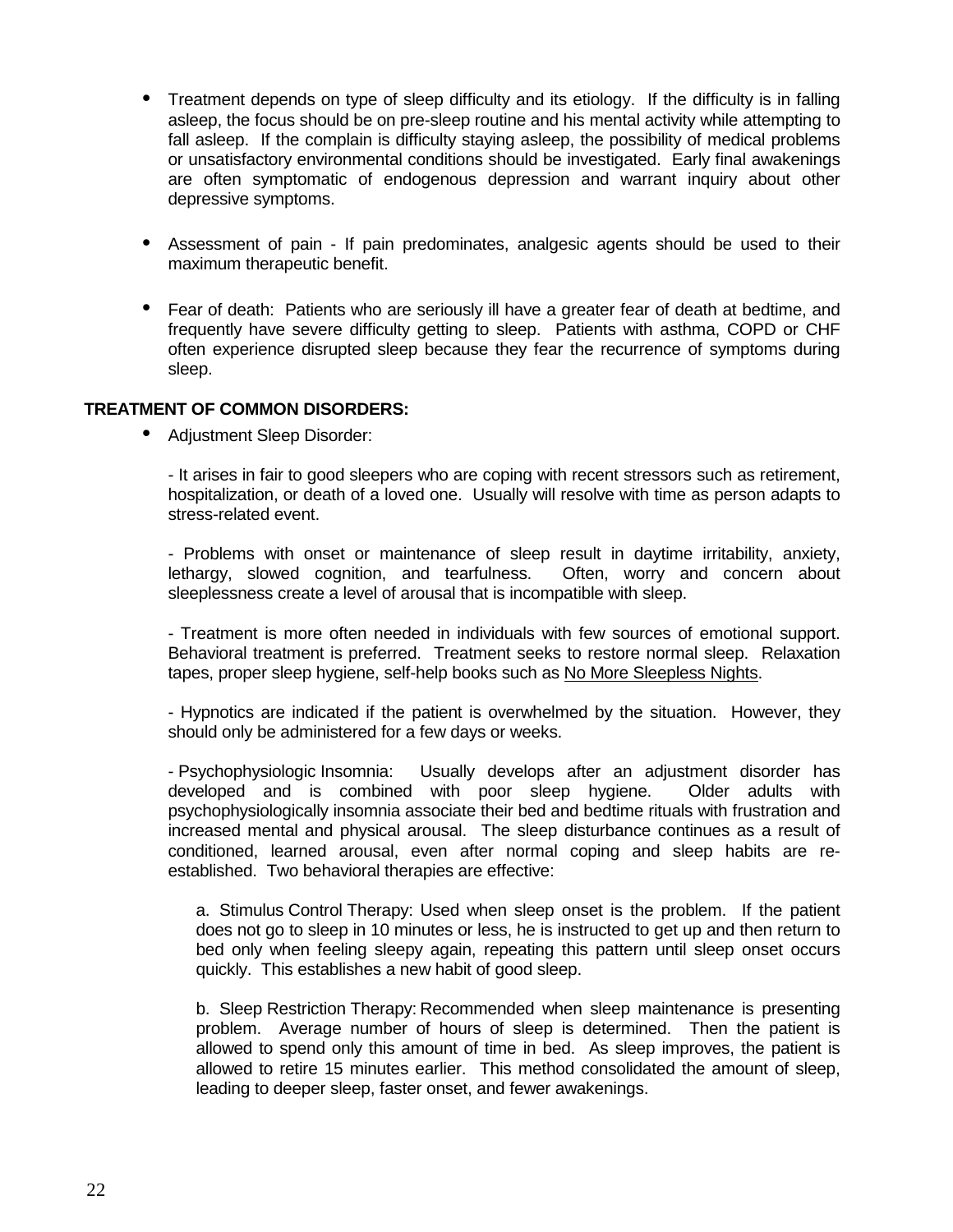• Inadequate Sleep Hygiene: Irregular or poor sleep habits and sleep-incompatible behaviors constitute inadequate sleep hygiene.

- Maintain a regular sleep schedule with a regular arising time. Irregular habits around the time they go to bed and rise can lead to sleep problems. Patients with poor sleep hygiene often spend excessive time in bed trying to sleep or follow highly irregular schedules for going to sleep and arising. Such practices deprive them of strong behavioral cues for deep, refreshing sleep.

- Factors that heighten arousal include caffeine, cigarettes, alcohol withdrawal, working until bedtime, and clock watching may forestall sleep. They are preoccupied with their inability to sleep.

- Hypnotics are best avoided because patients have increased risk of tolerance and continued sleep disruption from sleep-disruptive behaviors.

- Make certain bedroom is quiet, comfortable, cool and secure. Decrease noise, the appropriate strategy would be to reduce the frequency of interruptions to sleep. Avoid caffeine after 12 o'clock noon.

- Avoid napping during the day.

- Get regular and gentle exercise around midday. Patients with insomnia often report low or inconsistent levels of physical activity during the day. Increase exercise, however, limit physical exercise or stimulating mental activity close to bedtime. This may also contribute to difficulty falling asleep.

- Bed partner can often give useful information in assessing difficulties related to disordered schedules and routines. Especially myoclonus nocturnus (jerking movement of legs) and "restless legs syndrome".

- Abstain from stimulating drugs (caffeine or decongestants) in the evening. Many over the counter sleep remedies contain anti-histamines which will actually worsen the sleep condition over time.

- Avoid heavy meals or hunger at bedtime.

- Get out of bed if awake. Limit time in bed to intimacy or sleep. Do not watch TV and read in bed. Restrict total time I bed to 6.5 to 7.5 hours. per day.

- Avoid worry or frustration in bed. Schedule time to wind down and relax before going to bed.

- Habitual pre-sleep activity that is comforting to the individual and enhances sleep. Presleep activity for men tended to include food, drink, television, and walking. Pre-sleep activity for women tends to include hygienic activities, prayer, reading, and listening to music and watching TV. Sleep was more satisfying for those who followed a routine.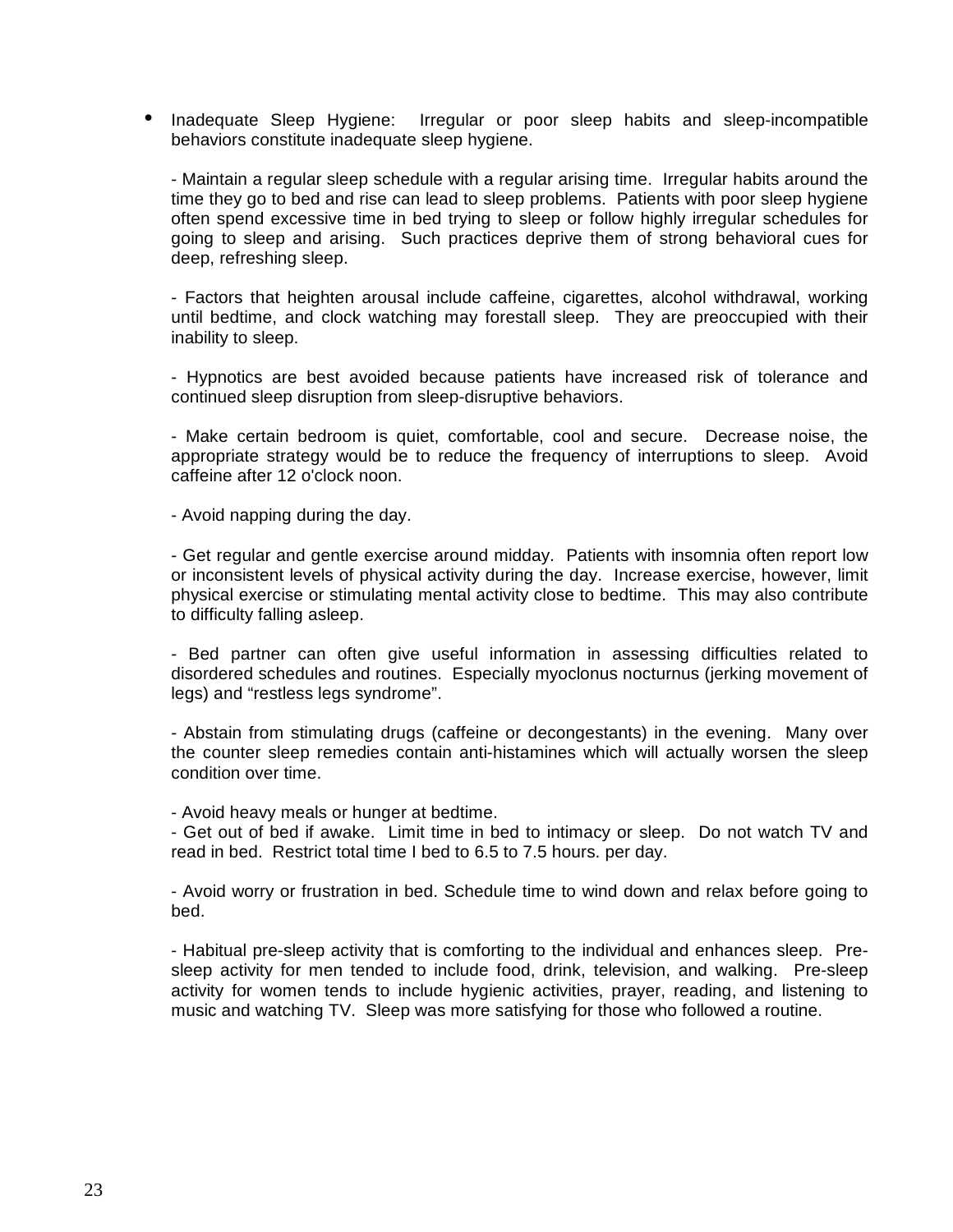#### • Mood Disorders:

- Alteration in sleep is the hallmark symptom of such psychiatric disorders as major depression, mania, dysthymic disorder, and cyclothymic disorder. Major depression, in particular, may disrupt an elderly person's ability to fall asleep, stay asleep, or both. Manics may not sleep for days at a time.

- Often difficult, but important, to determine which came first insomnia or depression.

- Treatment is warranted when depression is suspected.

- Before antidepressants are prescribed, all depressed elderly should be screened for other causes of insomnia, particularly restless leg syndrome and myoclonus because antidepressants may worsen these syndromes, further disrupting the patients' sleep and mood.

- Medical Illness and Treatment: One study found that 12 of 26 standing orders in a hospital included doses of hypnotic that are twice the recommended dosage for the elderly and often provide inappropriate repeat doses.

- Physician's efforts to medicate underlying disease processes may result in sleep disruption. The most significant offenders are steroids, thyroxine, theophylline, and many centrally active antihypertensives.

- Insomnia secondary to symptoms of medical illness is best managed by treating the underlying medical disorder. If pain predominates, narcotics and NSAIDS for bone pain or inflammatory conditions should be administered to their maximum therapeutic benefit.

• Dementia/Delirium:

- Sleep disturbances in patients with dementing illness range from increased awakenings and nocturnal wanderings to agitation and confusion. "Sundowning" frequently leads to placement in an institution.

- The changes in sleep in patients with dementia arise from degeneration of cortical and brain stem structures, resulting in poor accommodation to the transitions from sleep to wake and lighter, more broken sleep.

- Treatment: Management of underlying metabolic, neurologic, or infectious processes. Behavioral management includes proper sleep hygiene, particularly exposure to morning light. Safety at night includes a night light and putting the mattress on the floor and removing glass objects.

- When dementia is accompanied by agitation, low-dose antipsychotic medications may work. However, antipsychotics carry the risk of bradykinesia, rigidity, and tardive dyskinesias. Short acting Benzodiazepine or antidepressants such as trazodone should be tried and tilracted to optimal dose; if not affective, then a trial of low dose antipsychotics may be tried.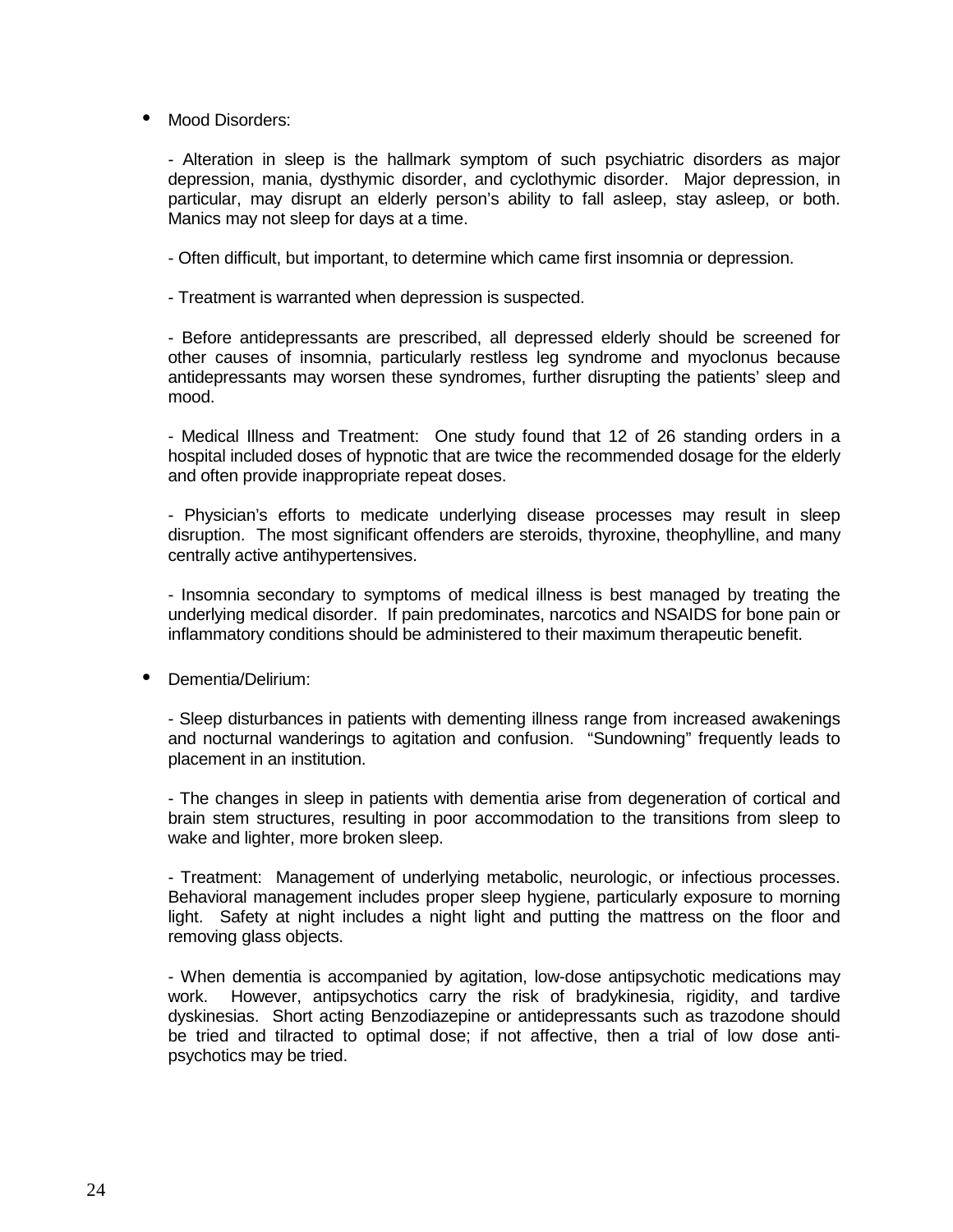#### **Sundowning**

- Occurs in patients with organic brain dysfunction. The classic symptoms are daytime drowsiness combined with nighttime confusion, agitation, and anxiety. At night residents tend to wander, exhibit speech and behavior that are not of character. Patients have a strong need to maintain contact with a familiar environment. They feel that their fading cognitive abilities are enhanced during the daytime. At night, however, they feel less safe and confident, and staying awake makes them feel more secure. Underlying environmental or organic factors that could cause sundown syndrome should first be ruled out. Such causes are easily treated. Simple environmental orientation procedures may help - keeping a light on in the bathroom. Medications include Haldol or Trazodone to reduce agitation, anxiety, and wandering and allow them to sleep. Hypnotics are contraindicated because they may cause patients to become more disoriented and confused. Paradoxically, these medications will excite already disinhibited patients. The patient's drug regimen should be evaluated for its potential to produce some or all of the symptoms of sundown syndrome. Medications that have an anticholinergic component, such as antidepressants, antihistamines, antiparkinsonism drugs, and antispasmodics, are particularly likely to have this effect. Non-essential drugs should be reduced or stopped.

• Prescribing Guidelines for Hypnotic:

- Should be the intervention of last resort, use the lowest effective dose. Use half of the adult dose in patients over age 65.

- Monitor for side effects. Check interaction of hypnotic with alcohol or drugs, and other interactions with lung or heart disease, Central Nervous System disease. Check for interaction with other medications such as Tagamet ™, phenobarbital and Dilantin ™.

- Dispense a limited number of doses (#20) and follow for cognitive or behavioral changes.

- If the medication is needed for more than two weeks, consider a maximum of three doses per week to lessen the chance of tolerance.

- Selection of an appropriate hypnotic depends on the target symptoms, whether related to sleep onset, sleep maintenance, daytime anxiety, or possible depression.

- Consider adverse effects on the patient with lung or heart disease, Central Nervous System disease, or a history of alcohol abuse.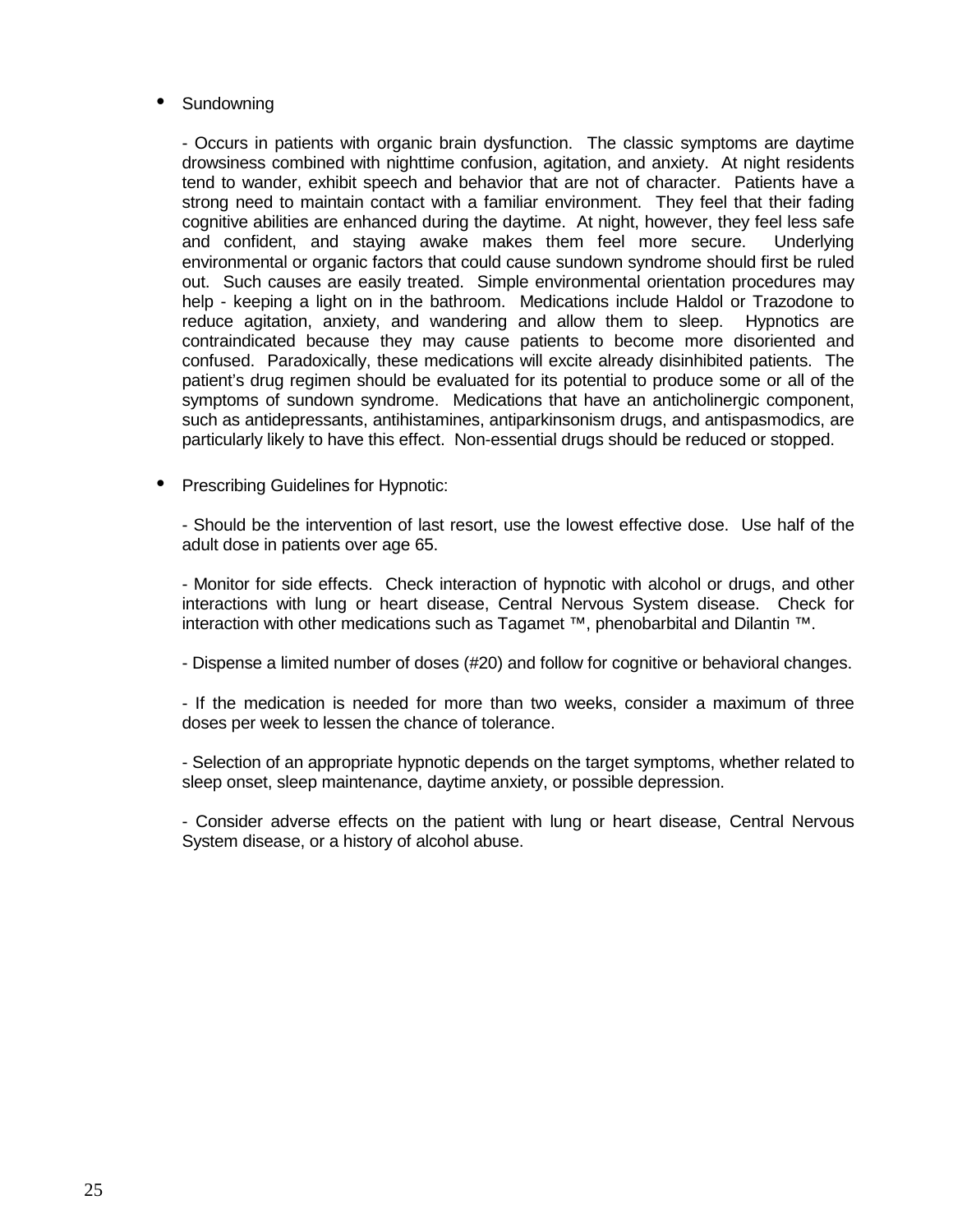## **Denial of Impairment/Depression:**

- Demented patients may deny or no longer realize that they cannot walk independently. They may refuse or forget to use their ambulatory device (wheelchair, walker), resulting in falls.
- In early to moderate dementia, residents may avoid answering questions or change the subject to disguise the fact that they cannot retrieve the information requested. "How old are you Mrs. Greene?" -- "As old as the hills," followed by smiles and laughter.
- It is very depressing to realize that you are losing your cognitive skills, your independence, your privacy, indeed your life.
- In view of he effective therapies available for depression, it is especially crucial to make the diagnosis and proceed with treatment.

| Drugs that can cause symptoms of depression |                                |
|---------------------------------------------|--------------------------------|
|                                             |                                |
|                                             |                                |
| Antihypertensives                           | Cardiovascular preparations    |
| Reserpine                                   | Digitalis                      |
| Methyldopa                                  | <b>Diuretics</b>               |
| Propranolol                                 | Lidocaine                      |
| Clonidine                                   | Hypoglycemic agents            |
| Hydralazine                                 | Psychotropic agents            |
| Guanethidine                                | Sedatives                      |
| Analgesics                                  | <b>Barbiturates</b>            |
| <b>Narcotic</b>                             | Benzodiazepines                |
| Morphine                                    | Meprobamate                    |
| Codeine                                     | Antipsychotics                 |
| Meperidine                                  | Chlorpromazine                 |
| Pentazocine                                 | Haloperidol                    |
| Propoxyphene                                | Thiothixene                    |
| Nonnarcotic                                 | <b>Hypnotics</b>               |
| Indomethacin                                | Chloral hydrate                |
| Antiparkinsonism drugs                      | Flurazepam                     |
| Levodopa                                    | <b>Steroids</b>                |
| Antimicrobials                              | Corticosteroids                |
| Sulfonamides                                | <b>Estrogens</b>               |
| Isoniazid                                   | <b>Others</b>                  |
|                                             | Cimetidine                     |
|                                             | Cancer chemotherapeutic agents |
|                                             | Alcohol                        |

#### Predisposition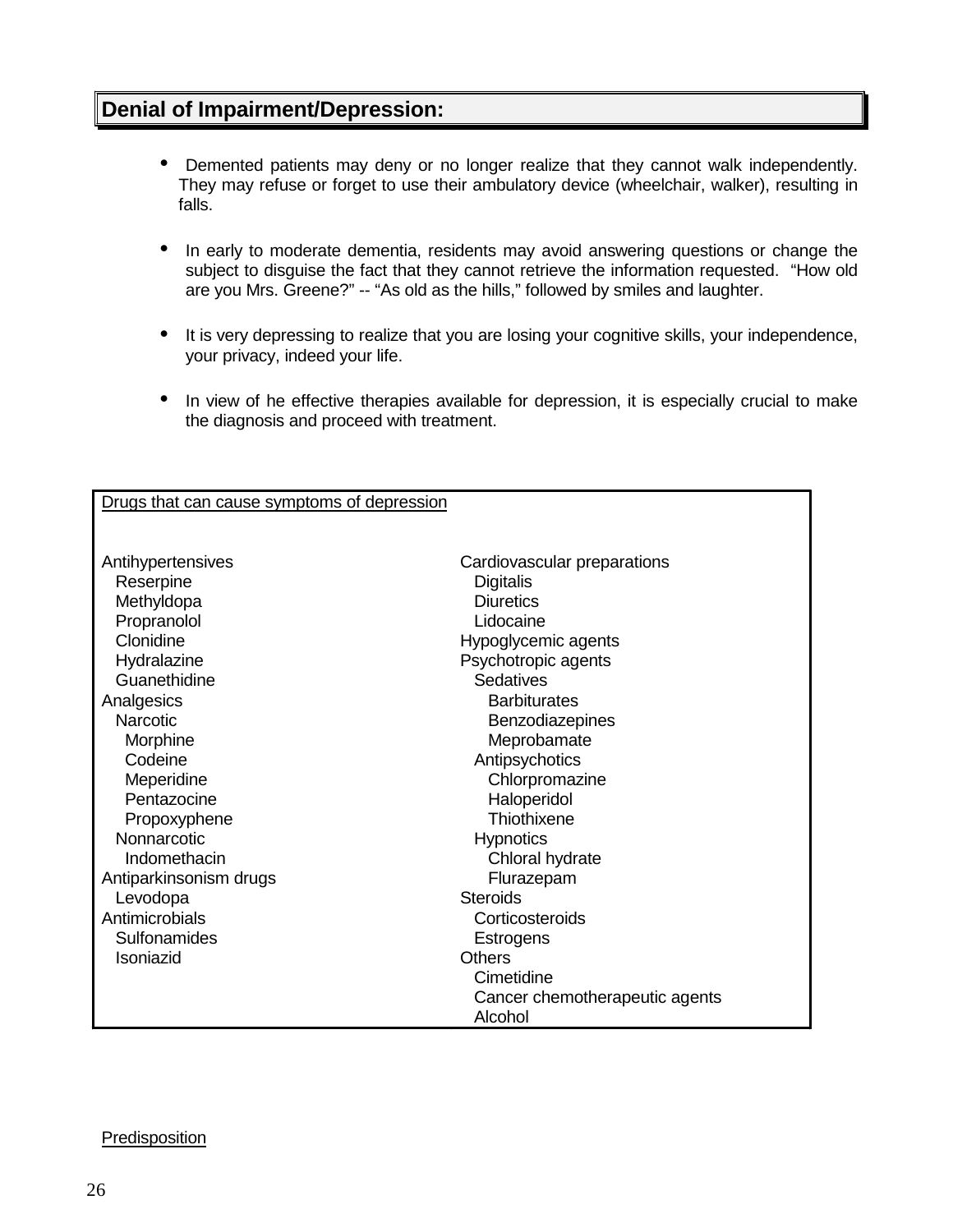- 1. Biological
	- family history of depression
	- prior episodes of depression
	- aging changes in neurotransmission
- 2. Physical

- Many diseases can directly cause major depression or elicit a depressive reaction. This is particularly true of conditions that cause fear, produce chronic pain, disability or dependence, e.g., Dementia's, Parkinson's, suspected or possible MI, suspected or possible CVA - (right hemisphere infarcts more than left hemisphere) CHF, neoplasms, thyroid, adrenal cancers, diabetes, anemia, hypoxia and dehydration.

- Drugs used to treat medical conditions can cause symptoms of depression

- Some disease can result in a physical appearance of depression when depression does not exist, e.g., Parkinson.

- 3. Psychological
	- unresolved conflicts and guilt; symptomology more common in younger populations.
- 4. Social

- loss of family, friends, independence, health, dignity, control and on and on; isolation, environmental factors that promote isolation, sensory deprivation and forced dependency.

#### Recognition/Diagnosis

1. Classic neuro-vegetative signs - this is a general statement; the elderly have increased physical complaints and a decreased incidence of guilt or self worth issues. An explanation of this may be that the elderly are more comfortable with physical complaints than they are with psychological issues. Geriatric patients may expect a moralistic judgment regarding psych complaints and may not be familiar with the existence of treatment modalities.

- Helpful mnemonic is Sig: E Caps

- Sleep - c/o of insomnia with frequent early a.m. awakenings

Hypersomnia

- Interest - loss of interest in social connections

isolation in room

apathy

- Guilt -feelings of self reproach less common in elderly
- Energy no energy; fatigued this ma be due to chronic illness
- Concentration inability to concentrate or slowed, mixed up thought
- Appetite poor appetite, weight loss; sometimes present with overeating

- Psychomotor - usually slowed, but agitation is very common and may be the only clear cut symptom in the elderly demented patient

- Somatic complaints rather than psychological symptoms often predominate the clinical picture. Chronic pain is an important clue.

- 2. Major depression vs. depressive symptoms.
	- Depressive symptoms which is a gray area may also deserve chemical therapy.

#### Differential Diagnosis

- 1. Rule out physical illness or treat existing illness.
- 2. Dementia vs. depression
	- frequently coexist. Depression is the main treatable cause of dementia in the elderly.

Diagnostic criteria for major depressive episode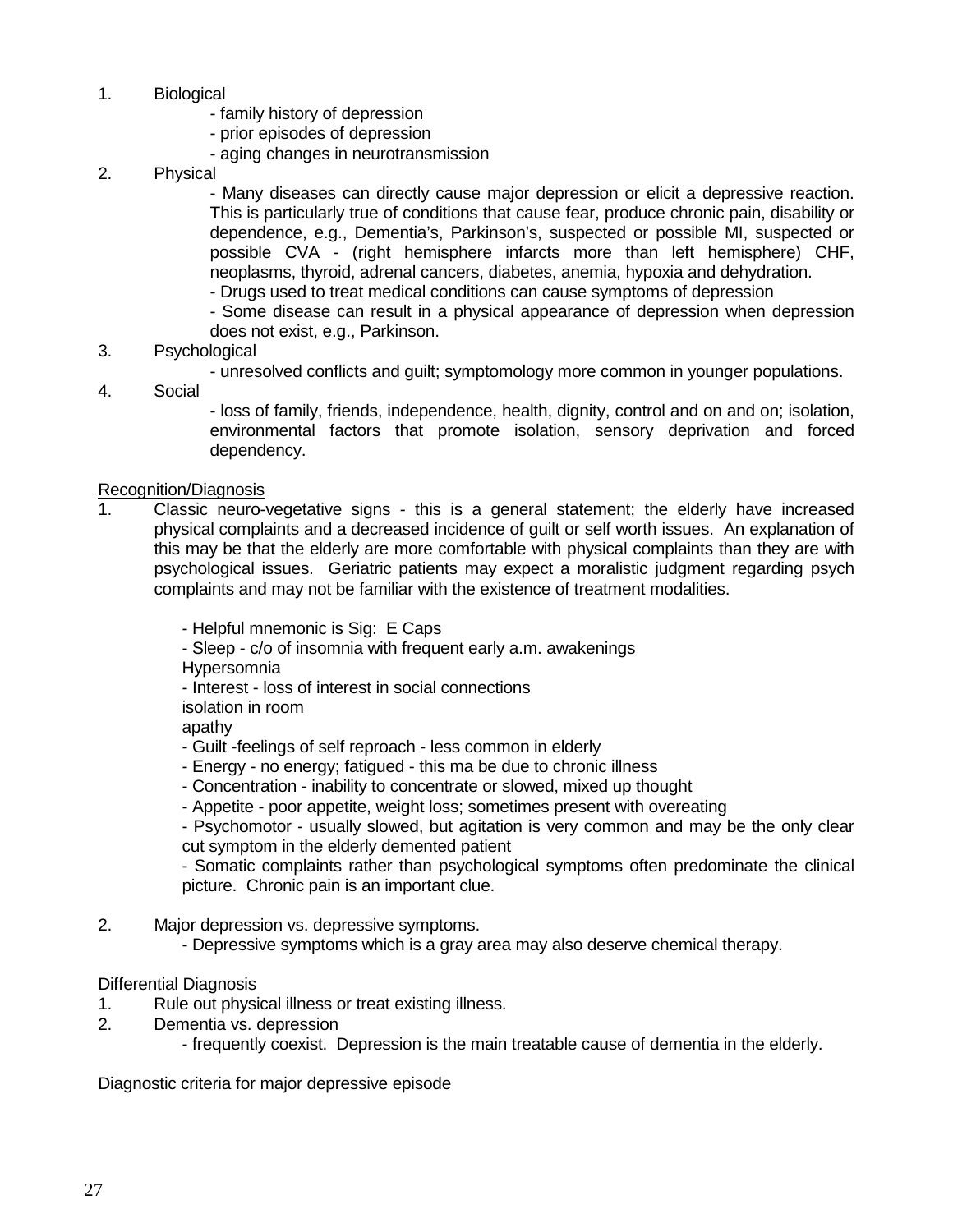- A. At least five of the following symptoms have been present during the same two-week period and represent a change from previous functioning; at least one of the symptoms is either (1) depressed mood or (2) loss of interest or pleasure. (Do not include symptoms that are clearly due to a physical condition, mood-incongruent delusions or hallucinations, incoherence, or marked loosening of associations)
	- 1. Depressed mood most of the day, nearly every day, as indicated either by subjective account or observation by others
	- 2. Markedly diminished interest or pleasure in all, or almost all, activities most of the day, nearly every day (as indicated either by subjective account or observation by others of apathy most of the time)
	- 3. Significant weight loss or weight gain when not dieting (e.g., >5% of body weight in a month), or decrease or increase in appetite nearly every day
	- 4. Insomnia or hypersomnia nearly every day
	- 5. Psychomotor agitation or retardation nearly every day (observable by others, not merely subjective feelings of restlessness or being slowed down)
	- 6. Fatigue or loss of energy nearly every day
	- 7. Feelings of worthlessness or excessive or inappropriate guilt (which may be delusional) nearly every day (not merely self-reproach or guilt about being sick)
	- 8. Diminished ability to think or concentrate, or indecisiveness, nearly every day (either by subjective account or as observed by others)
	- 9. Recurrent thoughts of death (not just fear of dying), recurrent suicidal ideation without a specific plan, or a suicide attempt or a specific plan for committing suicide
- B.1. Cannot be established that an organic factor initiated and maintained the disturbance.
	- 2. Disturbance not a normal reaction to the death of a loved one (uncomplicated bereavement)<sup>1</sup>
- C. At no time during the disturbance have there been delusions or hallucinations for as long as two weeks in the absence of prominent mood symptoms (i.e., before the mood symptoms developed or after they have remitted).
- D. Not superimposed on schizophrenia, schizophreniform disorder, delusional disorder, or psychotic disorder.

 $\overline{a}$ 1 Morbid preoccupation with worthlessness, suicidal ideation, marked functional impairment of psychomotor retardation, or prolonged duration suggest bereavement complicated by major depression. Source: After American Psychiatric Association, 1987.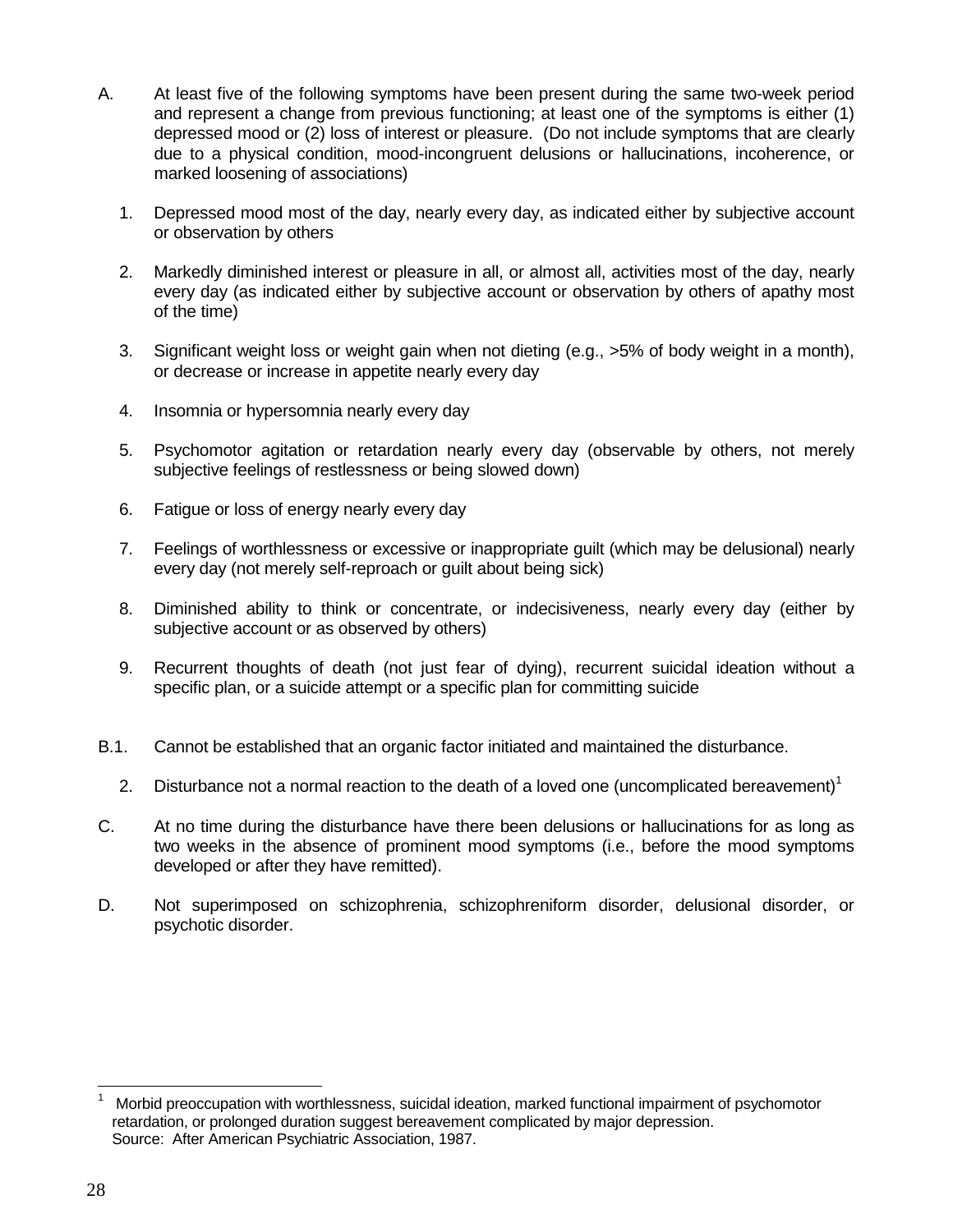| Drug                                                      | Level of<br>sedation | <u>onaraotoriotivo or oolootoa antiaoproodant arago</u><br>Anticholinergic<br>activity | Usual young-adult<br>dosage, mg/day | Recommended geriatric<br>dosages, mg/day <sup>a</sup> | Elimination<br>half-life <sup>b</sup> |
|-----------------------------------------------------------|----------------------|----------------------------------------------------------------------------------------|-------------------------------------|-------------------------------------------------------|---------------------------------------|
|                                                           |                      |                                                                                        | Tricyclic teriary amines            |                                                       |                                       |
|                                                           |                      |                                                                                        |                                     |                                                       |                                       |
| Amitriptyline (Elavil, Endep,                             |                      |                                                                                        |                                     |                                                       |                                       |
| Amitril, etc.)                                            | Very high            | Very high                                                                              | 100-300                             | 25-150                                                | Intermediate                          |
| Doxepine (Sinequan, Adapin)<br>Irnipramine (Tofranil, SK- | High                 | High                                                                                   | 100-300                             | 25-150                                                | Intermediate                          |
| Pramine)                                                  | Middle               | Middle                                                                                 | 100-300                             | 25-150                                                | Long                                  |
|                                                           |                      |                                                                                        | Tricyclic secondary amines          |                                                       |                                       |
|                                                           |                      |                                                                                        |                                     |                                                       |                                       |
| Desipramine (Norpramin,                                   |                      |                                                                                        |                                     |                                                       |                                       |
| Pertofrane)                                               | None                 | Low                                                                                    | 100-300                             | 25-150                                                | Long                                  |
| Prolriplytyline (Vivactil)                                | None                 | Middle                                                                                 | 20-70                               | $5 - 30$                                              | Very long                             |
| Nortripyline (Aventyl,                                    |                      |                                                                                        |                                     |                                                       |                                       |
| Parnelor)                                                 | Low                  | Middle                                                                                 | 25-100                              | 10-35                                                 | Long                                  |
|                                                           |                      |                                                                                        | Other amines                        |                                                       |                                       |
|                                                           |                      |                                                                                        |                                     | 25-150                                                |                                       |
| Amoxapine (Asendin)                                       | Middle               | Middle                                                                                 | 100-300                             |                                                       | Intermediate                          |
| Maprotiline (Ludiomil)                                    | Middle               | Middle                                                                                 | 100-300                             | 25-150                                                | Very long                             |
|                                                           |                      |                                                                                        | Other drugs                         |                                                       |                                       |
| Trazodone (Desyrel)                                       | Middle               | Very low                                                                               | 150-400                             | 50-200                                                | Short                                 |
| Fluoxetine (Prozac)                                       | Very low             | Very low                                                                               | 20-80                               | $10 - 40$                                             | Very long                             |
| Sertraline (Zoloft)                                       | Very low             | Very low                                                                               | 50-200                              | 25-100                                                | Very long                             |

#### **Table 5-15 Characteristics of selected antidepressant drugs**

Note: Other antidepressant drugs are disclosed in the text.

<sup>a</sup>Some elderly patients may require higher dosages than those recommended (see text).<br><sup>b</sup>May be longer and more variable in the elderly; Short = <8 hrs.; Intermediate = 8-20 hrs; Long = 20-30 hrs; Very long >30 hrs. So*urce*: Based on Richelson, 1984.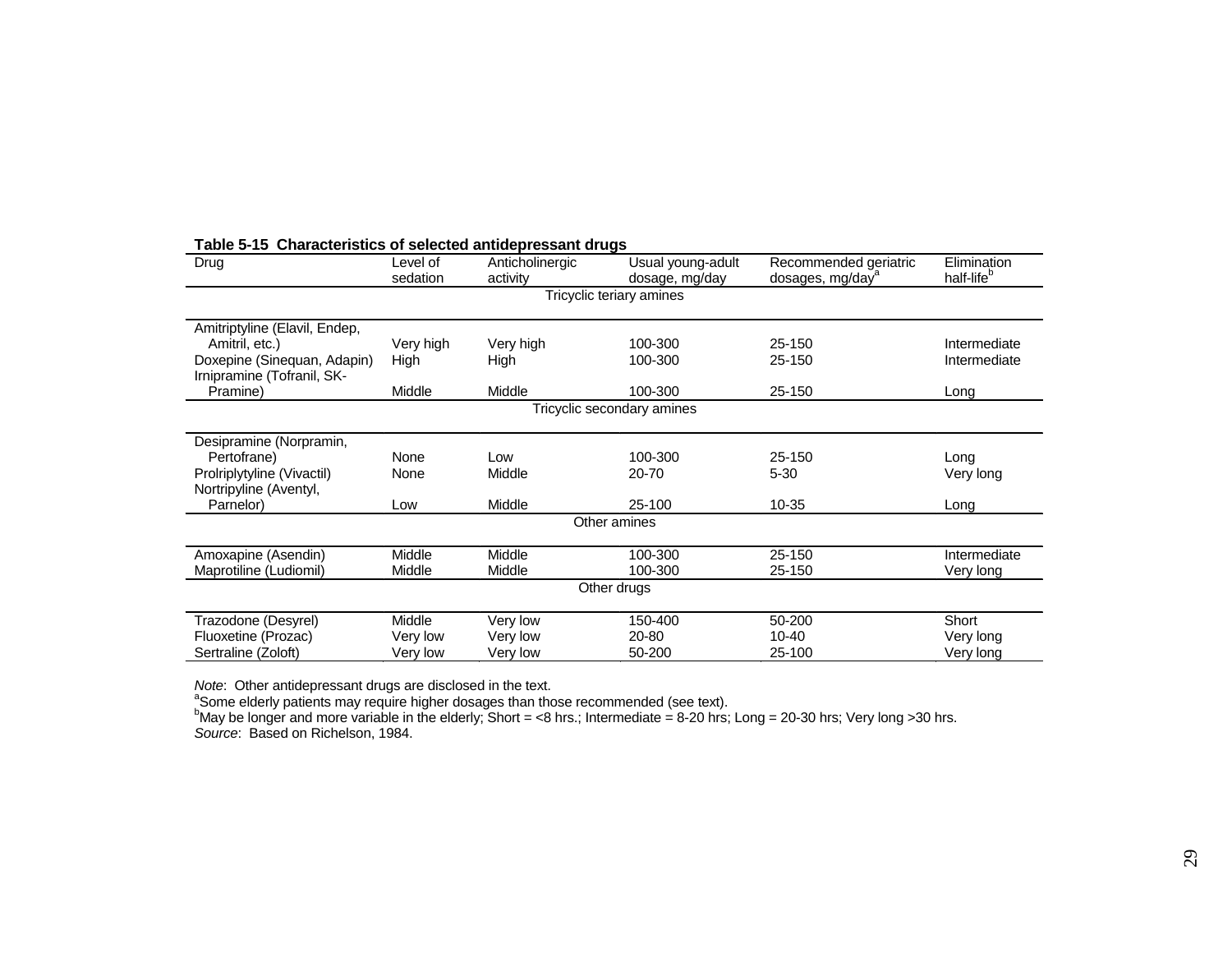Depression is a common, debilitating, and sometimes life threatening illness in the elderly. Dementia does not include as its normal course frequent tearfulness, agitation, fear or hallucination. Dementia is a cognitive disorder best managed by behavioral interventions. Dementia with complications such as depression and paranoid ideation cannot be treated with behavioral management alone but requires appropriate medical management as in other physical disorders such as diabetes and hypertension.

Right diagnosis Right drug Right amount

## **Dementia/Cognitive Disorders**

#### **ATTITUDE / APPROACH**

- General attitude and approach
	- calm
	- flexible
	- non-resistive
	- guiding
- Non-verbal approaches

- Know that your attitude/mood is contagious and felt by all, - practice smiling, looking open and friendly and listening

- Assume an equal or lower position especially if the resident feels powerless

- Move slowly

- Avoid overwhelming the resident physically or verbally - approaching an anxious resident with three or more people may lead to a catastrophic reaction

- Use lots of touch and allow time for the resident to touch you. Ask permission to touch.

- Identify symbolic behaviors and their meaning - Assess cultural and ethnic background and incorporate this information into care plan.

#### **VERBAL APPROACHES**

- Use concrete, exact, positive phrases and repetition of the same phrase to trigger an automatic response - anchor response to words, gestures, or colors, and ask resident to repeat command.
- Use one step commands which are simple
- Need to assess whether to offer the resident a choice. Give a suggestion or a command if unable to offer a choice. When possible, offer choices of where to eat, when to do grooming, bathing, etc. If the resident feels a lack of control he or she may become aggressive. At times, too many choices may be confusing so limit choices. For example, "Would you like cereal or toast?"
- Use calm, soft, slow voice pattern. Say one question at a time and wait for a response.
- Avoid arguing or reasoning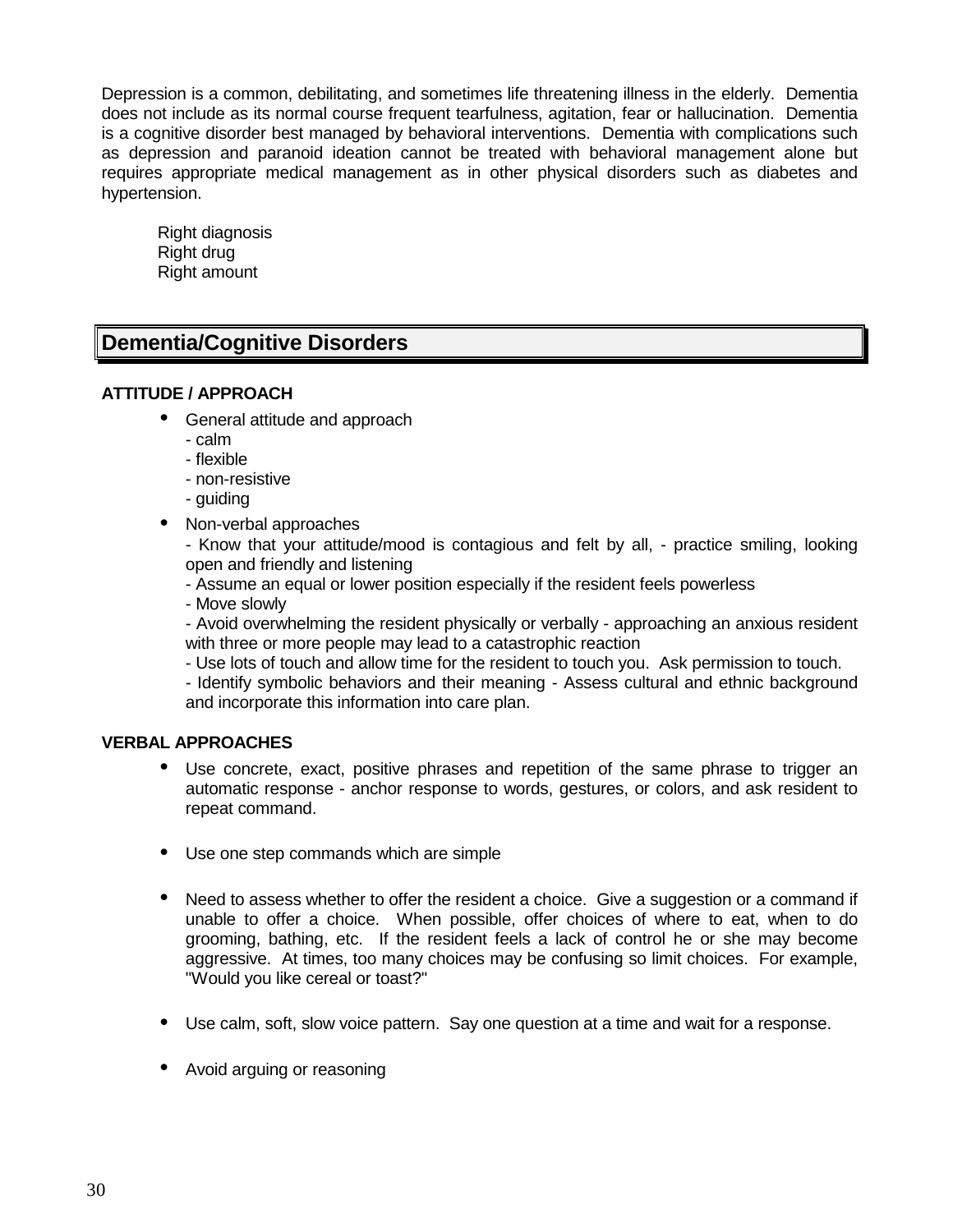- Eliminate distractions
- Keep your promises, so make promises that you will be able to follow through with
- When the resident is present, include in conversation. Treat resident as an elder, not as a child. Validate resident's feelings. Use the resident's name frequently.
- Identify resident's vocabulary and use it.
- Give directions within attention span if resident is too confused or combative always come back later
- Verbal and non-verbal messages should match
- Stand in front of person and make eye contact
- Assess whether the resident responds better to verbal or non-verbal messages. For example, a resident who might become combative when told verbally to use the walker may accept assistance if shown non-verbally how to use walker.
- Verbal excess disability the resident is already impaired but how staff communicate with the resident may increase his/her disability - For example, the staff say "don't go outside," which may be confusing to a demented resident. It is far more effective and skillful to tell the resident exactly what you want them to do in slow, concise, and concrete sentences like "Stay in the building." or "Walk with me." A nurse aide told a resident to "Hop in bed." and the resident tried to do it and said "I can't." The reason why confused residents pull the fire alarm is because "Pull" is clear and concise while "In case of an emergency" does not register.
- Residents with short term memory problems may confuse current requests with requests and occasions from their past. For example, mother never let me do that or I have told you children not to mess with that door, etc. With some residents, you can observe a transfer in personality traits. They will speak as if they were their parents, children, or teachers. You may improve communication wit them if you find out who you are talking to and what the agenda is for that person.
- Make sure to speak in primary language. Seek help of translator if primary language is other than English or language in which you are not proficient. If a relative is the translator, schedule care planning around when relative may be present to explain care and procedures.
- Do not use words such as on, below, beside, between. These words are difficult for dementia patients to understand.
- If the person is having difficulty finding the right work, supply the word for him. This helps limit his or her frustration.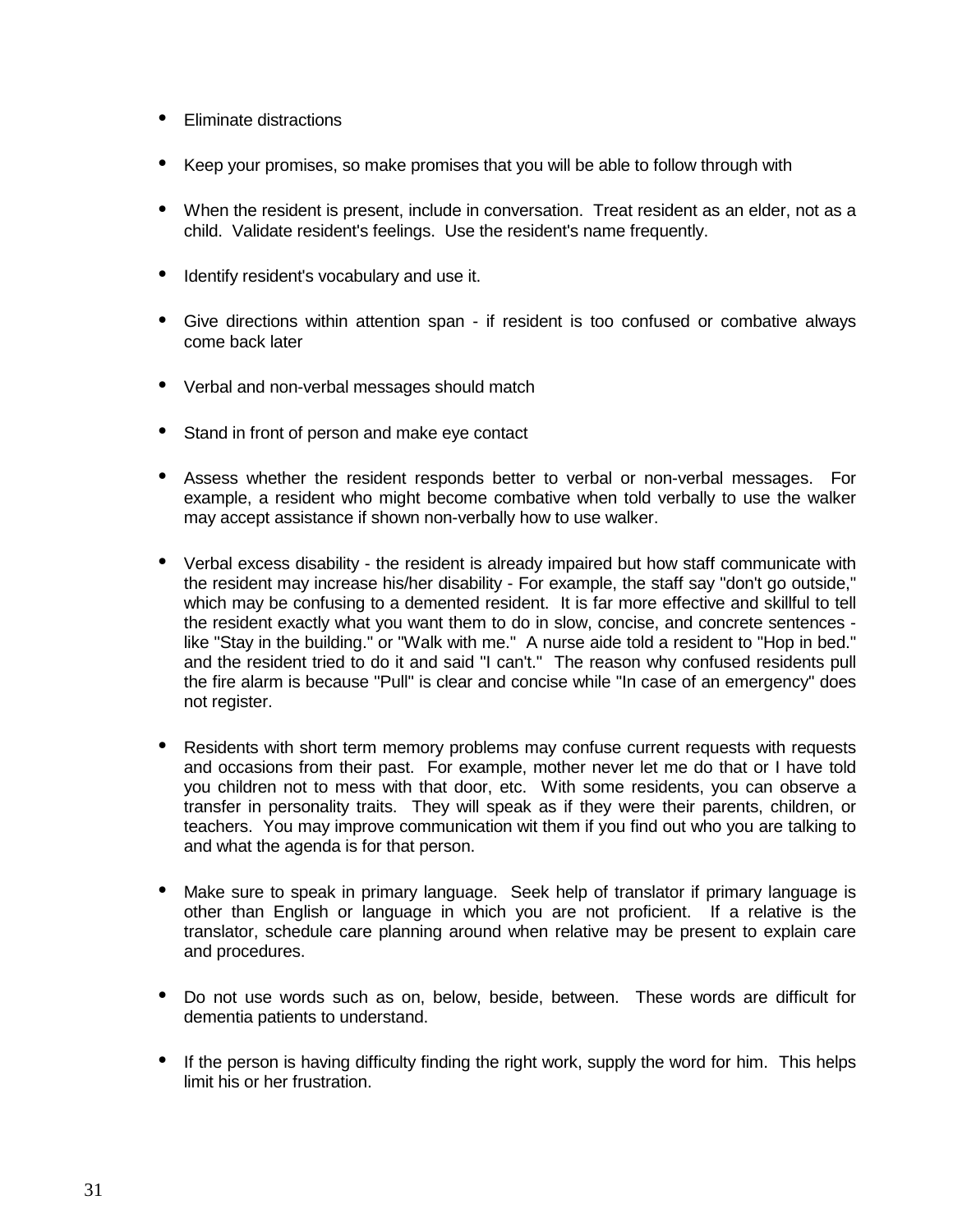- When you do not know what the individual means, ask him or her to point to it, describe it, or to show you how it works.
- Use other signals besides words to convey what you mean point, touch or demonstrate.
- Talk to the impaired individual and make a point of telling him or her what you are doing and why.

#### **REALITY ORIENTATION**

• Of limited usefulness but assess to see if appropriate because of memory problems, it is not appropriate with all cognitively impaired individuals. It is helpful to orient residents to who you are, what task you will be helping them with, and what the next task will be. For example, "Helen, I'm your nurse and I'm here to help you get dressed." - The alternative reality of some confused individuals may serve as a coping mechanism and improve their quality of life. Therefore, in the severely demented, reality orientation may only increase their anxiety, exaggerate separation from what they love and trust, and increase their emotional pain by making them wrong in comparison to their perceived reality.

#### **STRUCTURAL ADL SCHEDULES TASK SEGMENTATION**

- Mid-morning naps if fatigued
- Stick to toileting schedules
- Structured ADL schedules Identify routines for rising, toileting to provide supervision adapted to individual needs.

#### **DISTRACTION THERAPY**

- Distraction therapy
	- Use of mobiles
	- Use of family videos
	- Picture collages, scrapbooks

#### **HEARING/ VISION EVALUATION**

### **Environmental**

#### **CHECK BEDS**

- No siderails or only partial siderails unless indicated
- Low beds for easy access
- Padding or mattress on the floor beside the bed Inflatable air mattress works well and can be easily cleared and stored. - Put beds in the low position.
- Non-rolling/working brakes or stabilizers
- Remove wheels from overbed tables

#### **FURNITURE**

- Is furniture arranged poorly so resident may fall?
- Cover edges of furniture with foam to prevent bruising.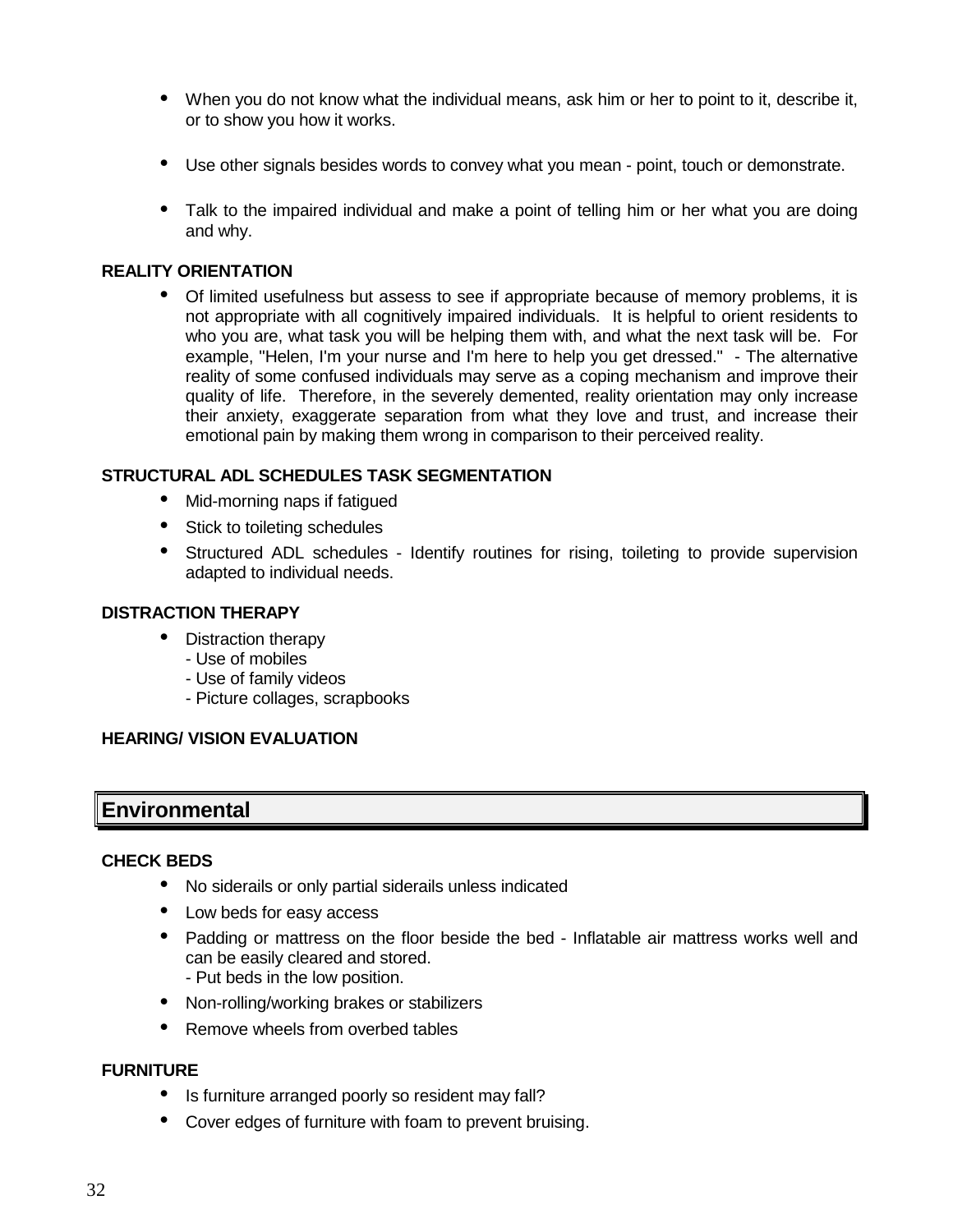• Provide drawers with interesting, safe objects in them so the resident can go through these drawers as a substitute for going through drawers which belong to other residents or staff and which may contain items which are unsafe.

#### **CHECK BATHROOMS**

- Are handrails and grab bars available, the appropriate height and secure in bathrooms?
- Raised toilet seats
- Bedside commode -place on rubber backed rug to prevent slipping
- Rubber backed area rugs in front of sinks and toilets
- If the resident is weak on one side, is the grab bar on his strong side?
- Is the toilet a high contrast color so it is easily visible, e.g.; toilet is white and floor is a darker color?

#### **CHECK LIGHTING**

- Night lights available in all resident rooms and hallways.
- Is facility lighting appropriate for activities likely to be performed in area?
- Is lighting good on stairs and landings? - Use adequate non-glare lighting for daytime
- Do you have floor level lighting to reduce glare?
- Are light switches accessible/reachable from bed?

#### **DO AN ENVIRONMENTAL ASSESSMENT FACILITY-WIDE**

#### **CHECK FLOORS**

- Are there areas where patterned carpeting may cause a resident to fall?
- Non-skid wax surfaces
- Rugs/mats with edges that do not curl
- Spills mopped up immediately
- Clutter-free and no extension cords
- No thresholds in doorways
- Pets out of resident area at night
- Non-reflective floors and surfaces Do floors shine and glare is painful and impairs vision?

#### **CHECK STAIRS**

- Handrails with extra support at top and bottom of stairs on both sides
- Painted or marked top and bottom stair
- Risers painted in highly visible colors and not too high
- No skid treads
- Stairs well maintained

#### **ACCESSIBLE CALL LIGHTS**

- Call light attached to the resident's clothing. When resident moves, the call light goes off.
- Use cord of bright color so easily visible. Use reflective tape.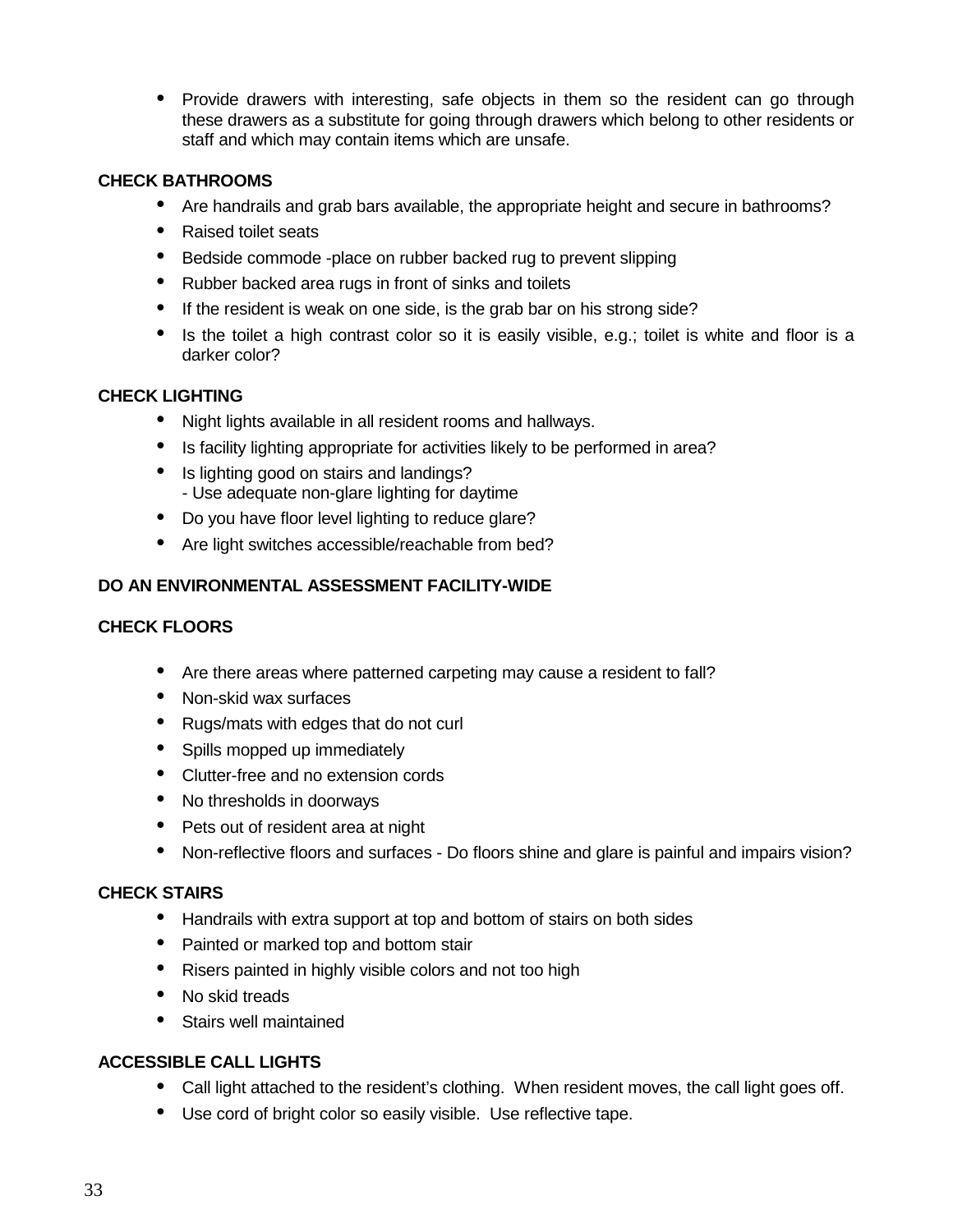- Respond to call lights promptly
- Locate within resident's reach
- Orient resident regularly to use of the call light

#### **CHECK CHAIRS**

- Wedge cushion for chair
- Bean bag seating to prevent sliding and to prevent resident from rising
- Saddle cushion
- Contour cushion
- Residents should be sitting in comfortable lounge chairs or winged chairs, not in wheelchairs all day
- Sturdy rocking chairs for anxious residents
- Recliner chairs
- Chairs of the appropriate height and size (P.T./O.T. consult)
- Wheelchairs in good repair

#### **DECREASE NOISE**

- Noise can add to confusion for the confused resident as well as with hearing impaired residents.
- Use public address system as little as possible and have times of day with no P.A. system
- Use chimes instead of alarm for fire system.

#### **VISUAL BARRIERS**

• Stop signs, yellow ribbons, curtains, distract wanderers by wall papering over exits, cover door knobs, bookcase to cover doorway, fabric over door handles, mirrors at exits to distract resident from leaving (Check with Fire Marshall).

#### **USE ALARM SYSTEMS AND DOOR ALARMS, WANDERGUARD ™ BANDS**

#### **SECURED AREA OUTSIDE - INCLUDE THE OVER 90 NON-TOXIC PLANTS**

#### **USE OF CUEING FOR RECOGNITION OF ROOM, APPETITE, AND TOILETING**

• Use symbols, signs, photos to direct resident to room. For example, one facility set up a contiguous loop for exercise with cueing such as showcases outside each residents' room which contains articles that are familiar to the resident so s/he knows his own room. For appetite cueing the course took residents by the kitchen so they would smell food cooking and had a refrigerator accessible to residents so they could get food when they wanted it, served meals family style with staff and residents eating together. Bathroom doors were left open on the walking course to cue residents to use the bathroom.

#### **BARRIERS WHERE WANDERING RESIDENTS SHOULD NOT GO**

• Try to blend things into wall when you do not want the resident to focus on them; e.g.; exits. Door Guards: Vinyl Door Barrier for Wanderers.

#### **THE PROS AND CONS OF SPECIALIZED UNIT**

• Is a secured area available for people who may wander from the facility?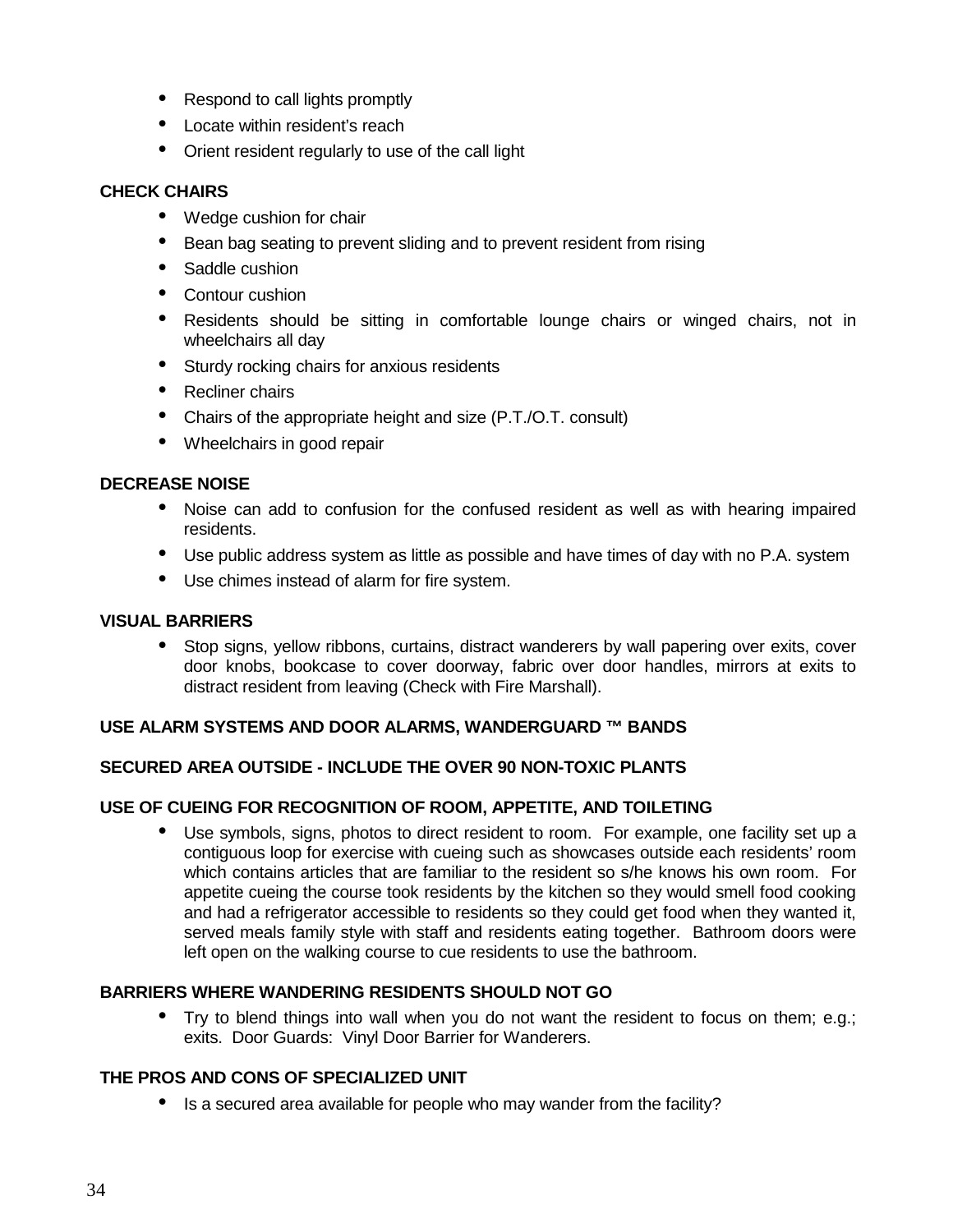#### **DEVICES WHICH ASSIST WITH REACHING OR PLACING ITEMS WITHIN REACH**

#### **USE A PRESSURE CHANGE ALARM BED CHECK SYSTEM OR POSITION CHANGE ALARM**

• Assess the use of an Ambularm ™

#### **CLUTTER-FREE ENVIRONMENT**

#### **OUTDOOR ACCESS**

- Level and even walkways
- Curbs and steps clearly marked
- Rest areas /benches strategically placed in the shade

#### **HALLWAYS**

- Chair/benches placed so residents can rest along the way in the long hallway
- Handrails available and firmly secured to the wall
- Avoid dead ends in walking areas or at least provide enough space so the resident can get turned around. Persons with Alzheimer's Disease. have difficulty turning due to brain changes and tend to go in a straight line, so provide a safe walking track for them to walk which is a safe, circular course.

**INITIALLY ORIENT THE RESIDENT TO THE ROOM, FURNITURE, BATHROOM, AND REPEAT FREQUENTLY IF RESIDENT HAS MEMORY PROBLEMS.**

**LOCATE THE RESIDENTS AT HIGH RISK FOR FALLING NEAR THE NURSES' STATION.**

**ENLIST THE HELP OF ORIENTED RESIDENTS TO LET YOU KNOW WHEN A CONFUSED RESIDENT WANDERS INTO THEIR ROOM AND ENCOURAGE EMPATHY WHERE POSSIBLE FROM OTHER RESIDENTS.**

#### **Family**

#### **FAMILY FREQUENTLY DOES NOT UNDERSTAND LOVED ONES HEALTH PROBLEMS OR THE CHANGE IN PERSONALITY**.

• Nursing can be most helpful in educating family about the diseases and how family can play a positive role in their senior's life. Family also needs to know that LTC facilities operate under different regulations than hospitals. It is helpful if social services can explain the Medicare/Medicaid Insurance maze to them. Families, like their loved ones, need to keep a sense of control. Allow them choices, decision making opportunities. This is a very chaotic, upsetting time for most families. There are times when dysfunctional families can intentionally or unintentionally harm the resident. In these cases, after appropriate intervention by nursing, social services and the primary care provider, Adult Protective Services may be involved. The safety and well being of the patient is the primary responsibility of the health care team, especially if the patient is unable to protect himself/herself.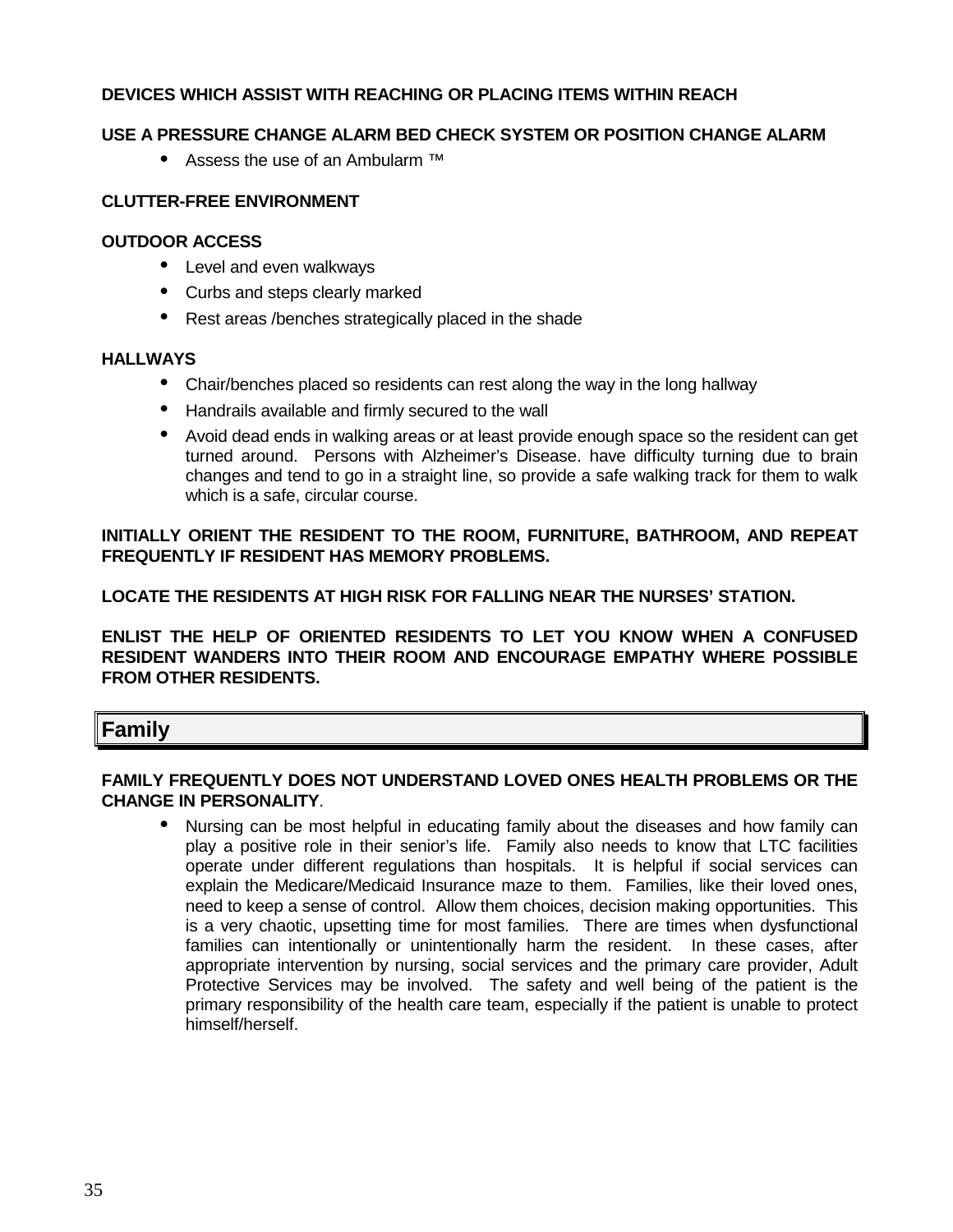# **BEHAVIOR PROBLEMS**

### **FIRST COMPLETE BASIC ASSESSMENT TO RULE OUT MEDICAL ILLNESS BEFORE PROCEEDING WITH THIS SECTION.**

## **Medications**

#### **DOSAGE - MULTIPLE DOSAGES/MULTIPLE MEDICATIONS**

• Seniors usually require 1/2 - 2/3 of the normal dose especially there is a hepatic/renal disease, low body weight, and malnutrition.

#### **CHECK DRUG SUBSTITUTIONS, INTERACTION, SIDE EFFECTS - psychotropics, diuretics, cardiovascular**

- Be aware that for institutionalized individuals the greater risk of falls is in the first six weeks, however, the risk remains somewhat higher for the first six months.
- Evaluate medications for drug toxicity
- Some residents may be toxic at therapeutic levels, while other residents may be at therapeutic levels when medication is below usual accepted range.
- Psychotropics

- Recommend to physician avoidance of long-acting barbiturates and benzodiazepines and limit other sedatives/tranquilizers if indicated, for example PRN.

- Have residents void before receiving tranquilizers/sedatives

- Do not hold back medication if physician feels it is indicated. Depression and psychosis are as real as physically observed disabilities.

- Diuretics
	- Offer frequent toileting assistance if diuretics are used
	- Minimize use of diuretics at bedtime
	- May cause hypotension

- Will require electrolytes, BUN, and creatinine at least every 6 months to monitor renal status

- Cardiovascular
	- Monitor residents for orthostatic dizziness
	- Watch for signs of weakness or fatigue taking anti-hypertensives?
	- Many cardiac medications after Heart Rate.
	- Teach resident to rise slowly from a sitting or lying position

#### **HAVE ANY MEDICATIONS BEEN ADDED TO REGIMEN WHICH MAY INCREASE FALLS?**

• Benzodiazepine, psychotropics, anti-convulsants/mood stabilizers, cardiovascular meds

#### **DIGITALIS LEVELS**

• Heart rate that is dramatically fast or slow decreases the efficiency of the heart resulting in hypoxia to vital organs including the brain.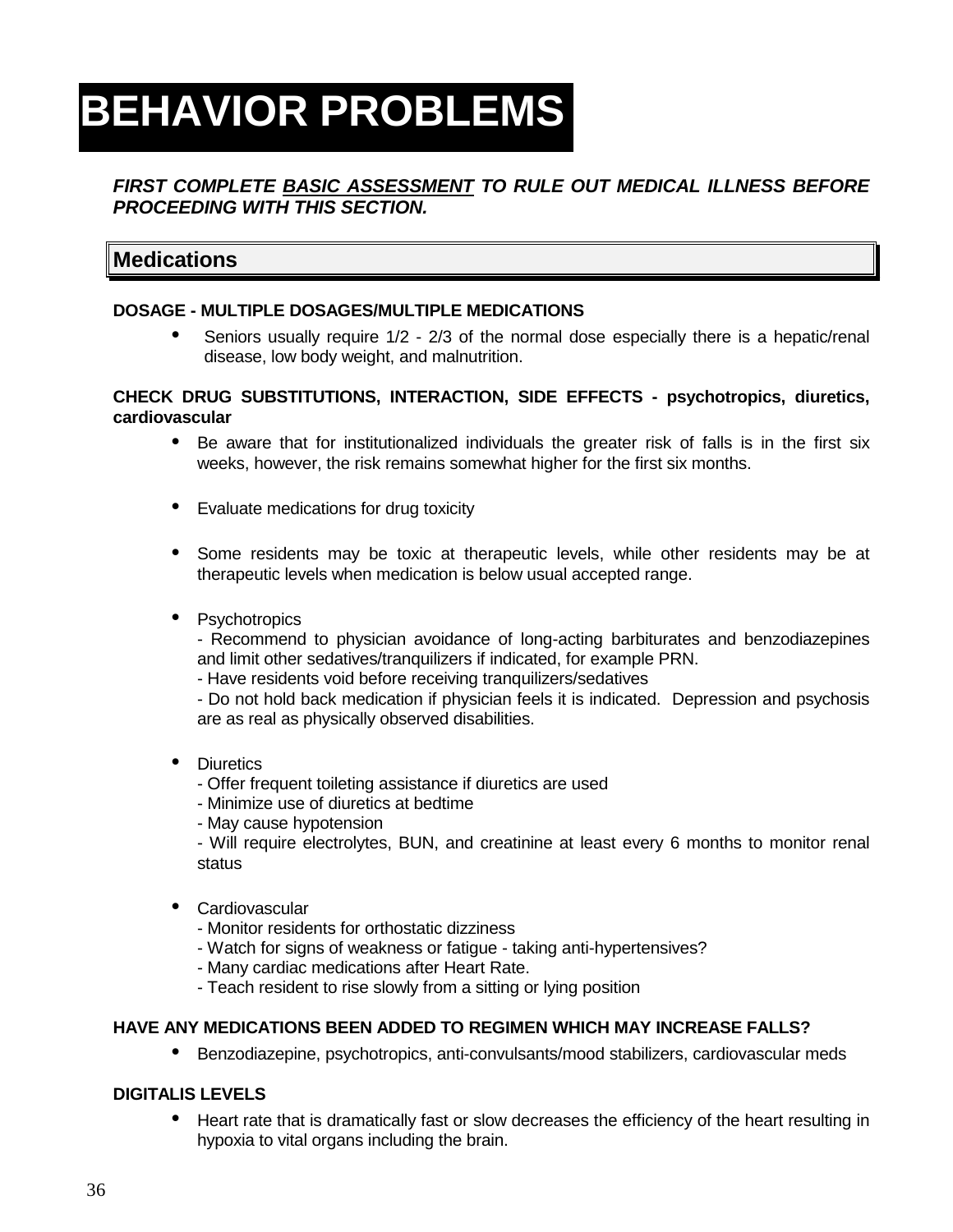#### **DILANTIN ™ LEVEL VPA(VALPROIC ACID) TEGRETOL ™**

May cause sedation and dizziness even at therapeutic levels. Disorientation may be experienced as well as nausea. These medications require CBC and liver function tests every 6 months.

#### **SMA 6 (BLOOD CHEMISTRY PANEL)**

• Elevated BUN with creatinine may indicate renal failure or dehydration. Electrolytes (Na, K, Cl) are important in muscle contractibility - includes the cardiac muscle

#### **VOID BEFORE GIVING TRANQUILIZERS / SEDATIVES**

#### **FREQUENT TOILETING ASSIST IF ON DIURETICS**

#### **LIMIT LONG-ACTING BENZODIAZEPINES**

• When possible, Ativan ™ is a popular short-acting benzodiazepine.

#### **ADMINISTER PAIN MEDICATIONS BEFORE ROM AND TRANSFER**

• Non-Steroidal Anti-Inflammatory drugs are useful, but these drugs continue to have a higher incidence of gastrointestinal, hepatic and renal side effects. An acetaminophen may be a better choice for osteoarthritis. Use adequate pain meds to include narcotics in proper dose. Addiction is not an issue in this population. Be watchful for sedation and CONSTIPATION.

## **CARDIOVASCULAR INSUFFICIENCY - Syncope, Orthostatic, TIA, Arrhythmia, Hypertension**

#### **AUSCULTATE SITTING AND WALKING**

• A resident may have a normal sinus rhythm when sitting yet go into an arrhythmia with movement resulting in hypoxia

#### **TEACH TO CHANGE POSITION SLOWLY**

#### **USE OF ELASTIC STOCKINGS**

• Use when lack of potency of lower extremity circulatory system exists. Are their pedal pulse, sensory intact?

#### **EKG**

• Gives a cardiac reading at time of test

#### **24 HOUR HALTER - MONITOR**

• Can show cardiac reaction to 24° of activity and stimulus

#### **O2 SATURATION**

• Important to check with any change in mental or physical condition. Increased frequency of respiration can cause a misleading reading as can anemia.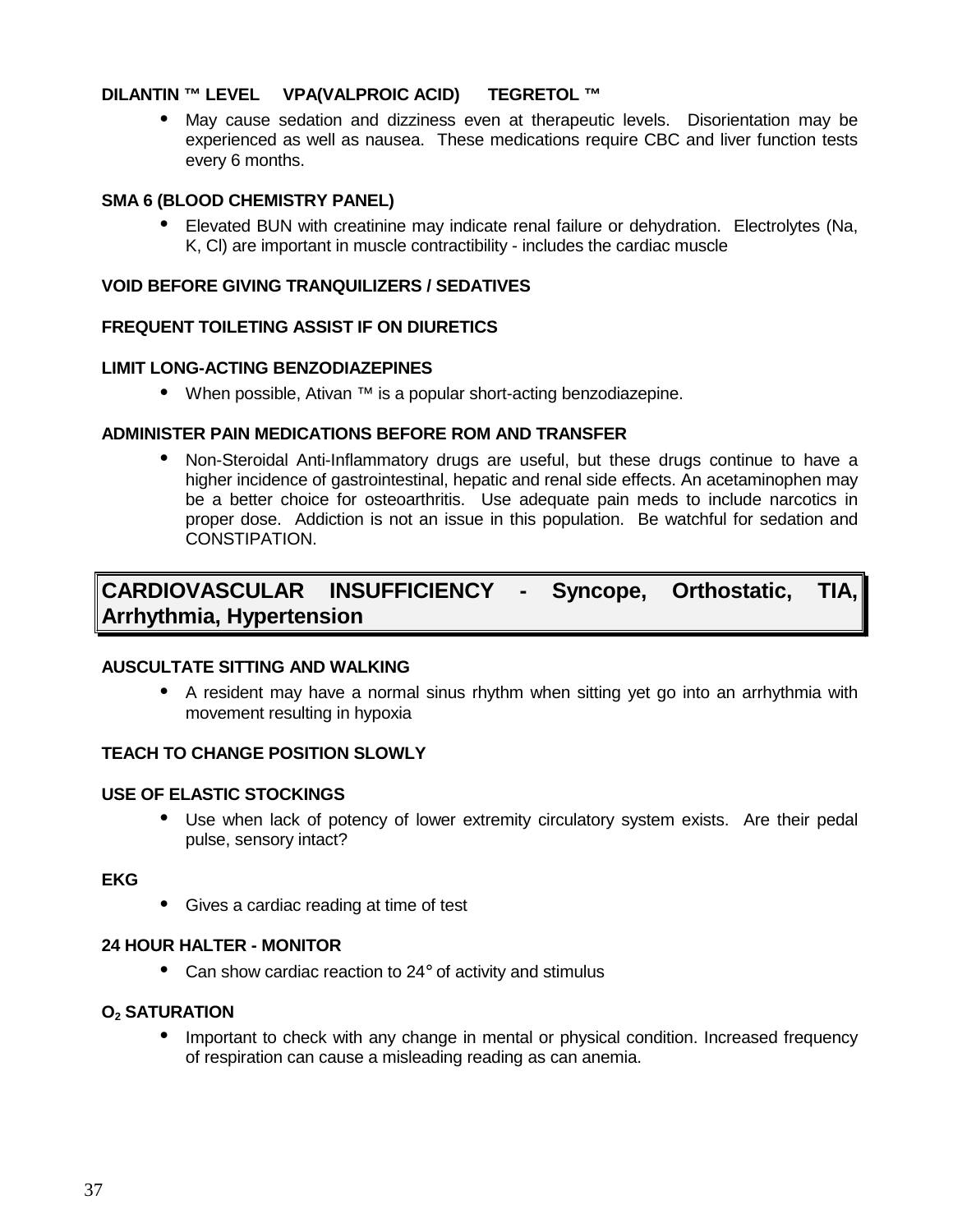#### **CXR (Chest X-Ray)**

• May be indicated in change of mental of physical condition. Pneumonia is very common in LTC population. If CHF is noted on X-ray, it is probably advanced. There may be no rales, rhonchi accompanying an infiltrate.

#### **SMA6 (Blood Chemistry Panel)**

• Measures renal status and may indicate dehydration. Electrolytes (Na, K, Cl) are necessary for muscle contractibility, including the heart muscle.

#### **ORTHOSTATIC BP**

- May check by doing blood pressure and heart rate while lying, sitting and standing. This must be done in this order and with a 1 minute wait period between each reading.
- Gradually increase mobility after confinement to bed or chair to prevent falls due to orthostatic hypertension

#### **HEART RATE**

• Heart rate that is dramatically fast or slow decreases the efficiency of the heart resulting in hypoxia to vital organs including the brain.

#### **CHECK PACEMAKER**

• Yearly evaluation

### **Infection**

#### **UPPER RESPIRATORY INFECTION**

• Seniors have fewer colds, sinusitis and otitis media than the young, yet they do occur. Suggest that facility have at least one ophthalmoscope with staff trained to assess using this tool.

#### **FEVER - FREQUENTLY AFEBRILE**

- Least reliable of vital signs when assessing the elderly. They can be septic while afebrile.
- Lung Sounds

- Many elderly have decreased breath sounds due to lung disease, smoking, etc. This may be their baseline. It is wise to compare what you are hearing with what has been heard in the past. A senior may have no rales - cough or wheezing and still have pneumonia.

• CBC

- These are important in assessing the immune system and in checking for anemia.

• CXR ( Chest X-Ray)

- May show infiltrates, CHF and other pulmonary disease. Portable x-ray is not as reliable as large x-ray, particularly when x-raying areas of greater density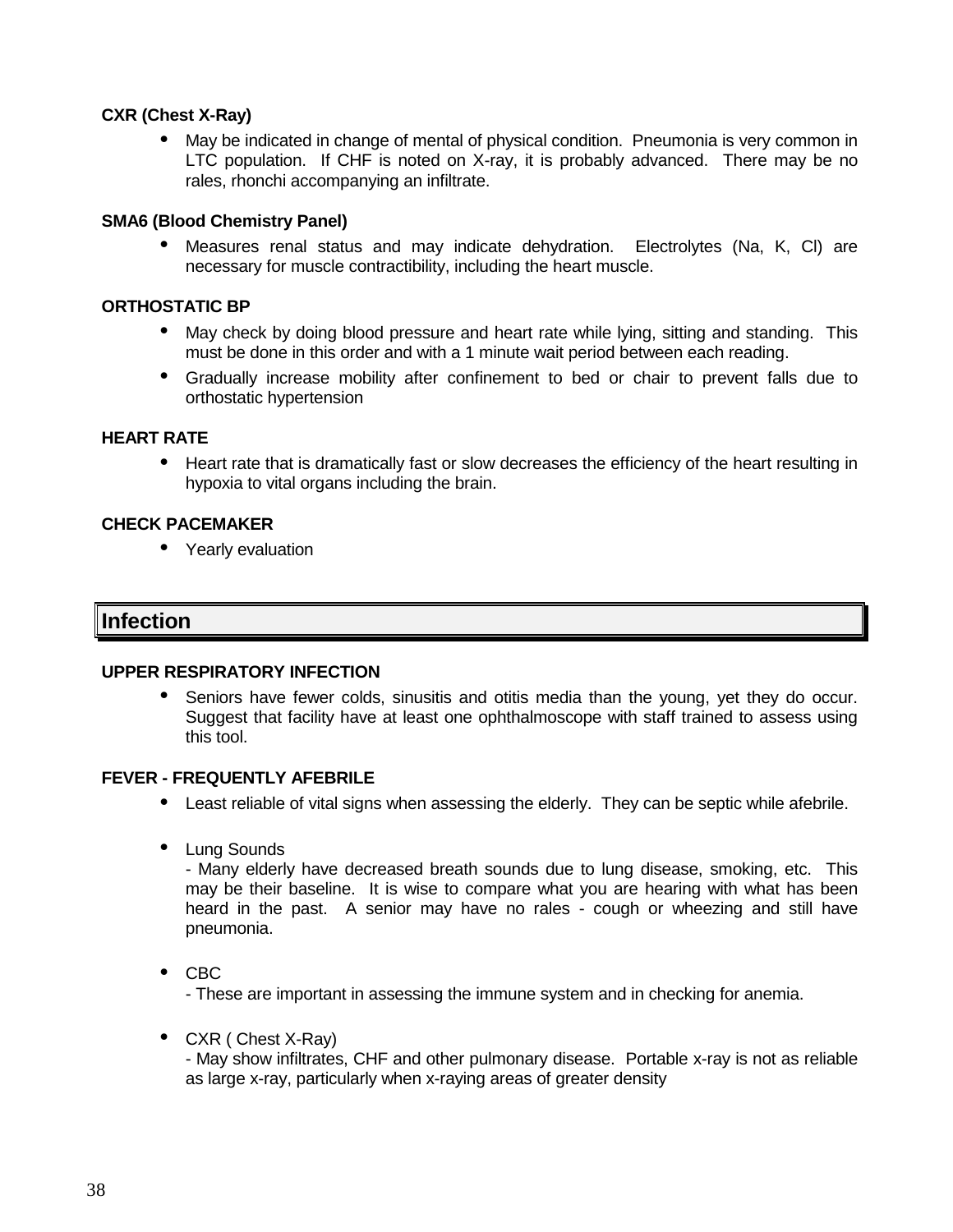- UA C&S (URINE ANALYSIS CULTURE AND SENSITIVITY)
	- FIRST TEST TO DO WHEN THERE IS A CHANGE OF MENTAL PHYSICAL CONDITION OF UNKNOWN ETIOLOGY. ELDERLY MAY HAVE NO PHYSICAL SYMPTOMS. BACTERIA IN URINE WITHOUT WBCs ARE NOT USUALLY SIGNIFICANT - RESULT OF CONTAMINATION.
- $\bullet$   $O_2$  Saturation

- As previously, may be false positive if resident is hyperventilating or anemic. This is a very useful tool in assessing cardiac/pulmonary status.

#### **URINARY TRACT INFECTION**

• Most common cause of physical or mental change. Usually caused by urinary retention, catheters, poor hygiene.

### **Hyperglycemia / Hypoglycemia**

#### **CHECK BLOOD SUGAR**

• Hypoglycemia can cause deterioration in motor/neural/cognition - may become lethargic and confused because brain is receiving inadequate glucose

## **Dehydration**

#### **NEEDS 1.5 TO 2 QUARTS OF WATER PER DAY unless otherwise restricted**

• Common problem in LTC. Thirst mechanisms may be impaired by disease. Resident may have impaired motor abilities and be unable to reach water in his environment. High use of diuretics, while necessary, contribute to dehydration, as does swallowing dysfunction

### **Constipation**

#### **CHECK BOWEL SOUNDS**

• Listen for at least 2 minutes in each quadrant before deciding there are no bowel sounds.

#### **CHANGE IN MENTAL STATUS**

May be caused by meds or illness - UTI and pneumonia most common medical problem.

#### **ABDOMINAL DISTENTION - Coffee Ground Emesis**

• Distention may indicate an obstruction, renal, hepatic or biliary disease. Coffee ground emesis indicates a GI bleed.

#### **IMPACTION**

• If low, may be removed manually with care. Higher up impactions are only identified by xray, scan and require laxatives and fluids.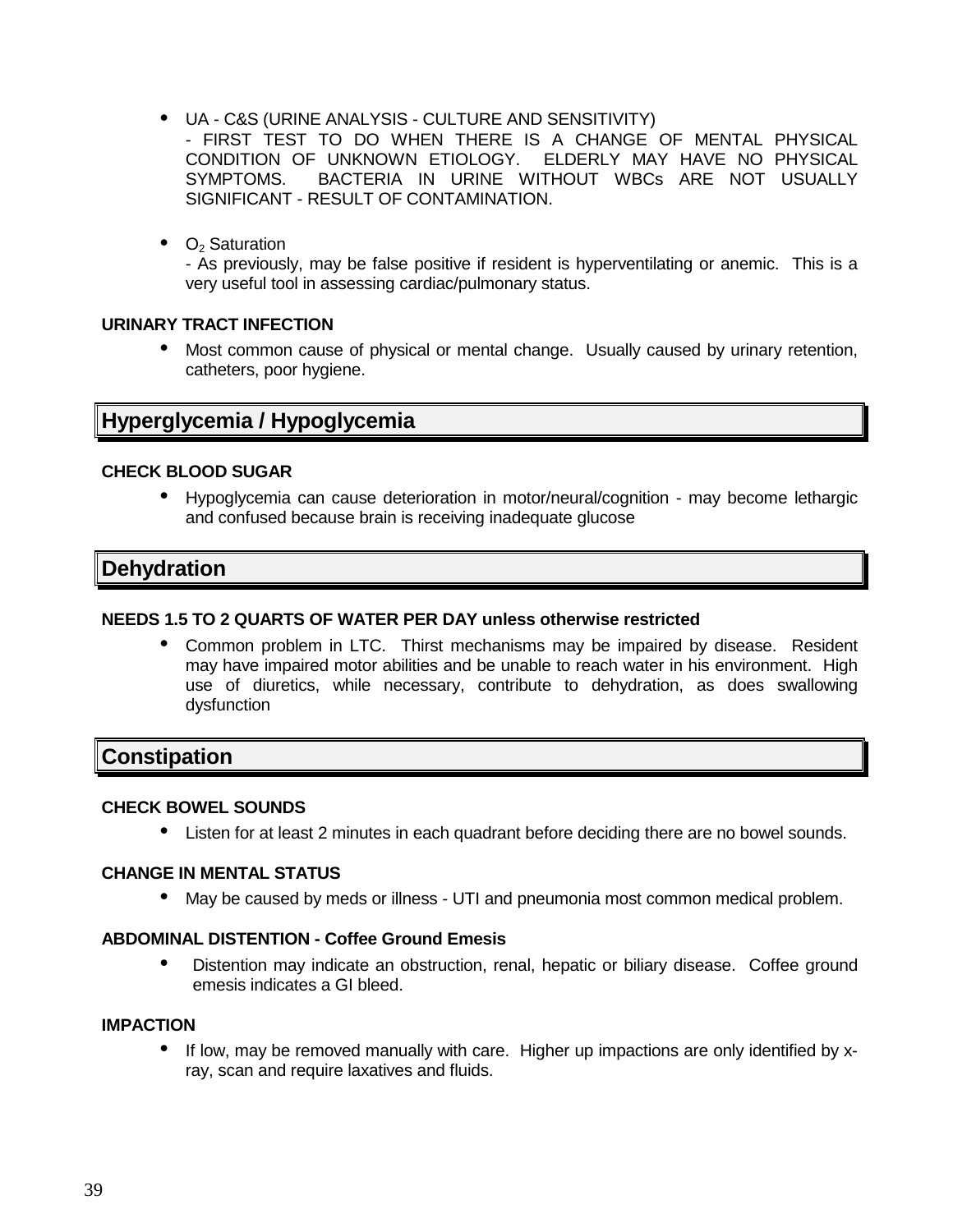### **Pain**

#### **INITIAL PAIN ASSESSMENT**

- Pain is whatever the experiencing person says it is. The individual's perception of pain is a unique experience that includes the variables of the patient's culture, gender, past pain experience, meaning attached to pain, and physiologic alterations, including those due to aging.
- Studies have found nurses and doctors do not ask patients "Are you in pain?" Even very demented residents may respond to simple straight forward questions. This should be a routine question in any assessment. Cognitively disabled may not be able to express pain in accepted ways. Agitation, yelling may be the only clue.

- The fear of addiction remains common among patients, family members, physicians, and nurses despite large studies indicating the risk is less than 1%. Concerns should be sedation interfering with activities of daily living (most people develop tolerance) and constipation.

• Intractable pain

- Assess the patient's pain and believe his assessment of the pain. Pain is a subjective experience rather than an objective experience.

- Give analgesics (pain medication) in doses high enough and frequent enough to control the pain.

- Treat the pain before it returns. This involves maintaining constant blood levels of the analgesic at all times and is achieved by giving the medication around the clock rather than "PRN". (Cushing, 1992)

• Demographics and General Information on Pain in Nursing Home Residents: (Fried, 1993)

- Pain is frequently associated with depression. Depression is most common in residents who have physical disorders which cause pain. Chronic pain is sometimes relieved by addition of low dose anti-depressants in conjunction with analgesic.

- Only 40 to 45% of residents who reported pain in studies have it noted on their charts.

- For resident who are severely demented, there is even less documenation of or treatment for pain. Care providers are forced to rely on pain behaviors such as fidgeting, facial grimacing and irritability. However, the accuracy of pain rating based on these observations is unknown.

#### **Behaviors Associated with Pain:**

| <b>Type of Behavior</b> | <b>Examples</b>                                                              |
|-------------------------|------------------------------------------------------------------------------|
| Facial expression       | Grimacing, clenching teeth, tightly shutting lips, gazing/staring, wrinkling |
|                         | forehead, tearing                                                            |
| Vocalization            | Moaning, groaning, grunting, sighing, gasping, crying, screaming             |
| Verbalization           | Praying, counting, swearing or cursing, repeating nonsensical phrases        |
| Body action             | Thrashing, pounding, biting, rocking, rubbing                                |
| <b>Behaviors</b>        | Massaging, immobilizing, guarding, bracing, eating/drinking, applying        |
|                         | pressure/heat/cold, assuming special position/posture, reading, watching     |
|                         | television, listening to music                                               |

From Puntillo, K., & Wilkie, D. (1991). Assessment of pain in the critically ill. In K. Puntillo (Ed.), Pain in the critically ill: Assessment and management. Gaithersburg, MD: Aspen. Reprinted by permission.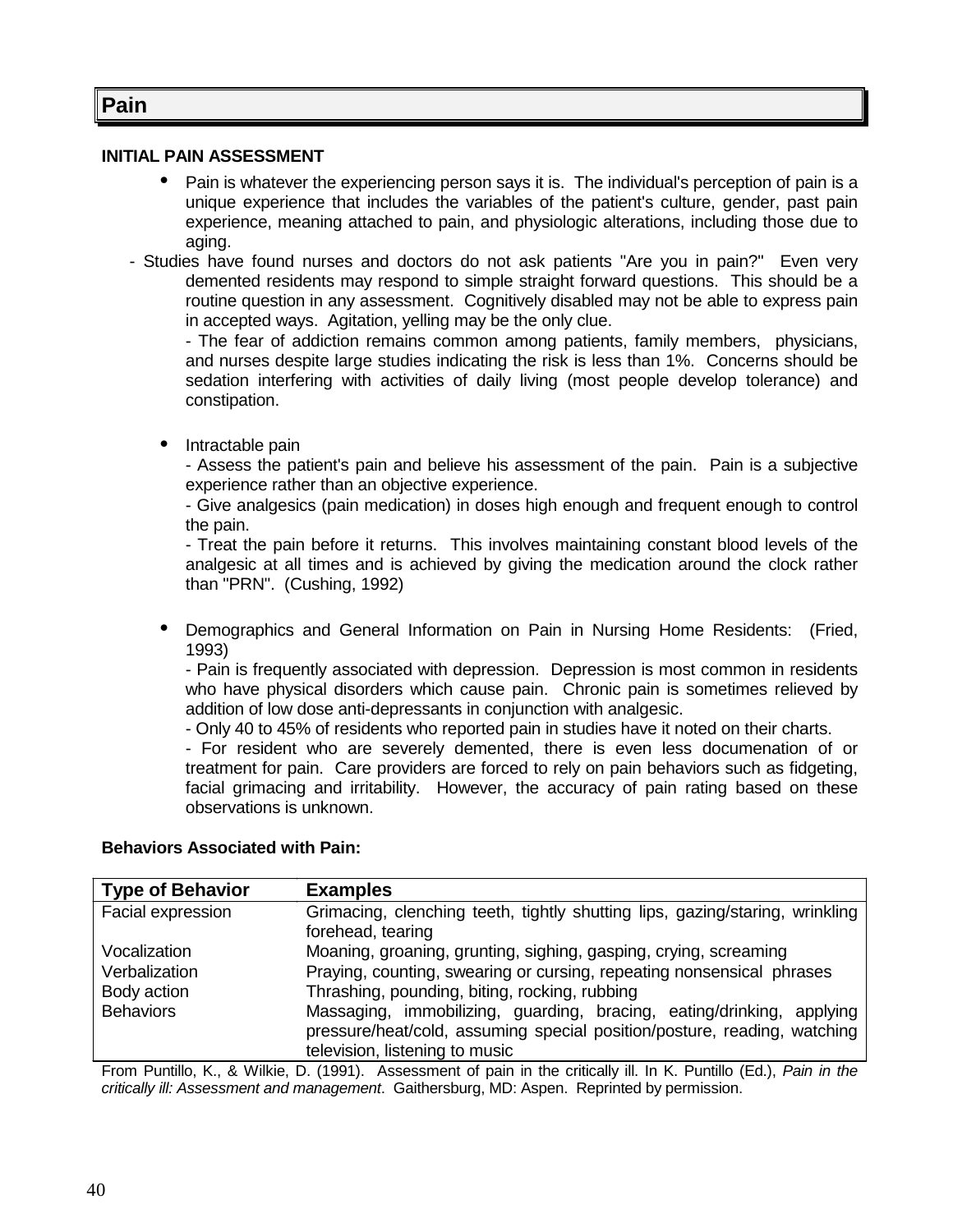## **Sleep**

#### **ASSESSMENT OF SLEEP**

- Nature of sleep problem including characteristics, clinical course, its duration, the circumstances under which it developed, any precipitating or accentuating factors, any previous treatment and results, and the impact of the sleep problem on resident's life.
- Usual sleep-wake pattern for 24 hours as we age, our sleep pattern changes. Seniors typically do not sleep as long, wake sooner and more frequently, than when they were younger. Assure them this may be normal.
- Bedtime rituals/routines and environmental factors noise, temperature
- Diet and drug use (both prescription and over the counter) including usual intake of caffeine (coffee or cola) or alcohol. Excessive use of alcohol leads to difficulty in staying<br>asleep. Withdrawal of relatively low doses of short or intermediate-acting Withdrawal of relatively low doses of short or intermediate-acting benzodiazepines produce rebound insomnia and abrupt withdrawal of long acting benzodiazepine hypnotics may cause both insomnia and nightmares. Insomnia is aggravated by stimulant drugs, steroids, energizing anti-depressants or beta-adrenergic blockers. These drugs cause sleep problems if taken at bedtime.
- Illness factors Changes in health, including Alzheimer's disease, cardiovascular disease, pulmonary disease, arthritis, pain, prostatic disease, endocrinopathies, and other illnesses.
- Objective Data Family and significant others may provide insight into usual patterns and certain aspects of sleep. Resident may have a diagnosis of being a "night" person who sleeps during the day.
- Subjective Many short sleepers who do not complain of insomnia actually sleep much less than most insomniacs, but while short sleepers feel rested and alert on awakening in the morning, most insomniacs feel tired and sluggish. The patient's complaint of insomnia, rather than the actual amount of sleep, is the criterion for diagnosis. Health care providers should not be biased by own sleep habits.

- Listen to verbal comments of not sleeping well, of not feeling rested, of being tired, of being awakened earlier than usual, or of having interrupted sleep or being more irritable, restless, lethargic, a greater sensitivity to pain, an increase in accidents and falls.

- Changes in emotional life stressors such as retirement, hospitalization or the death of a loved one.
- Chronic insomniacs generally show high levels of psychopathology and a tendency to internalize emotional conflicts, which leads to psychophysiologic activation and a state of hyperarousal. Acute insomnia is also common in many psychiatric conditions, including depression, anxiety disorder, mania, acute schizophrenia and organic brain syndrome or other psychiatric illness. The insomniac patient may use his symptoms for considerable secondary gain. It is not unusual for insomniacs to avoid family and social interactions by insisting they are too tired or by protesting that a certain activity will adversely affect their sleep. May be used to avoid sexual relations.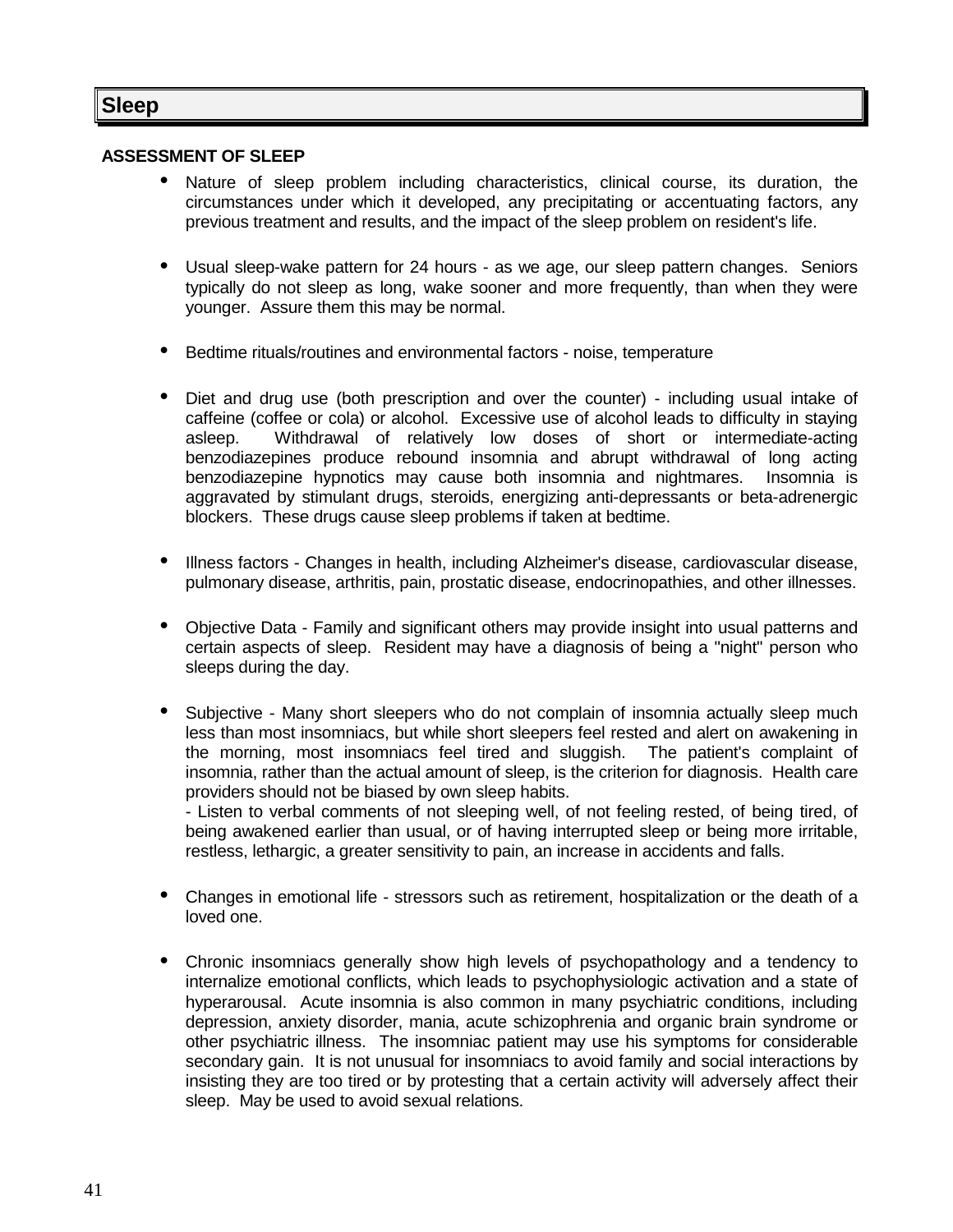- Treatment depends on type of sleep difficulty and its etiology. If the difficulty is in falling asleep, the focus should be on pre-sleep routine and his mental activity while attempting to fall asleep. If the complain is difficulty staying asleep, the possibility of medical problems or unsatisfactory environmental conditions should be investigated. Early final awakenings are often symptomatic of endogenous depression and warrant inquiry about other depressive symptoms.
- Assessment of pain If pain predominates, analgesic agents should be used to their maximum therapeutic benefit.
- Fear of death: Patients who are seriously ill have a greater fear of death at bedtime, and frequently have severe difficulty getting to sleep. Patients with asthma, COPD or CHF often experience disrupted sleep because they fear the recurrence of symptoms during sleep.

#### **TREATMENT OF COMMON DISORDERS:**

• Adjustment Sleep Disorder:

- It arises in fair to good sleepers who are coping with recent stressors such as retirement, hospitalization, or death of a loved one. Usually will resolve with time as person adapts to stress-related event.

- Problems with onset or maintenance of sleep result in daytime irritability, anxiety, lethargy, slowed cognition, and tearfulness. Often, worry and concern about sleeplessness create a level of arousal that is incompatible with sleep.

- Treatment is more often needed in individuals with few sources of emotional support. Behavioral treatment is preferred. Treatment seeks to restore normal sleep. Relaxation tapes, proper sleep hygiene, self-help books such as No More Sleepless Nights.

- Hypnotics are indicated if the patient is overwhelmed by the situation. However, they should only be administered for a few days or weeks.

- Psychophysiologic Insomnia: Usually develops after an adjustment disorder has developed and is combined with poor sleep hygiene. Older adults with psychophysiologically insomnia associate their bed and bedtime rituals with frustration and increased mental and physical arousal. The sleep disturbance continues as a result of conditioned, learned arousal, even after normal coping and sleep habits are reestablished. Two behavioral therapies are effective:

a. Stimulus Control Therapy: Used when sleep onset is the problem. If the patient does not go to sleep in 10 minutes or less, he is instructed to get up and then return to bed only when feeling sleepy again, repeating this pattern until sleep onset occurs quickly. This establishes a new habit of good sleep.

b. Sleep Restriction Therapy: Recommended when sleep maintenance is presenting problem. Average number of hours of sleep is determined. Then the patient is allowed to spend only this amount of time in bed. As sleep improves, the patient is allowed to retire 15 minutes earlier. This method consolidated the amount of sleep, leading to deeper sleep, faster onset, and fewer awakenings.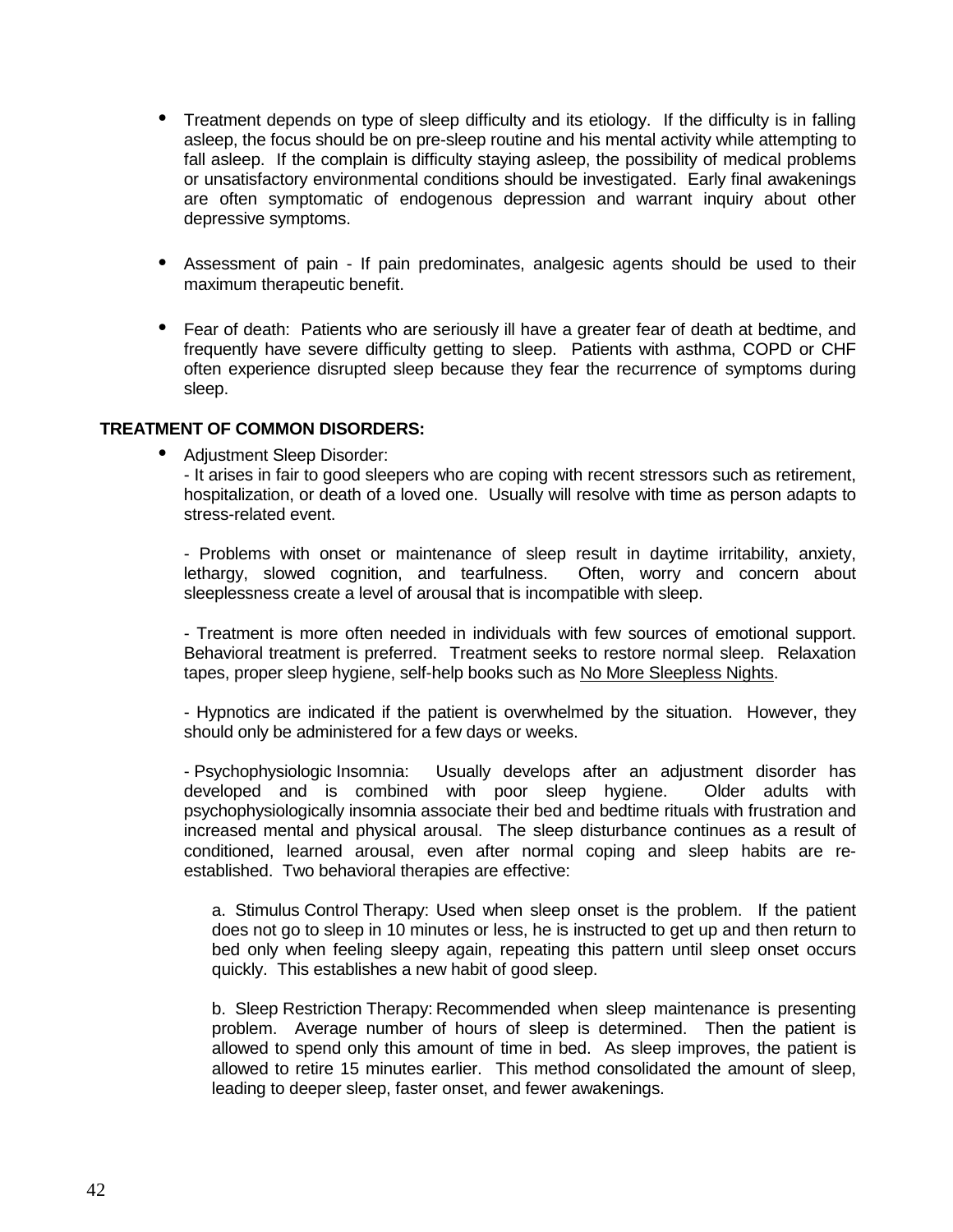• nadequate Sleep Hygiene: Irregular or poor sleep habits and sleep-incompatible behaviors constitute inadequate sleep hygiene.

- Maintain a regular sleep schedule with a regular arising time. Irregular habits around the time they go to bed and rise can lead to sleep problems. Patients with poor sleep hygiene often spend excessive time in bed trying to sleep or follow highly irregular schedules for going to sleep and arising. Such practices deprive them of strong behavioral cues for deep, refreshing sleep.

- Factors that heighten arousal include caffeine, cigarettes, alcohol withdrawal, working until bedtime, and clock watching may forestall sleep. They are preoccupied with their inability to sleep.

- Hypnotics are best avoided because patients have increased risk of tolerance and continued sleep disruption from sleep-disruptive behaviors.

- Make certain bedroom is quiet, comfortable, cool and secure. Decrease noise, the appropriate strategy would be to reduce the frequency of interruptions to sleep. Avoid caffeine after 12 o'clock noon.

- Avoid napping during the day.

- Get regular and gentle exercise around midday. Patients with insomnia often report low or inconsistent levels of physical activity during the day. Increase exercise, however, limit physical exercise or stimulating mental activity close to bedtime. This may also contribute to difficulty falling asleep.

- Bed partner can often give useful information in assessing difficulties related to disordered schedules and routines. Especially myoclonus nocturnus (jerking movement of legs) and "restless legs syndrome".

- Abstain from stimulating drugs (caffeine or decongestants) in the evening. Many over the counter sleep remedies contain anti-histamines which will actually worsen the sleep condition over time.

- Avoid heavy meals or hunger at bedtime.

- Get out of bed if awake. Limit time in bed to intimacy or sleep. Do not watch TV and read in bed. Restrict total time I bed to 6.5 to 7.5 hours. per day.

- Avoid worry or frustration in bed. Schedule time to wind down and relax before going to bed.

- Habitual pre-sleep activity that is comforting to the individual and enhances sleep. Presleep activity for men tended to include food, drink, television, and walking. Pre-sleep activity for women tends to include hygienic activities, prayer, reading, and listening to music and watching TV. Sleep was more satisfying for those who followed a routine.

Mood Disorders:

- Alteration in sleep is the hallmark symptom of such psychiatric disorders as major depression, mania, dysthymic disorder, and cyclothymic disorder. Major depression, in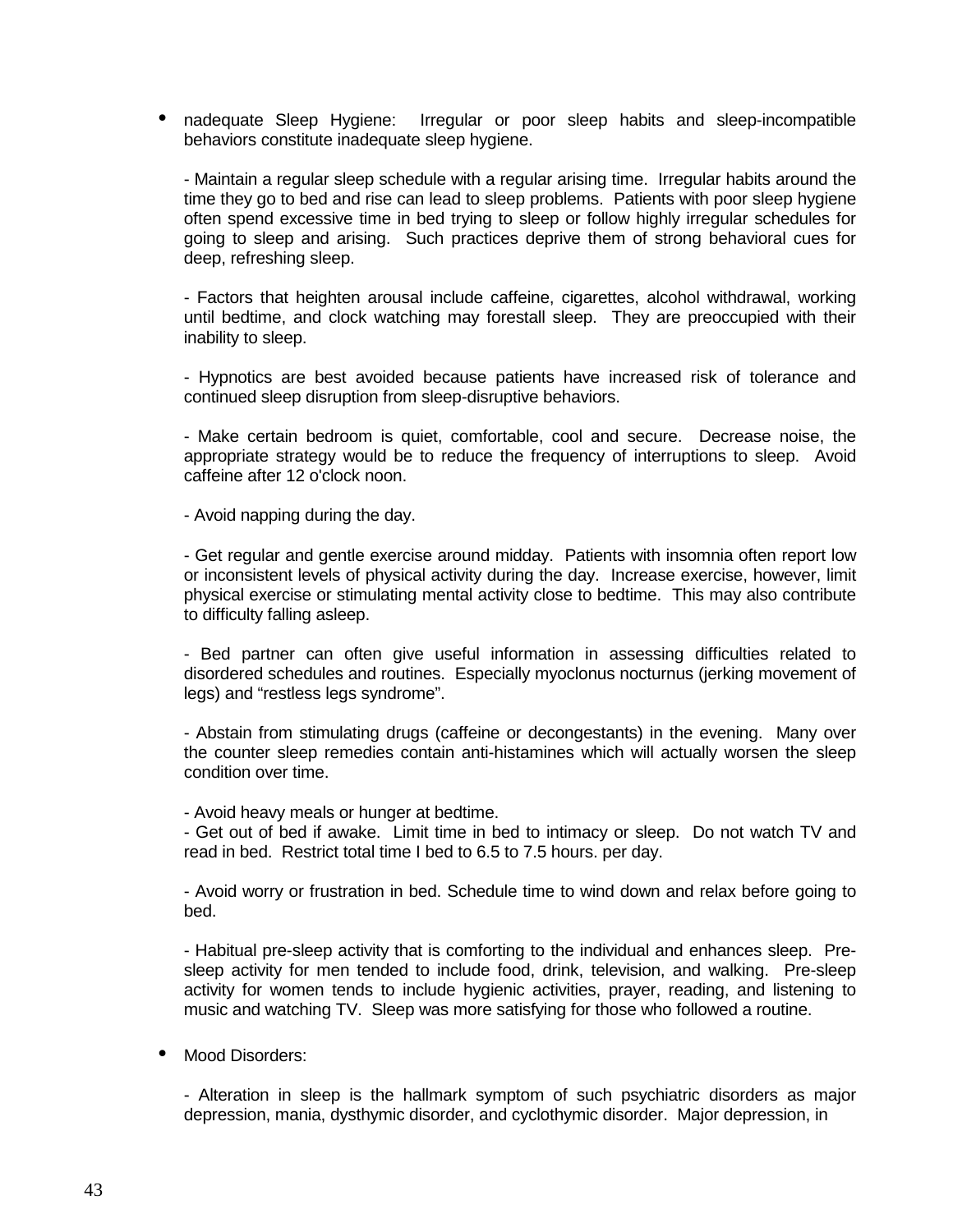particular, may disrupt an elderly person's ability to fall asleep, stay asleep, or both. Manics may not sleep for days at a time.

- Often difficult, but important, to determine which came first insomnia or depression.

- Treatment is warranted when depression is suspected.

- Before antidepressants are prescribed, all depressed elderly should be screened for other causes of insomnia, particularly restless leg syndrome and myoclonus because antidepressants may worsen these syndromes, further disrupting the patients' sleep and mood.

- Medical Illness and Treatment: One study found that 12 of 26 standing orders in a hospital included doses of hypnotic that are twice the recommended dosage for the elderly and often provide inappropriate repeat doses.

- Physician's efforts to medicate underlying disease processes may result in sleep disruption. The most significant offenders are steroids, thyroxine, theophylline, and many centrally active antihypertensives.

- Insomnia secondary to symptoms of medical illness is best managed by treating the underlying medical disorder. If pain predominates, narcotics and NSAIDS for bone pain or inflammatory conditions should be administered to their maximum therapeutic benefit.

• Dementia/Delirium:

- Sleep disturbances in patients with dementing illness range from increased awakenings and nocturnal wanderings to agitation and confusion. "Sundowning" frequently leads to placement in an institution.

- The changes in sleep in patients with dementia arise from degeneration of cortical and brain stem structures, resulting in poor accommodation to the transitions from sleep to wake and lighter, more broken sleep.

- Treatment: Management of underlying metabolic, neurologic, or infectious processes. Behavioral management includes proper sleep hygiene, particularly exposure to morning light. Safety at night includes a night light and putting the mattress on the floor and removing glass objects.

- When dementia is accompanied by agitation, low-dose antipsychotic medications may work. However, antipsychotics carry the risk of bradykinesia, rigidity, and tardive dyskinesias. Short acting Benzodiazepine or antidepressants such as trazodone should be tried and tilracted to optimal dose; if not affective, then a trial of low dose antipsychotics may be tried.

• Sundowning

- Occurs in patients with organic brain dysfunction. The classic symptoms are daytime drowsiness combined with nighttime confusion, agitation, and anxiety. At night residents tend to wander, exhibit speech and behavior that are not of character. Patients have a strong need to maintain contact with a familiar environment. They feel that their fading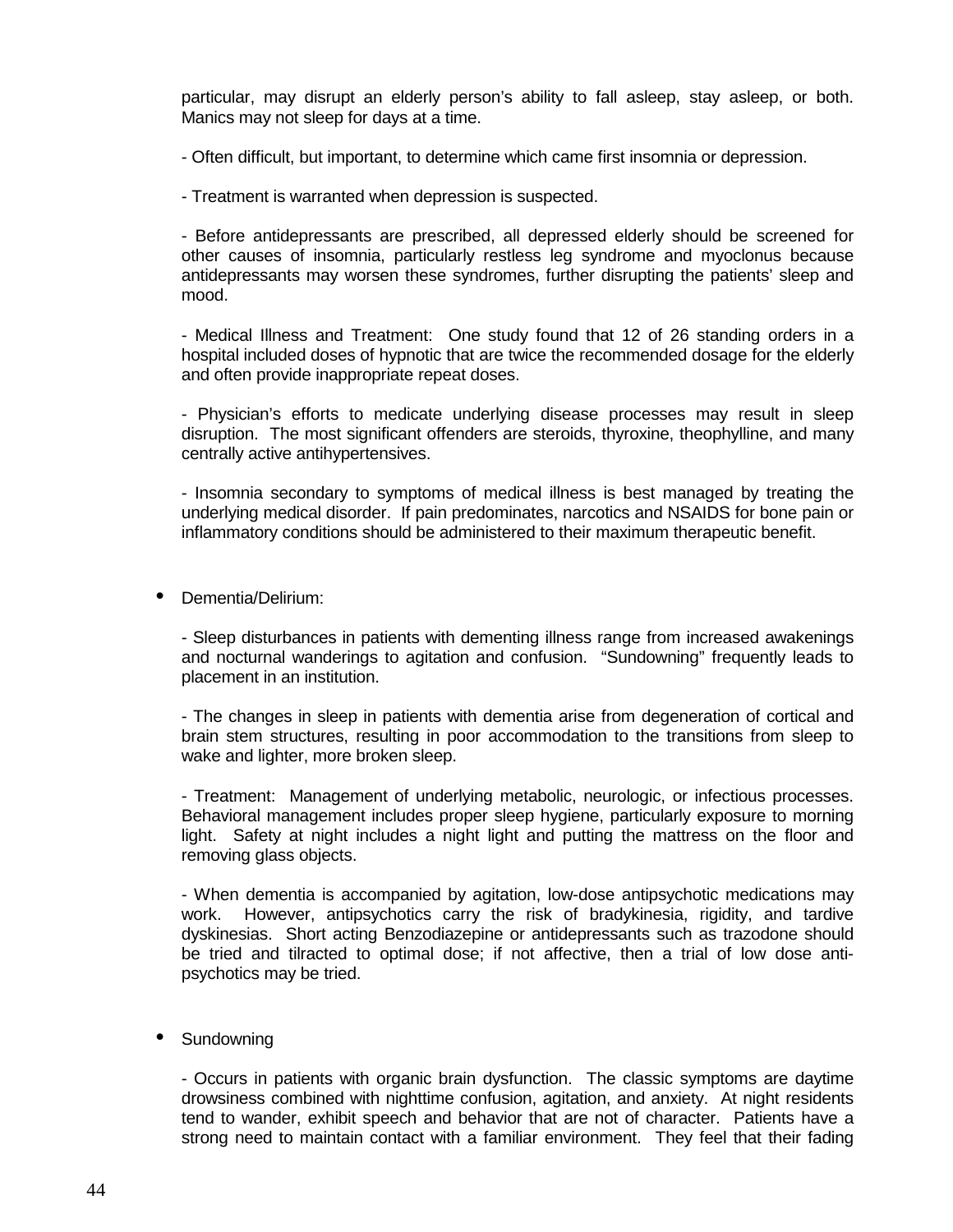cognitive abilities are enhanced during the daytime. At night, however, they feel less safe and confident, and staying awake makes them feel more secure. Underlying environmental or organic factors that could cause sundown syndrome should first be ruled out. Such causes are easily treated. Simple environmental orientation procedures may help - keeping a light on in the bathroom. Medications include Haldol or Trazodone to reduce agitation, anxiety, and wandering and allow them to sleep. Hypnotics are contraindicated because they may cause patients to become more disoriented and confused. Paradoxically, these medications will excite already disinhibited patients. The patient's drug regimen should be evaluated for its potential to produce some or all of the symptoms of sundown syndrome. Medications that have an anticholinergic component, such as antidepressants, antihistamines, antiparkinsonism drugs, and antispasmodics, are particularly likely to have this effect. Non-essential drugs should be reduced or stopped.

• Prescribing Guidelines for Hypnotic:

- Should be the intervention of last resort, use the lowest effective dose. Use half of the adult dose in patients over age 65.

- Monitor for side effects. Check interaction of hypnotic with alcohol or drugs, and other interactions with lung or heart disease, Central Nervous System disease. Check for interaction with other medications such as Tagamet ™, phenobarbital and Dilantin ™.

- Dispense a limited number of doses (#20) and follow for cognitive or behavioral changes.

- If the medication is needed for more than two weeks, consider a maximum of three doses per week to lessen the chance of tolerance.

- Selection of an appropriate hypnotic depends on the target symptoms, whether related to sleep onset, sleep maintenance, daytime anxiety, or possible depression.

- Consider adverse effects on the patient with lung or heart disease, Central Nervous System disease, or a history of alcohol abuse.

## **Delusions, Hallucinations, Depression**

#### **ASSESS AGGRESSIVE BEHAVIOR**

- Identify the pattern of behavior, e.g., time, triggers.
- Assess resident response to verbal/non-verbal messages. Use non-threatening positives.
- Offer choices of when to eat, when to do grooming, bathing when possible.
- Identify early signs of aggression or increased agitation and intervene at that point, by distracting or removing them from the situation to prevent escalation.
- Reduce or eliminate noise.
- Learn sources of comfort or discomfort and communicate to all staff.
- Do not argue with resident. If resident refuses treatment, return at another time. Never try to talk a psychotic resident out of his hallucination.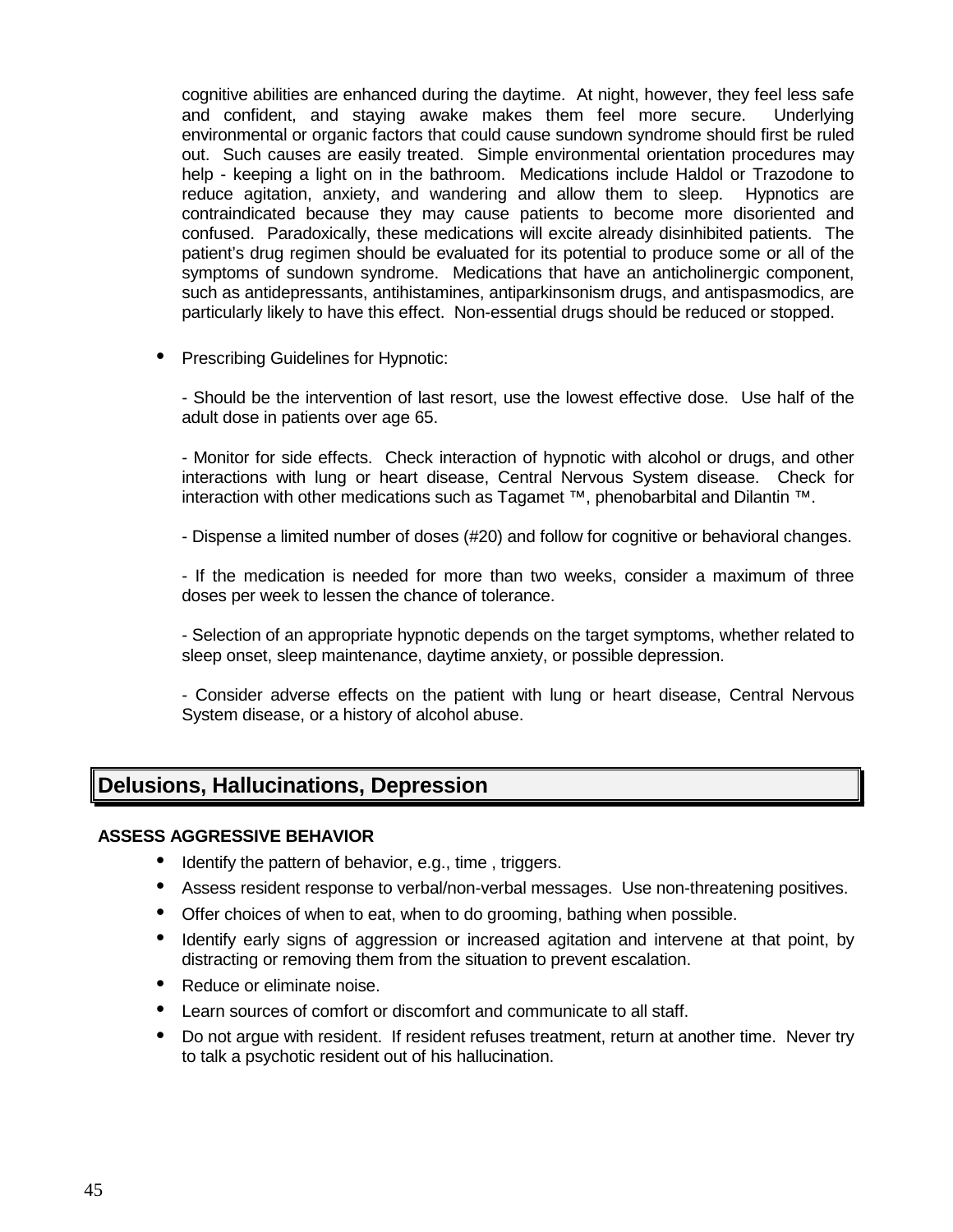#### **ASSESS PSYCHOACTIVE MEDICATIONS (this does not include anti-depressants)**

- According to OBRA, may be used if the behavior:
	- Is dangerous to resident or other
	- Interferes with staff's ability to deliver care
	- Impairs function of resident
- Steps to Use
	- Chart behavior problems
	- Obtain a physician's order
	- Begin with lowest dose
	- Observe for side effects
	- Chart behaviors for 48 hours

- Re-evaluate at later date. The effects of an antipsychotic which has been lowered or stopped may not be seen for many weeks.

- Withdraw - "not to be a permanent order" except when patient has diagnosis supporting chronic therapy such as schizophrenia, Bipolar, chronic depression. A slow, careful, tapering off may be tried to evaluate patient's current need.

#### **CONTRACTING**

- Depending on the mental status of the resident, make clear the relationship between behavior and consequences.
- Give rewards when behavior is appropriate.
- Eliminate behavior modification. Not useful with dementia.
- Actively listening to the resident will give important clues to behavior. For example, one resident who was fine during the day stayed up all night. When staff listened to her she conveyed that she was afraid to become old and senile or go to sleep because she was afraid she would lose her mind or die. In care planning, when she was involved, she said she wanted a digital clock so she could see what time it was during the night. Also, her family decided to come and help her get ready for bed. The clock and the family assistance helped her sleep at night. Now she gets up less frequently, but she still gets up. However, no one minds because they understand why she is up.
- Use interview techniques with open ended question centering on five senses and feelings. Remember, the nursing home population is not usually educated in communication skills. It is helpful to find out why they exhibit a given behavior. For example, are they angry about nursing home placement, do they have a history of combative behavior, are there other family problems, or a dysfunctional family system. It is very unlikely that you will see great changes in behavior because they are comfortable with their behavior even if it is not in their best interest. A dysfunctional young person often becomes a dysfunctional senior.
- Reality orientation of limited usefulness but assess to see if appropriate. Because of memory problems, it is not appropriate with all cognitively impaired individuals. It is helpful to orient residents to who you are, what task you will be helping them with, and what the next task will be. For example, "Helen, I'm your nurse, and I'm here to help you get dressed." The alternative reality of some confused individuals may serve as a coping mechanism and improve their quality of life. Therefore, in the severely demented, reality orientation may only increase their anxiety, exaggerate separation from what they love and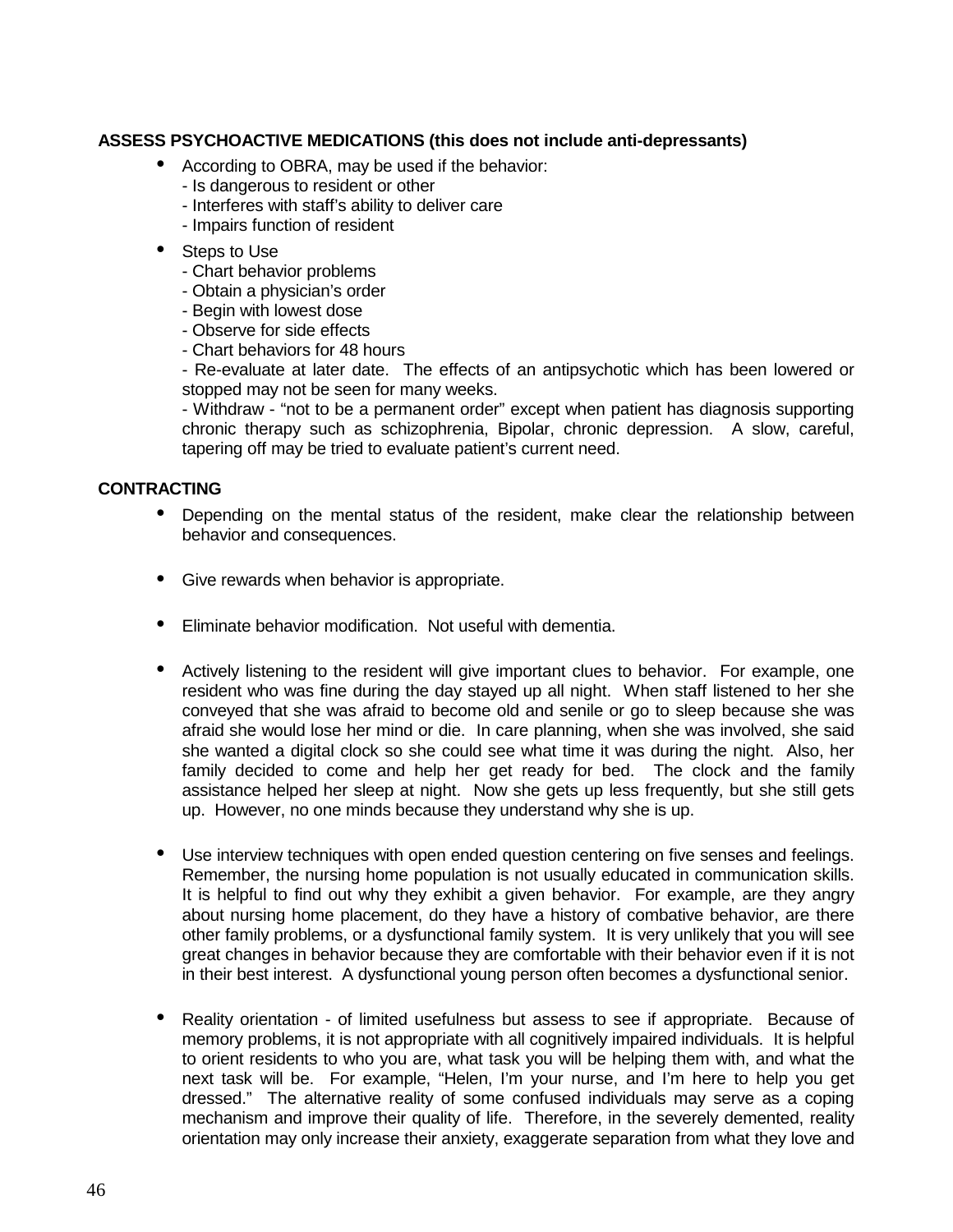• trust, and increase their emotional pain by making them wrong in comparison to their perceived reality. Reality orientation with psychotic patients must be done skillfully. Never try to argue them out of their reality.

### **Dementia/Alzheimer's Disease**

#### **ATTITUDE/APPROACH**

- General attitude and approach
	- Remain calm. Do not overreact to behavior.
	- Stay flexible and non-resistive.
	- Guiding (not controlling)
	- Be patient and stay neutral.

#### **VERBAL APPROACHES**

- Use concrete, exact, positive phrases and repetition of the same phrase to trigger an automatic response - anchor response to words, gestures, or colors, and ask resident to repeat command.
- Use one step commands which are simple.
- Need to assess whether to offer the resident a choice. Give a suggestion or a command if unable to offer a choice. When possible, offer choices of where to eat, when to do grooming, bathing, etc. If the resident feels a lack of control, he or she may become aggressive. At times, too many choices may be confusing, so limit choices. For example, "Would you like cereal or toast?"
- Use calm, soft, slow voice pattern. Say one question at a time and wait for a response.
- Avoid arguing or reasoning.
- Eliminate distractions.
- Keep your promises, so only make promises that you will be able to follow through.
- When the resident is present, include them in the conversation. Use the resident's name frequently.
- Identify resident's vocabulary and use it. Use language and expressions that are within the life experience of the resident. A very old, demented person is unlikely to understand explanations of HMO's, current new medical practices, or slang expressions. A demented person does not acquire new information well. Rely on their experiences as a younger adult.
- Treat resident as an elder, not as a child. Validate resident's feelings.
- Give directions within attention span. If resident is too confused or combative, always come back later.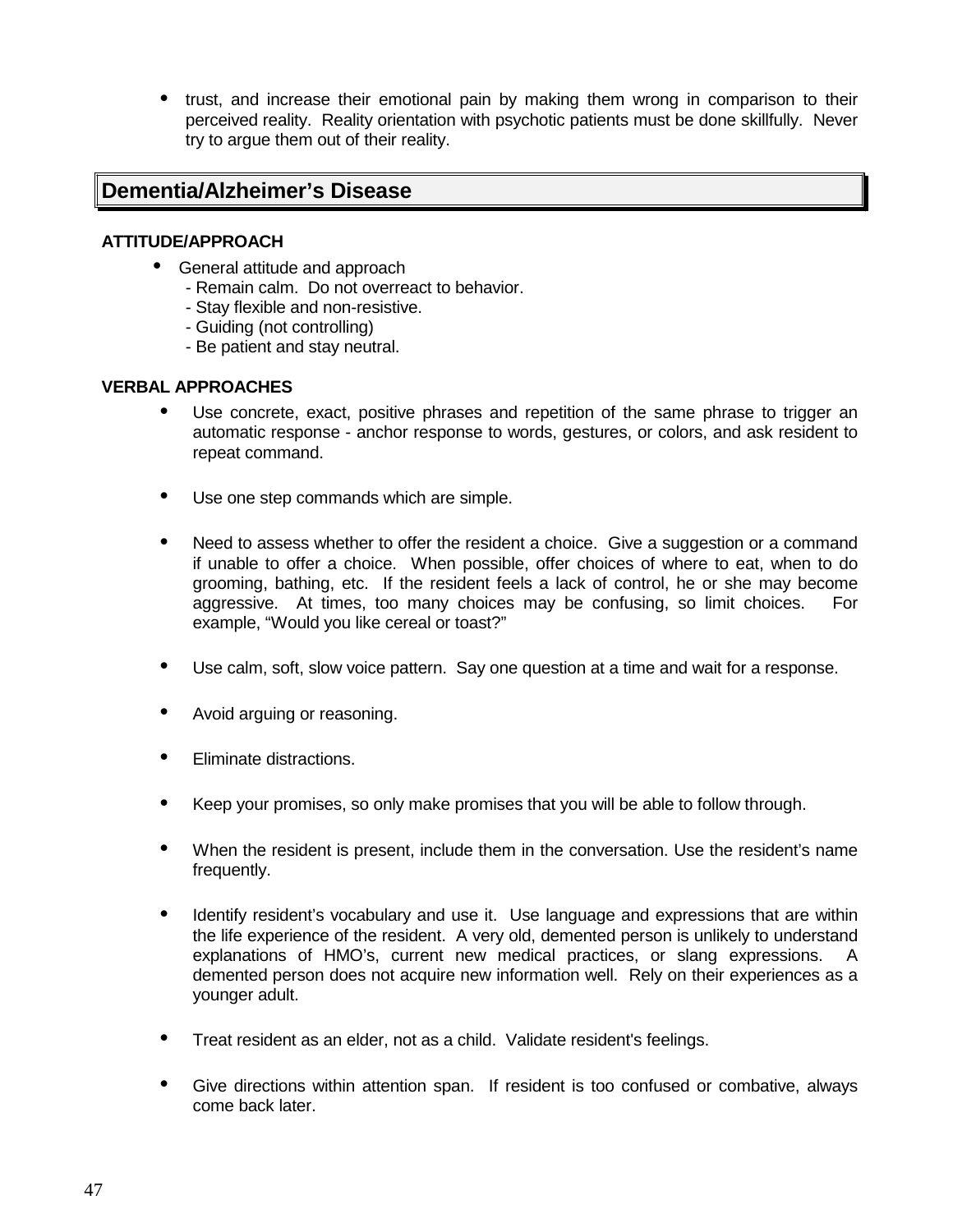- Verbal and non-verbal messages should match. Stand in front of person and make eye contact.
- Assess whether the resident responds better to verbal or non-verbal messages. For example, a resident who might become combative when told verbally to use the walker may accept assistance if shown non-verbally how to use walker.
- The resident is already impaired, but how staff communicate with the resident may increase his/her disability. For example, the staff say "don't go outside," which may be confusing to a demented resident. It is far more effective and skillful to tell the resident exactly what you want them to do in slow, concise, and concrete sentences, such as: "Stay in the building" or "Walk with me." A nurse aide told a resident to "Hop in bed" and the resident tried to do it, and said, "I can't." The reason why confused residents pull the fire alarm is because "Pull" is clear and concise, while "In case of emergency" does not register.
- Residents with short term memory problems may confuse current requests with requests and occasions from their past. For example, "Mother never let me do that," or "I have told you children not to mess with that door," etc. With some residents, you can observe a transfer in personality traits. They will speak as if they were their parents, children, or teachers. You may improve communication with them if you find out who you are talking to and what the agenda is for that person.
- Make sure to speak in primary language. Seek help of translator if primary language is other than English or a language in which you are not proficient. If a relative is the translator, schedule care planing around when relative may be present to explain care and procedures.
- Do not use words such as "on," "below," "beside," or "between." These words are difficult for dementia patients to understand.
- If the person is having difficulty finding the right word, supply the word for him. This helps limit his or her frustration.
- When you do not know what the individual means, ask him or her to point to it, describe it, or to show you how it works.
- Use other signals besides words to convey what you mean point, touch, or demonstrate.
- Talk to the impaired individual and make a point of telling him or her what you are doing and why.
- Break down complex tasks into single steps. Show the resident how to begin.
- Make sure the person's clothing and articles of toileting do not require motor skills the resident no longer has.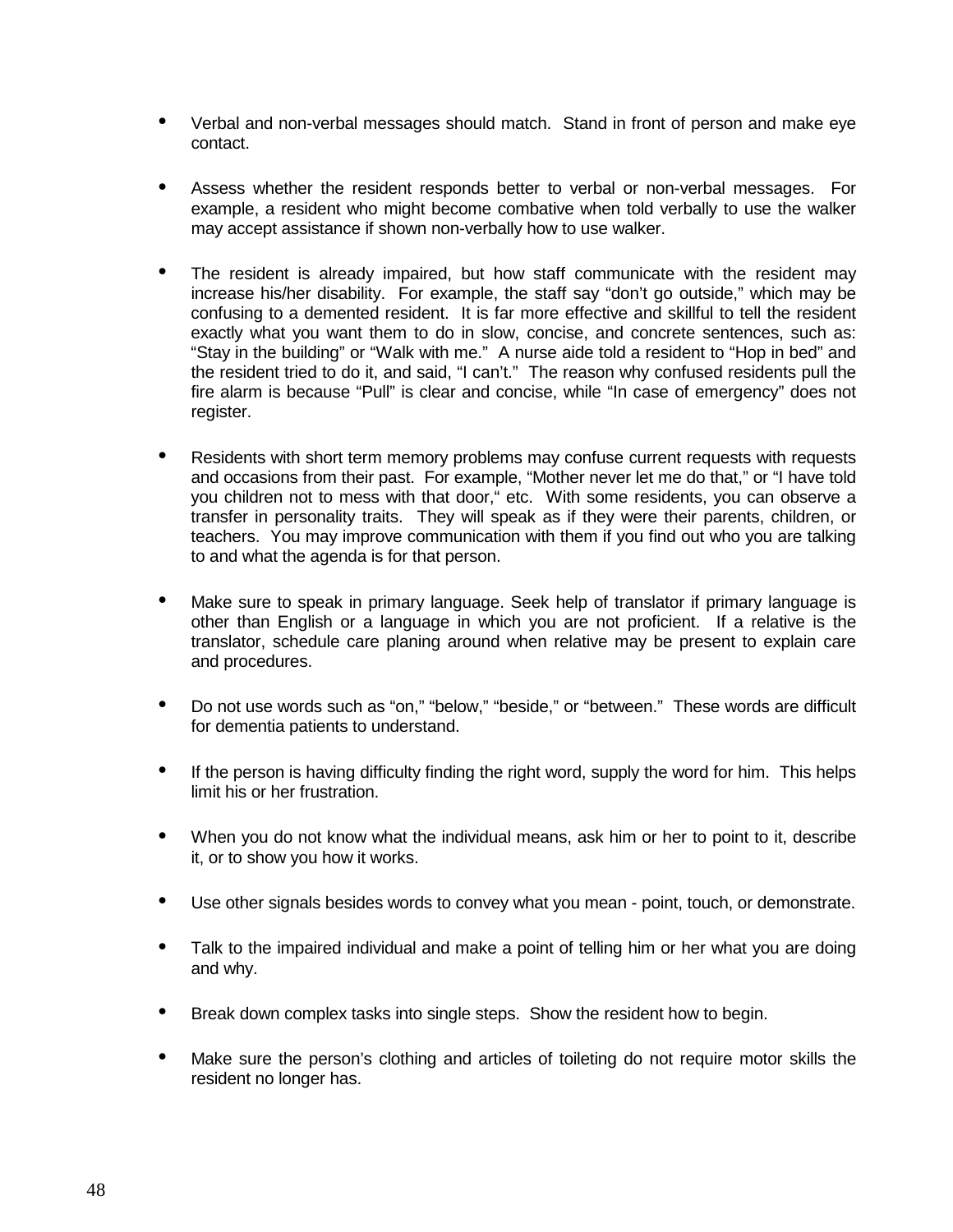- Provide opportunities for the resident to succeed in activities that she can still do.
- Signs of Increasing Anxiety:
	- Head: loss of eye contact

- Arms and hands: repetitive movements, wringing hands, clenched fists.

- Legs and body: repetitive movements, increase in motor activity, such as frequent changes in position or pacing.

- Voice and speech: change in tone of voice, repetitive sounds, crying, complaining.

- When these signs observed, delay care or take steps to comfort, reassure or distract the resident.

- Re-assess the correctness of approach.

- Behavior Management Plan
	- Four Steps for Dealing with Problem Behaviors:
		- 1. Immediate action to control a threatening or dangerous behavior problem.
		- 2. Medical evaluation to look for medical or other causes of the problem that need treatment.
		- 3. Behavior assessment to observe and describe the behavior.
		- 4. Care plan development to describe realistic goals for behavior change.

- Immediate Action Techniques:

- Stay calm and use a firm tone of voice.

- If it is necessary to protect yourself, use a pillow or padding in the chest and shoulder area.

- Do not use gestures that startle or frighten the resident.
- Stay at a safe distance from the resident.
- Do not confront or accuse the resident of wrongdoing.
- Do not argue or try to reason with the resident.
- Whenever possible, move the resident away from the triggering event.

- If restraint is needed, keep the resident safe and use the least amount possible for the shortest period of time.

- Offer reassurance through gentle touching and express support when the resident is able to hear you. Be selective about use of touch, especially with angry, depressed and/or paranoid schizophrenic residents. Some residents will find touch comforting; others will feel threatened.

#### **NON-VERBAL APPROACHES**

- Know that your attitude/mood is contagious and felt by all practice smiling, looking open and friendly and listening. Show a positive attitude
- Assume an equal or lower position, especially if the resident feels powerless.
- Move and speak slowly. Be respectful.
- Avoid overwhelming the resident physically or verbally approaching an anxious resident with three or more people may lead to a catastrophic reaction. Do not call out or surprise resident from the rear where they cannot see.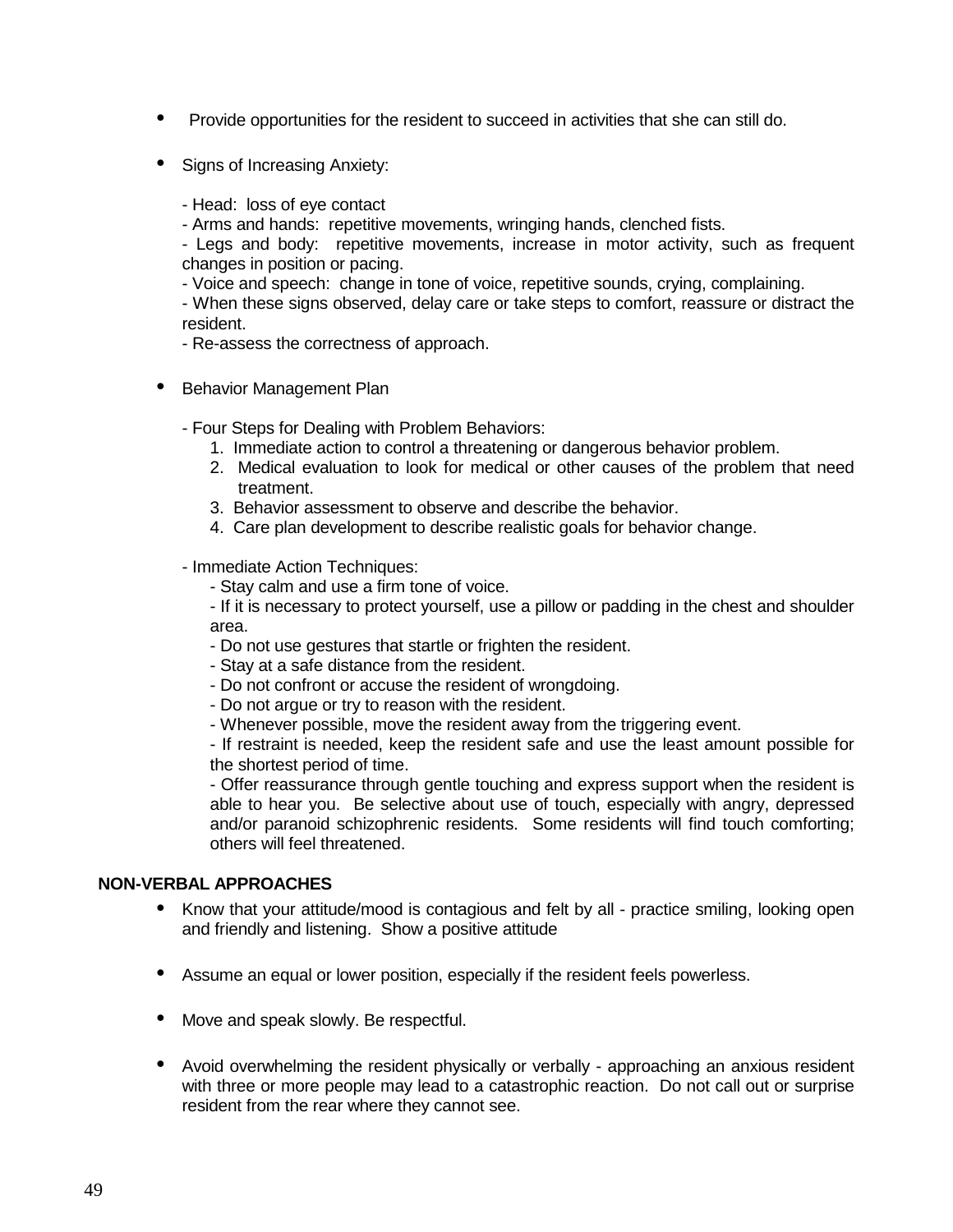- Make sure that your actions match your verbal message. Exaggerate your expressions if they are helpful in getting a message across.
- Learn likes and dislikes, family situation, communication style, past behavior problems, preferred routines and habits. Learn sources of comfort or discomfort.
- Learn three things that give the resident comfort.
- Do not force the resident to do anything when she will not cooperate.
- Anticipate the resident's needs during care.

#### **MUSIC THERAPY**

• Music can assist with de-escalating a resident - For example, one resident loved classical music. The staff discovered that if they turned her radio to a classical music station just as she begins to escalate, she will relax and take a nap instead of trying to leave the building.

#### **DISTRACTION THERAPY**

- Limit distractions in the room while giving care.
- Use distraction to keep the resident interested in something else during an activity that causes behavior problems.
- Distraction Therapy
	- Use of mobiles
	- Use of family videos
	- Picture collages, scrapbooks
	- Use of mirror

#### **RECREATION**

• Recreation Therapy

- Residents who are involved in activities will usually not try to get up, so this should be a restraint-free time each day.

- Restructure activities so residents who are not confused or only slightly confused are in one group and cognitively impaired are in small group activities or one-to-one activities.

- Use volunteers for one-to-one activities.

- Select specific sensory experiences geared for their enjoyment. For example, an angora sock massage or blow dryer massage.

#### **EXERCISE**

- Exercise There should be a planned daily exercise program. Schedule periods of physical activity.
- Provide time for rest throughout the day.
- Therapeutic touch: Some people like to be touched, and others do not. Need to assess this before you touch the resident. Individuals who have been touched adequately are more emotionally satisfied and less stressed. It is interesting to contemplate that if the frail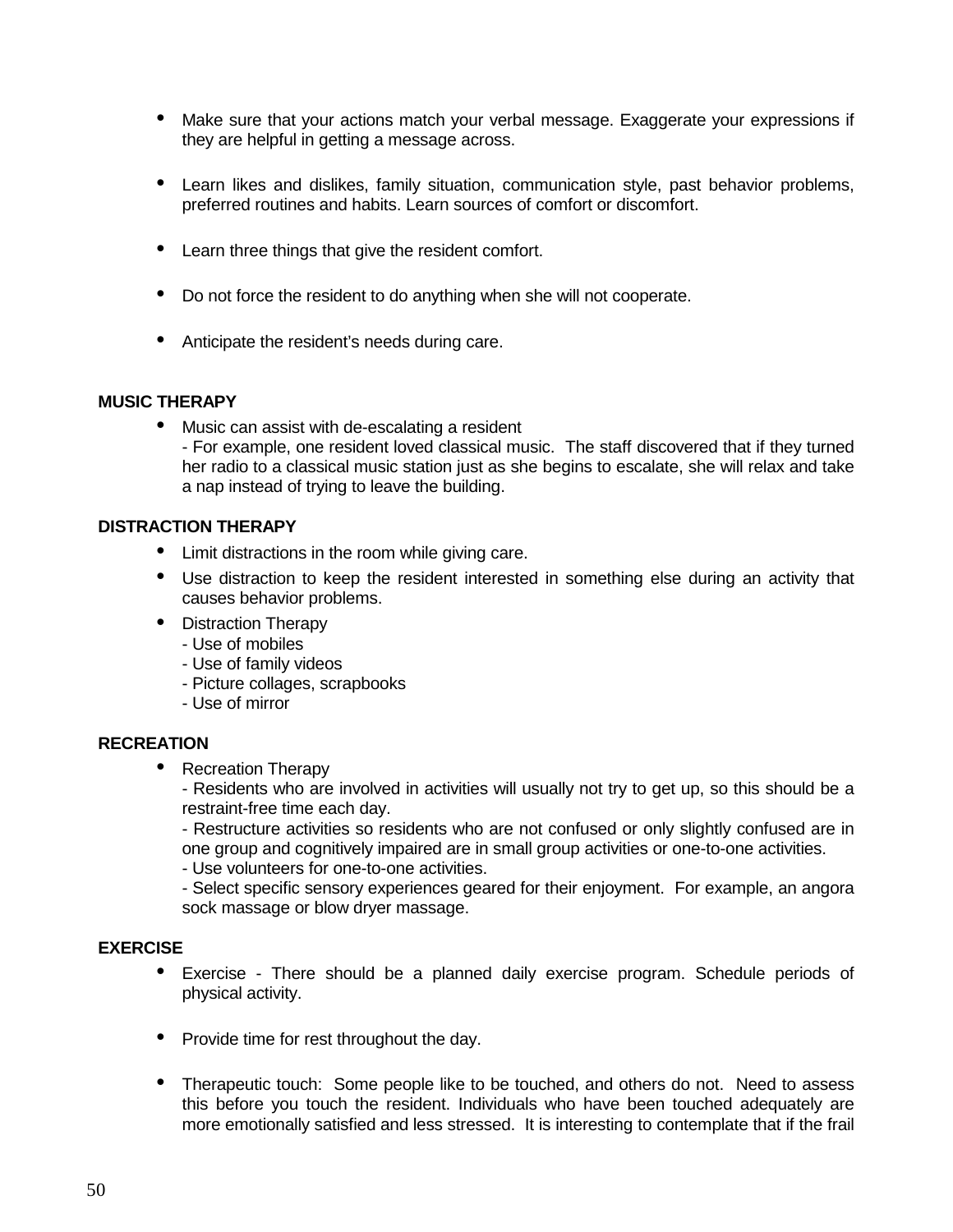- elderly return to infantile needs, does their need for touch increase. An infant cries to be touched. Do the frail elderly cry to be touched and cared for in the same way? It could be that their only form of communication is through touch. Do they reach out for us begging for human contact and a gentle touch? Touching makes us equal. The resident can be helped to feel her caregivers understand her needs more completely if touch is the bridge to understanding. Touch is a learned behavior. The nursing home population may not have experienced positive tactile experience in past relationships. A thorough social history is beneficial in ascertaining the family's history of touching. Avoid touching paranoid schizophrenic residents or angry, depressed residents without permission.
	- Opportunities for Touch:
		- Contact with other people.
		- Contact with animals, gardening, finger foods, and objects.
		- Use lots of touch and allow time for the resident to touch you.
		- Ask permission to touch.

- Identify symbolic behaviors and their meaning. Assess cultural and ethnic background and incorporate this information into the care plan.

#### **ASSESSMENT OF HEARING AND VISION**

• Residents with impaired hearing and/or vision may appear to have mental status problems when this is not the case.

- Hearing - Has hearing been checked recently? Does the resident need a hearing aid? If the resident has a hearing aid, does it function properly? Does the resident have a problem with excessive ear wax?

- Vision - Does the resident have cataracts? Have glasses been checked in the past year? Are glasses in good repair? Are they cleaned daily?

- Be aware of hearing, seeing, and speech problems and aids the resident should be using.

#### **REMINISCENCE**

• Reminiscence therapy - This enables residents to talk about life experiences and provides you with important information about hobbies and interests and potential activities for the resident . For example, in reminiscence therapy activities, staff found out one resident was an ex-prize fighter. Therefore, facility staff arranged for a volunteer to take him to a gym three times a week so he could work out. This has substantially decreased his agitation. Also, ask residents about important anniversary dates. Mortality rates are very high for important anniversary dates. For example, one resident was very anxious and agitated one day. A staff member asked her about it, and she said her child had died on that date ten years before.

#### **BEHAVIOR MANAGEMENT AND BATHING - INTERVENTION**

- Environmental:
	- Ensure warm water and comfortable bathroom temperature.
	- Post privacy signs on bathroom doors.
	- Decorate to resemble residential bathroom (colored paint and towels).
	- Install gentle-spray shower heads.
- Behavioral:

- Individualize care to the patient/resident:

- a. Find out about and accommodate prior preferences for type of bathing and time.
- b. Use familiar objects (favorite bathrobe, powder, or bath oil).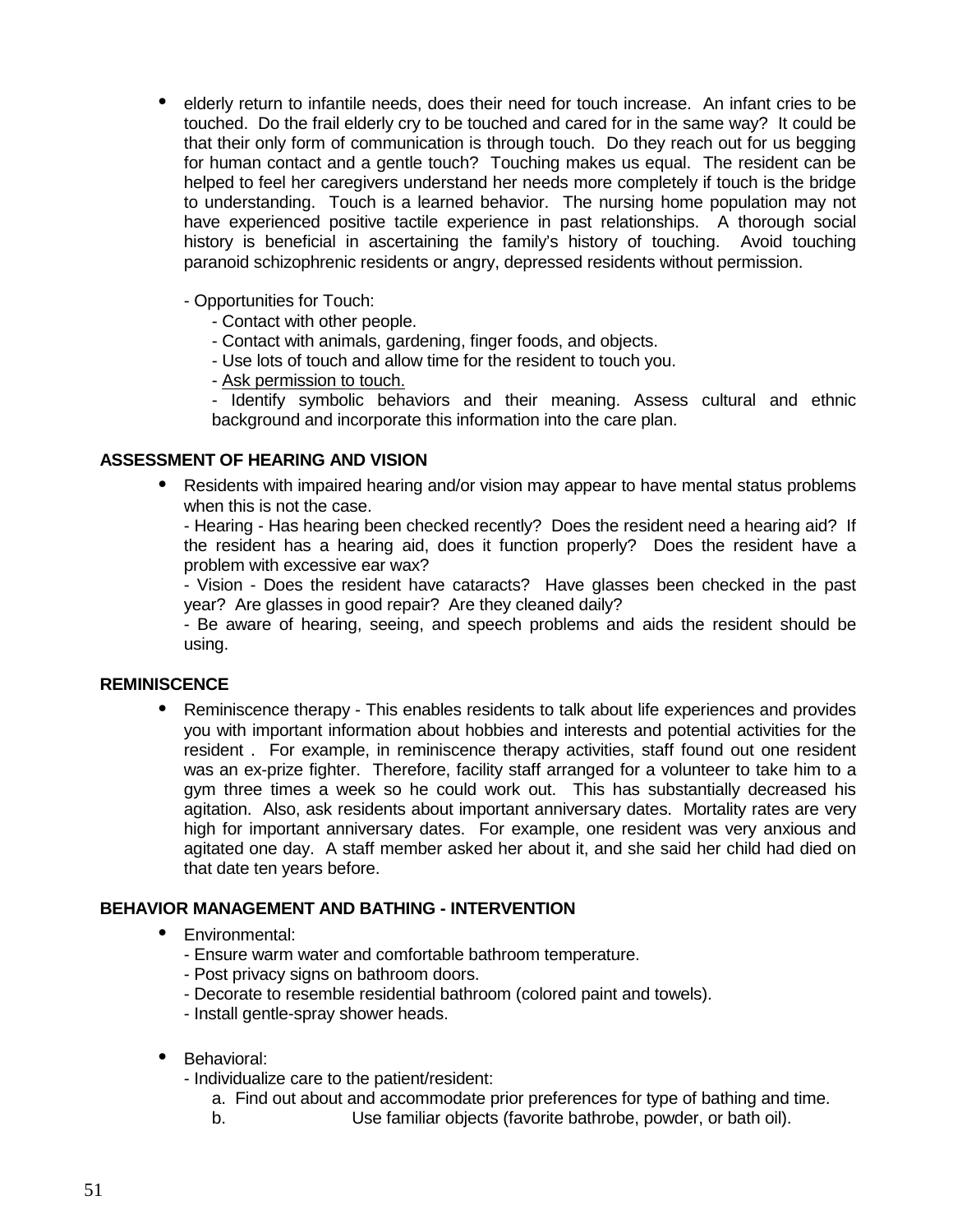- Decrease potential for distress related to care techniques:
	- a. Allow flexibility in scheduling when possible.
	- b. Allow choice of tub, shower, or sponge bath.
	- c. Provide for privacy; have resident disrobe in bathroom to avoid "public" appearance in unclothed state. Avoid rapid transportation to the bathroom without cueing.
	- d. Explain the care process; use task segmentation to increase comprehension.
	- e. Keep patient warmly covered .
	- f. Use reassuring statements or touches as appropriate.
	- g. Allow patient to self-perform care in an unrushed fashion.
	- h. Give positive feedback and personal regard during and after interaction. Defer or cancel bathing if patient is unable to cope.

#### **ANTI PSYCHOTIC DRUG USE**

- According to OBRA, may be used when:
	- Resident is dangerous to self or others
	- Resident interferes with staff's ability to deliver care for resident
	- Resident is not able to function
- Steps to Use
	- Chart behavior problems
	- Obtain a physician's order
	- Begin with lowest dose
	- Observe for side effects
	- Chart behaviors for 48 hours
	- Re-evaluate
	- Withdraw "not to be a permanent order"
- Antipsychotic drugs may be permanent if resident has a supporting disease of schizophrenia, bipolar, schizo affective or depression. Sometimes a slow, careful taper may be tried to assess for a highest functioning with lowest dose. Remember, it may take many weeks for the effects of lowering antipsychotic drugs to become apparent.

## **Environmental Therapy**

#### **AVOID SENSORY OVERLOAD**

- Avoid sensory overload Decrease or eliminate noise and high activity level. It can be very confusing to the frail elderly, as with residents with brain trauma or psychosis.
- Decrease noise Noise can add to confusion for the confused resident as well as with hearing impaired residents.
	- Use public address system as little as possible and have times of day with no P.A.
	- Use chimes instead of alarm for fire system.
- Reduce Distractions
	- Reduce intercoms, TV's, buzzers, and background noise.
	- Put residents who are confused by large groups in small groups.
	- Remove mirrors, confusing signs, wall coverings or slipcovers with busy patterns.
	- Put residents who are sensitive to noise in rooms with quiet locations.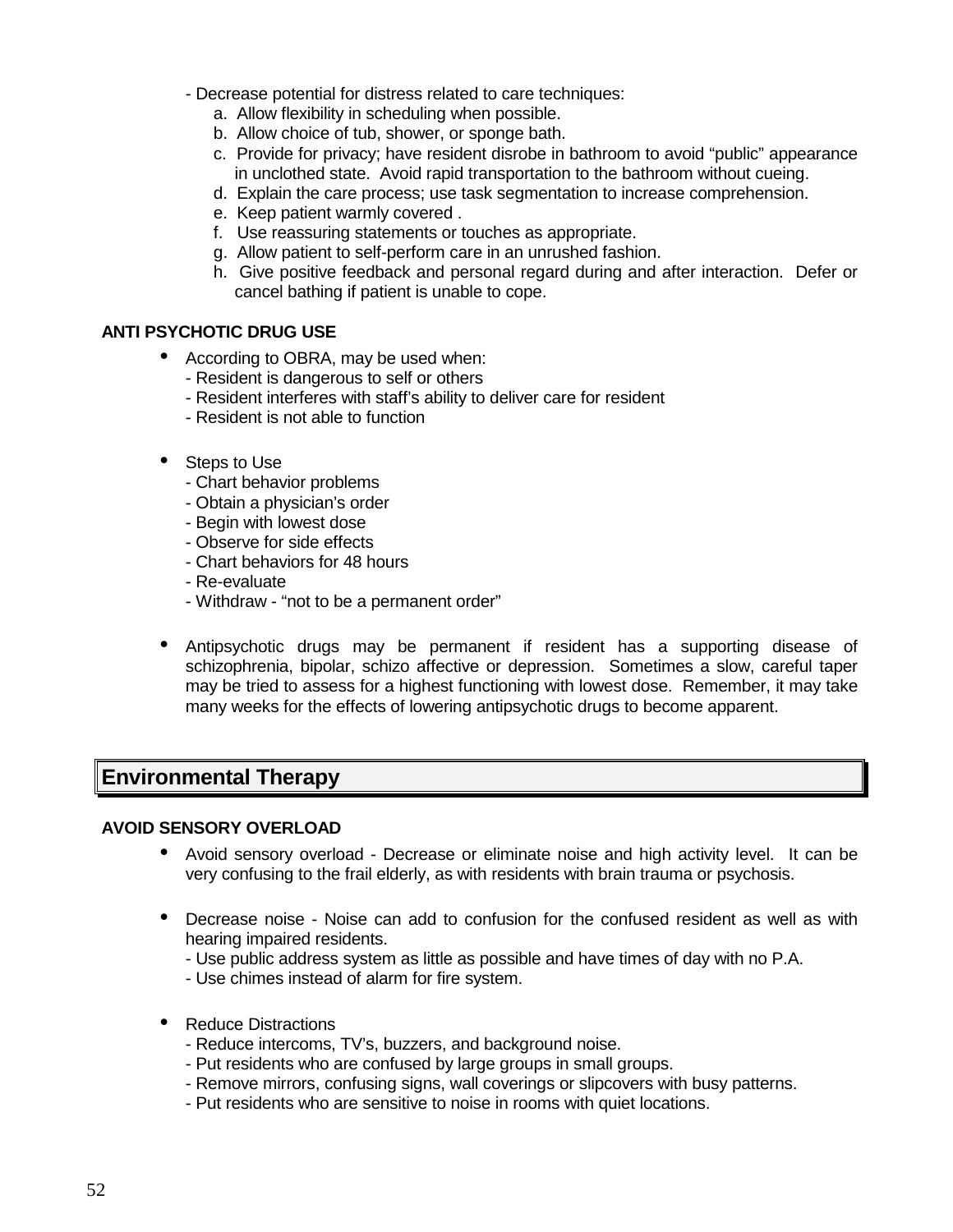#### **PERSONALIZE ROOM**

- Strongly encourage the use of personal possessions in rooms. This provides a great deal of security and comfort to residents, particularly confused residents.
- Personalize Living Areas
	- Personal items and remembrances in resident's room.
	- Encourage expression of different cultures and ethnic backgrounds.

#### **NIGHT TIME ACTIVITIES**

• Have night time programs for those residents who cannot sleep at night. The elderly generally need less sleep.

#### **STAFFING**

- Consider allowing staff to wear ordinary clothing rather than nursing uniforms. Deinstitutionalize your facility and get away from the medical model of care to create a more homelike environment. This helps to reduce stress for residents. Consistent staff schedule. Permanent staff assignments will increase rapport.
- Reduce turnover in staff.
- Allow resident to choose caregivers. Use non-nursing personnel as much as possible.
- Use a picture taken before the dementia developed to help staff think of the resident as a person, not a problem.
- Accessible Call Lights
	- Can be attached to the resident's clothing. When resident moves, the call light goes off. - Use cord of bright color to make it easily visible.
- Respond to call lights promptly.
	- Locate within resident's reach.
	- Orient resident regularly to use of the call light.

#### **TV, RADIO**

• Television, radio - consider a remote control for the resident likely to fall if they get up unassisted.

#### **INTERPERSONAL PREFERENCES**

- Preference in terms of care provider: For example, there were several examples of male residents not wanting a male to provide care. When a male did provide care, the resident became combative. When asked, the male resident explained he did not want a male to see him being dependent.
- Identify people near the resident when the disruptive behavior occurs. Another resident or staff person may set off the behavior.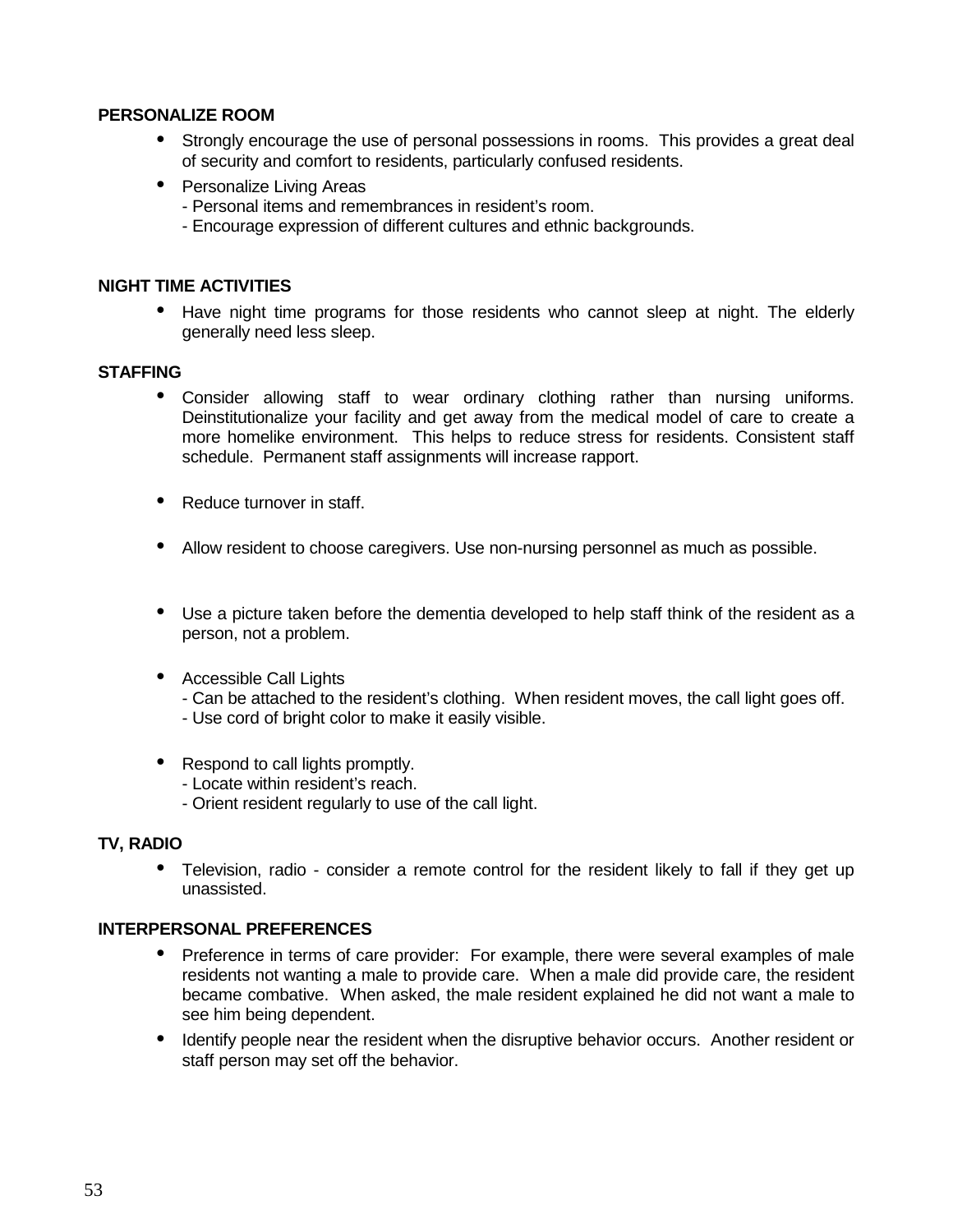## **Family**

- Tell the family about resident's current condition.
- Teach the family about behavior changes that result from cognitive loss.
- Help the family be realistic about the resident's abilities.
- Involve the family in the behavior management plan.
- Inform the family of nursing home policy.
- Assist family to understand state and federal regulations affecting LTC, hospitals, and the differences.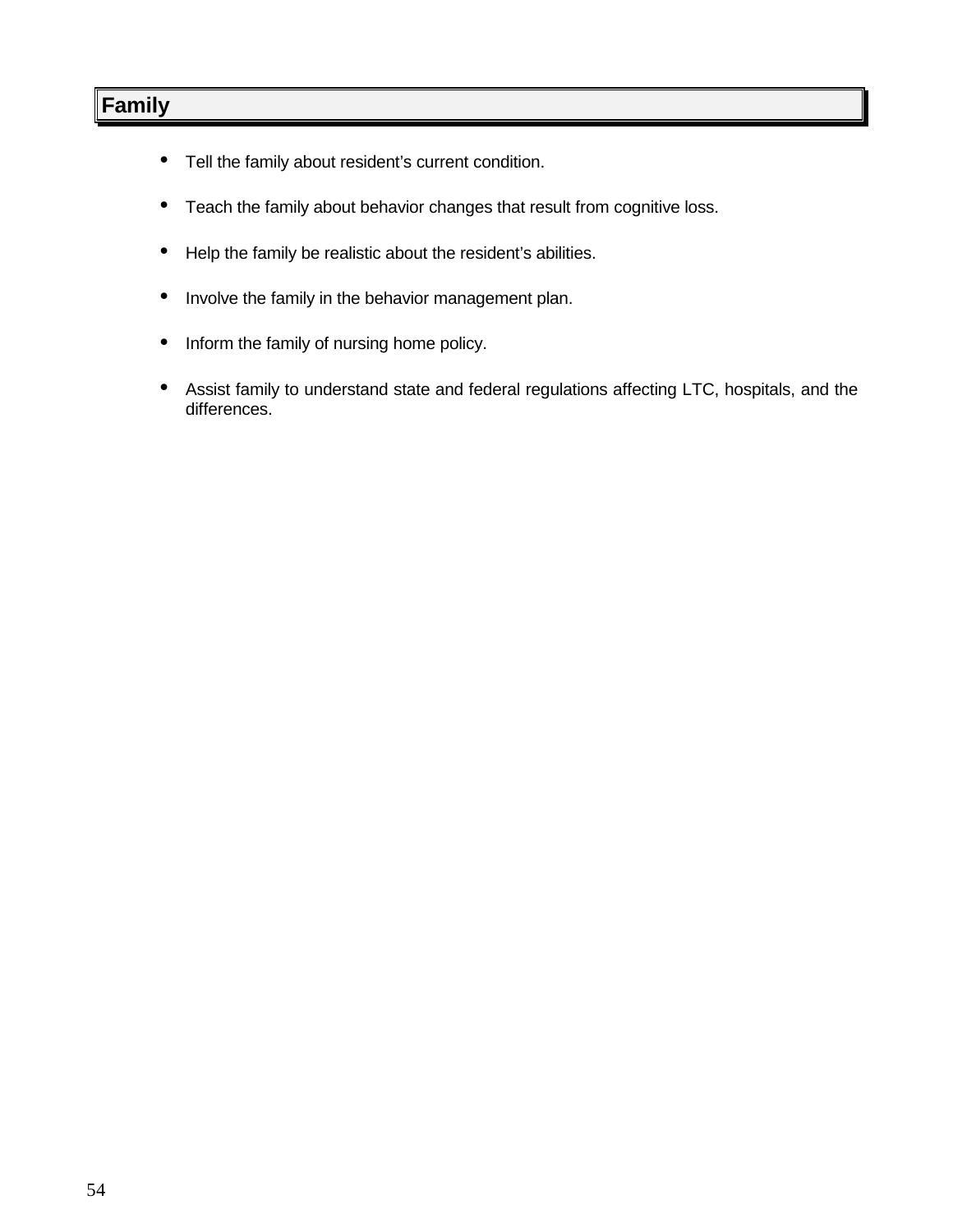# **WANDERING**

#### **FIRST COMPLETE BASIC ASSESSMENT TO RULE OUT MEDICAL ILLNESS BEFORE PROCEEDING WITH THIS SECTION.**

## **Medications**

#### **DOSAGE - MULTIPLE DOSAGES/MULTIPLE MEDICATIONS**

• Seniors usually require 1/2 - 2/3 of the normal dose especially there is a hepatic/renal disease, low body weight, and malnutrition.

#### **CHECK DRUG SUBSTITUTIONS, INTERACTION, SIDE EFFECTS - psychotropics, diuretics, cardiovascular**

- Be aware that for institutionalized individuals the greater risk of falls is in the first six weeks, however, the risk remains somewhat higher for the first six months.
- Evaluate medications for drug toxicity
- Some residents may be toxic at therapeutic levels, while other residents may be at therapeutic levels when medication is below usual accepted range.
- Psychotropics

- Recommend to physician avoidance of long-acting barbiturates and benzodiazepines and limit other sedatives/tranquilizers if indicated, for example PRN.

- Have residents void before receiving tranquilizers/sedatives

- Do not hold back medication if physician feels it is indicated. Depression and psychosis are as real as physically observed disabilities.

- Diuretics
	- Offer frequent toileting assistance if diuretics are used
	- Minimize use of diuretics at bedtime
	- May cause hypotension

- Will require electrolytes, BUN, and creatinine at least every 6 months to monitor renal status

- Cardiovascular
	- Monitor residents for orthostatic dizziness
	- Watch for signs of weakness or fatigue taking anti-hypertensives?
	- Many cardiac medications after Heart Rate.
	- Teach resident to rise slowly from a sitting or lying position

#### **HAVE ANY MEDICATIONS BEEN ADDED TO REGIMEN WHICH MAY INCREASE FALLS?**

• Benzodiazepine, psychotropics, anti-convulsants/mood stabilizers, cardiovascular meds

#### **DIGITALIS LEVELS**

• Heart rate that is dramatically fast or slow decreases the efficiency of the heart resulting in hypoxia to vital organs including the brain.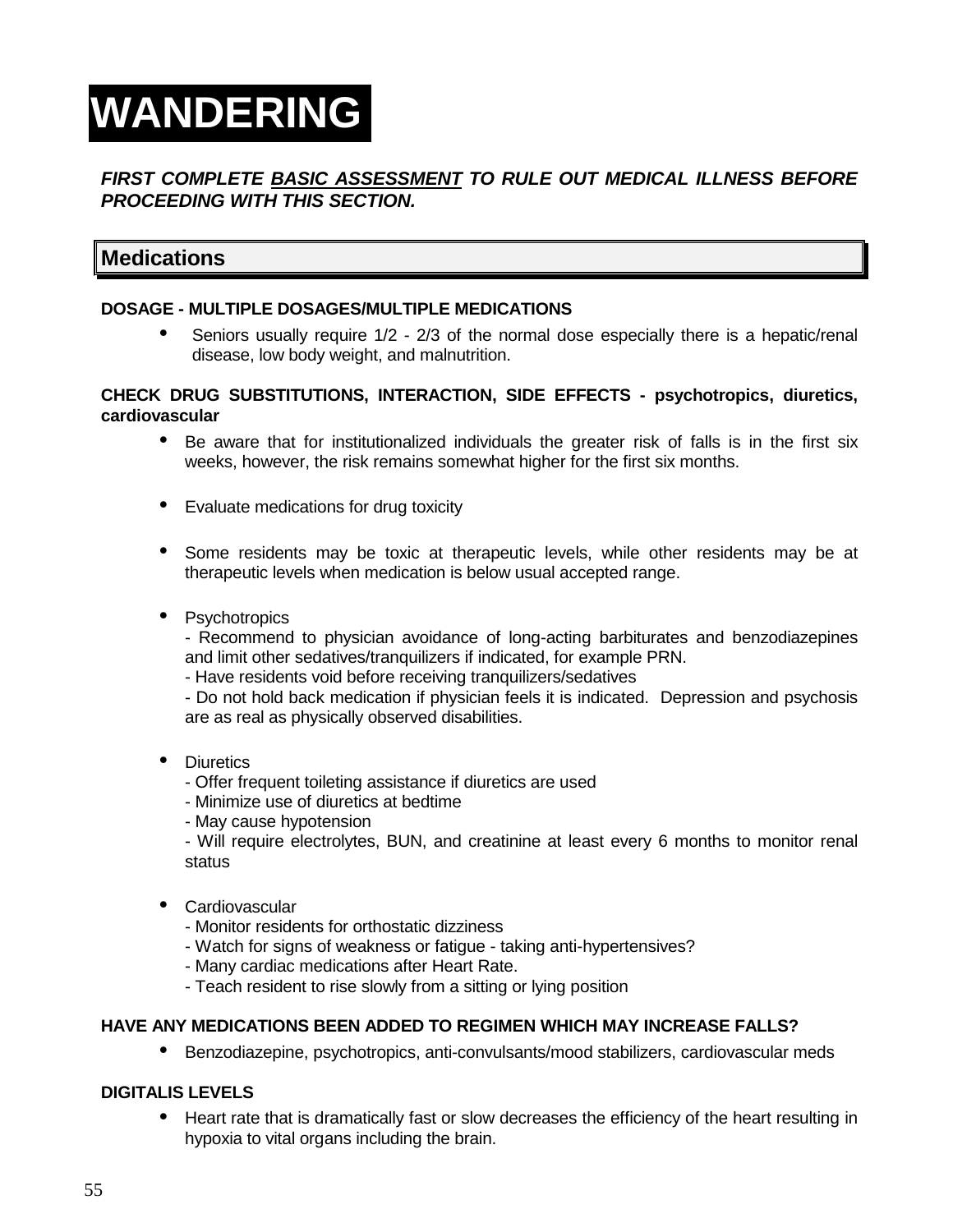#### **DILANTIN ™ LEVEL VPA(VALPROIC ACID) TEGRETOL ™**

• May cause sedation and dizziness even at therapeutic levels. Disorientation may be experienced as well as nausea. These medications require CBC and liver function tests every 6 months.

#### **SMA 6 (BLOOD CHEMISTRY PANEL)**

• Elevated BUN with creatinine may indicate renal failure or dehydration. Electrolytes (Na, K, Cl) are important in muscle contractibility - includes the cardiac muscle

#### **VOID BEFORE GIVING TRANQUILIZERS / SEDATIVES**

#### **FREQUENT TOILETING ASSIST IF ON DIURETICS**

#### **LIMIT LONG-ACTING BENZODIAZEPINES**

• When possible, Ativan ™ is a popular short-acting benzodiazepine.

#### **ADMINISTER PAIN MEDICATIONS BEFORE ROM AND TRANSFER**

• Non-Steroidal Anti-Inflammatory drugs are useful, but these drugs continue to have a higher incidence of gastrointestinal, hepatic and renal side effects. An acetaminophen may be a better choice for osteoarthritis. Use adequate pain meds to include narcotics in proper dose. Addiction is not an issue in this population. Be watchful for sedation and CONSTIPATION.

### **Dementia / Alzheimer's Disease**

• Exit Seekers

- Barriers where wandering residents should not go - Try to blend things into wall when you do not want the resident to focus on them, e.g.; exits.

- Visual barriers - Stop signs, yellow ribbons curtains, distract wanderers by wall papering over exits, cover door knobs, use a bookcase to cover doorway, fabric over door handles, mirrors at exits to distract resident from leaving. (Check with Fire Marshall)

- Use alarm systems and door alarms, wanderguard bands.
- Secured area outside include the over 90 non-toxic plants.
- Use of cueing for recognition of room, appetite, and toileting
- use symbols, signs, photos to direct.

- If patient is not agitated, unhappy, a danger to themselves or other residents, use above suggestions to provide a safe environment and allow them to wander. This behavior is characteristic of Alzheimer type dementia; it may cause more agitation to resident if behavior is not tolerated.

- If wandering interferes with nutrition, use finger foods that resident can eat while walking.

• Cognitively disabled residents may express depression by anxiety and excessive pacing.

#### **ATTITUDE/APPROACH**

- Remain calm. Do not overreact to behavior.
- Stay flexible and non-resistive.
- Guiding (not controlling)
- Be patient and stay neutral.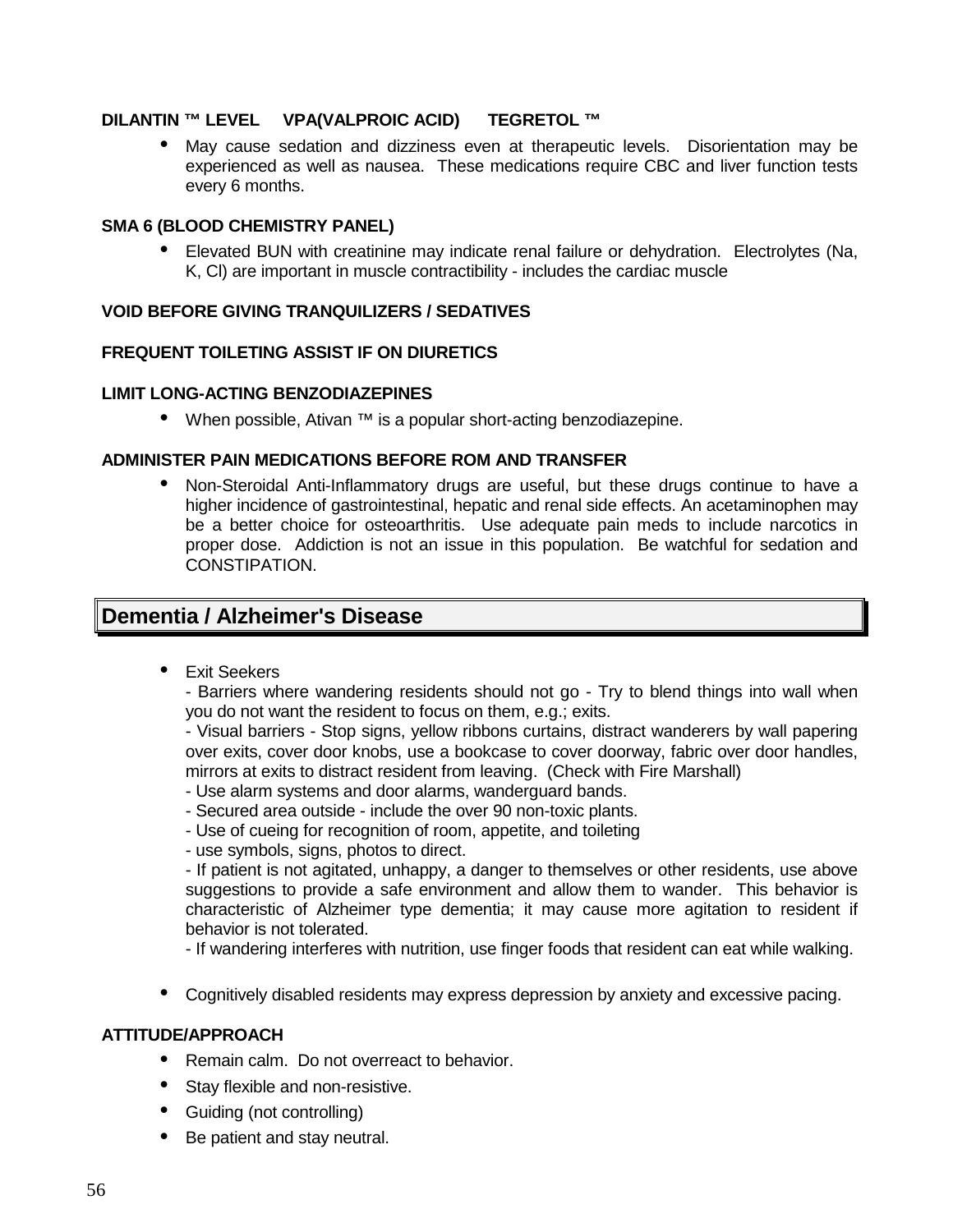#### **VERBAL APPROACHES**

- Use concrete, exact, positive phrases and repetition of the same phrase to trigger an automatic response - anchor response to words, gestures, or colors, and ask resident to repeat command.
- Use one step commands which are simple.
- Need to assess whether to offer the resident a choice. Give a suggestion or a command if unable to offer a choice. When possible, offer choices of where to eat, when to do grooming, bathing, etc. If the resident feels a lack of control, he or she may become aggressive. At times, too many choices may be confusing, so limit choices. For example, "Would you like cereal or toast?"
- Use calm, soft, slow voice pattern. Say one question at a time and wait for a response.
- Avoid arguing or reasoning.
- Eliminate distractions.
- Keep your promises, so only make promises that you will be able to follow through.
- When the resident is present, include them in the conversation.
- Identify resident's vocabulary and use it. A very old, demented person is unlikely to understand explanations of HMO's, current new medical practices, or slang expressions. A demented person does not acquire new information well. Rely on their experiences as a younger adult.
- Treat resident as an elder, not as a child.
- Validate resident's feelings.
- Give directions within attention span. If resident is too confused or combative, always come back later.
- Verbal and non-verbal messages should match. Stand in front of person and make eye contact.
- Use the resident's name frequently.
- Assess whether the resident responds better to verbal or non-verbal messages. For example, a resident who might become combative when told verbally to use the walker may accept assistance if shown non-verbally how to use walker.
- The resident is already impaired, but how staff communicate with the resident may increase his/her disability. For example, the staff say "don't go outside," which may be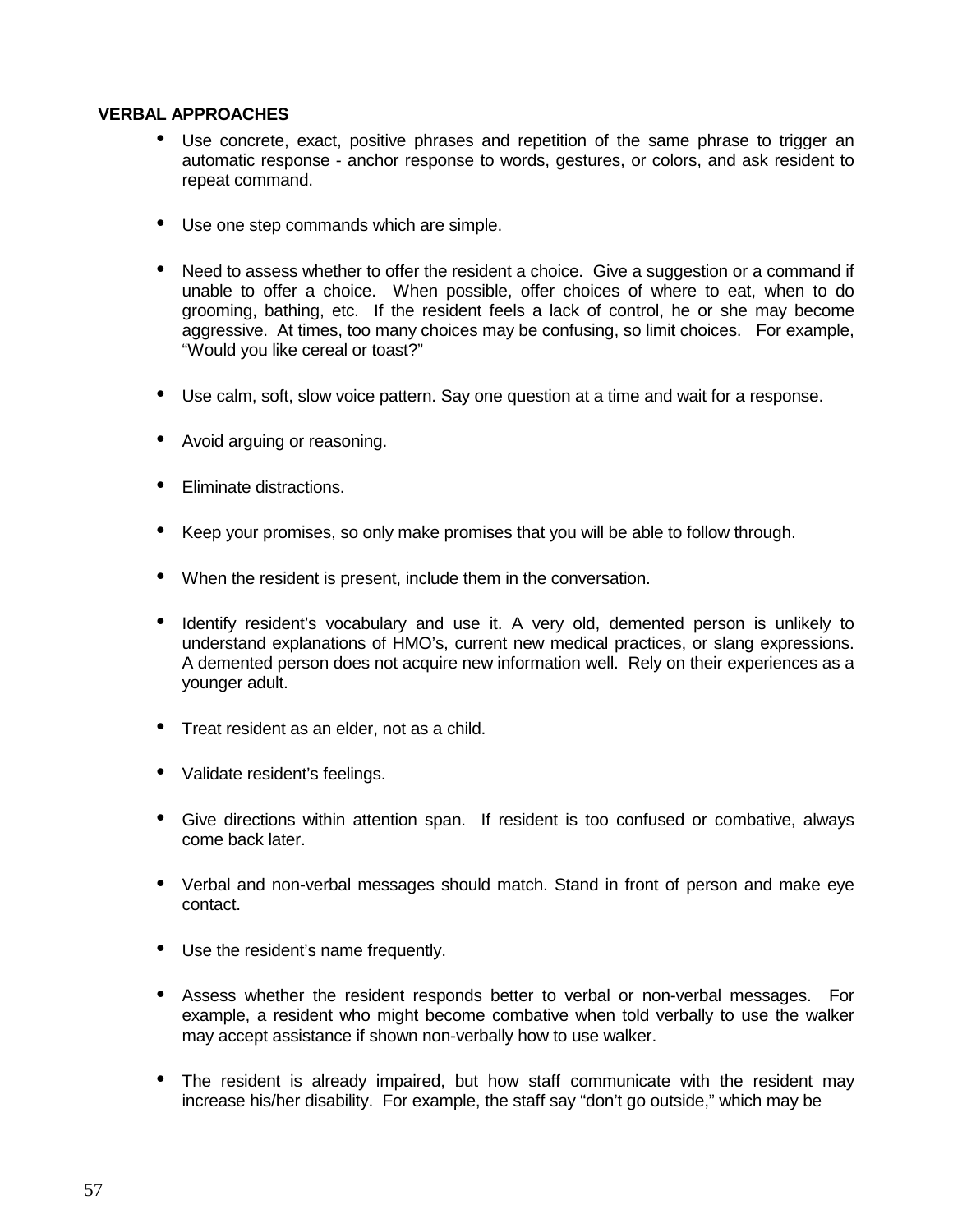confusing to a demented resident. It is far more effective and skillful to tell the resident exactly what you want them to do in slow, concise, and concrete sentences, such as: "Stay in the building" or "Walk with me." A nurse aide told a resident to "Hop in bed" and the resident tried to do it, and said, "I can't." The reason why confused residents pull the fire alarm is because "Pull" is clear and concise, while "In case of emergency" does not register.

- Residents with short term memory problems may confuse current requests with requests and occasions from their past. For example, "Mother never let me do that," or "I have told you children not to mess with that door," etc. With some residents, you can observe a transfer in personality traits. They will speak as if they were their parents, children, or teachers. You may improve communication with them if you find out who you are talking to and what the agenda is for that person.
- Make sure to speak in primary language. Seek help of translator if primary language is other than English or a language in which you are not proficient. If a relative is the translator, schedule care planing around when relative may be present to explain care and procedures.
- Do not use words such as "on," "below," "beside," or "between." These words are difficult for dementia patients to understand.
- If the person is having difficulty finding the right word, supply the word for him. This helps limit his or her frustration.
- When you do not know what the individual means, ask him or her to point to it, describe it, or to show you how it works.
- Use other signals besides words to convey what you mean point, touch, or demonstrate.
- Talk to the impaired individual and make a point of telling him or her what you are doing and why.
- Break down complex tasks into single steps. Show the resident how to begin.
- Make sure the person's clothing and articles of toileting do not require motor skills the resident no longer has.
- Provide opportunities for the resident to succeed in activities that she can still do.

#### **NON-VERBAL APPROACHES**

- Know that your attitude/mood is contagious and felt by all practice smiling, looking
- open and friendly and listening. Show a positive attitude.
- Assume an equal or lower position, especially if the resident feels powerless.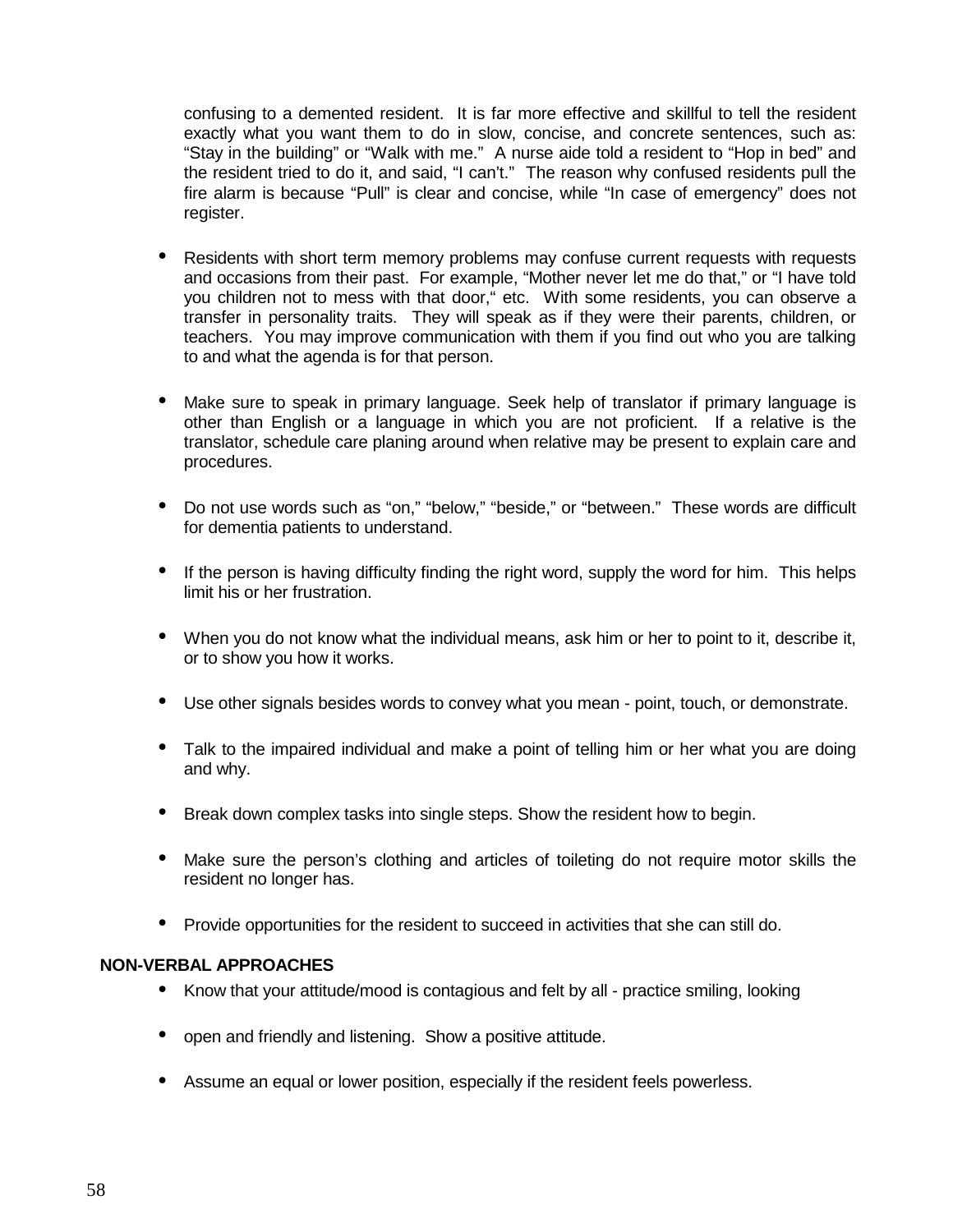- Move and speak slowly.
- Avoid overwhelming the resident physically or verbally approaching an anxious resident with three or more people may lead to a catastrophic reaction. Do not call out or surprise resident from the rear where they cannot see.
- Be respectful.
- Make sure that your actions match your verbal message.
- Exaggerate your expressions if they are helpful in getting a message across.
- Learn likes and dislikes, family situation, communication style, past behavior problems, preferred routines and habits.
- Learn sources of comfort or discomfort.
- Learn three things that give the resident comfort.
- Do not force the resident to do anything when she will not cooperate.
- Anticipate the resident's needs during care.

#### **DISTRACTION THERAPY**

- Get them to talk about where they are going and ask questions about home, family, etc.
- Look for possible reasons for behavior overstimulated, need to exercise, looking for something, hungry, or need to go to the bathroom.
- Structured walked indoors or outdoors.
- Buddy system.
- Develop activities to provide freedom from restraints.
- Need for companionship and supervision
	- Use the buddy system have staff other than nursing go for a daily walk with resident.
	- Get volunteers involved in walking with residents.
	- Encourage relationships between residents who may have compatible interests.
- Is a secured area available for people who may wander from the facility?
- Limit distractions in the room while giving care
- Use distraction to keep the resident interested in something else during an activity that causes behavior problems.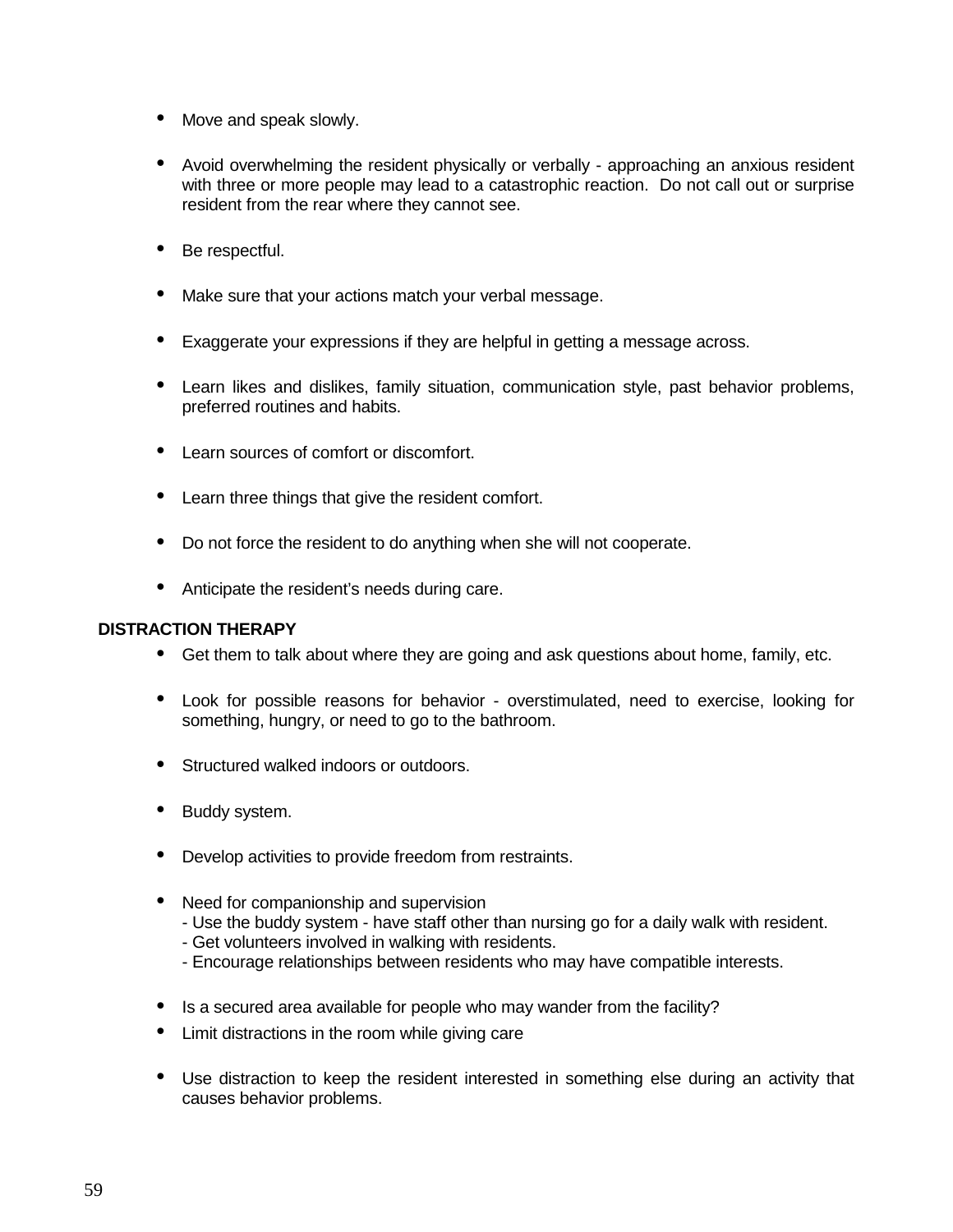- Distraction Therapy
	- Use of mobiles
	- Use of family videos, picture collages, scrapbooks
	- Use of Mirror

### **Environment**

#### **MUSIC THERAPY**

• Music can assist with de-escalating a resident

 - For example, one resident loved classical music. The staff discovered that if they turned her radio to a classical music station just as she begins to escalate, she will relax and take a nap instead of trying to leave the building.

#### **RECREATION**

• Recreation Therapy

- Residents who are involved in activities will usually not try to get up, so this should be a restraint-free time each day.

- Restructure activities so residents who are not confused or only slightly confused are in one group and cognitively impaired are in small group activities or one-to-one activities.

- Use volunteers for one-to-one activities.

- Sensory stimulation - Select specific sensory experiences geared for their enjoyment. For example, an angora sock massage or blow dryer massage.

#### **EXERCISE**

- There should be a planned daily exercise program.
- Schedule periods of physical activity.
- Provide time for rest throughout the day.

#### **LABELING**

- Use high contrast black and white pictures.
- Repeat labels often to remind residents of the location of rooms.
- Place all labels at a level that can be seen from a wheelchair or in a lower posture.
- Develop an emergency plan to retrieve residents found missing from the unit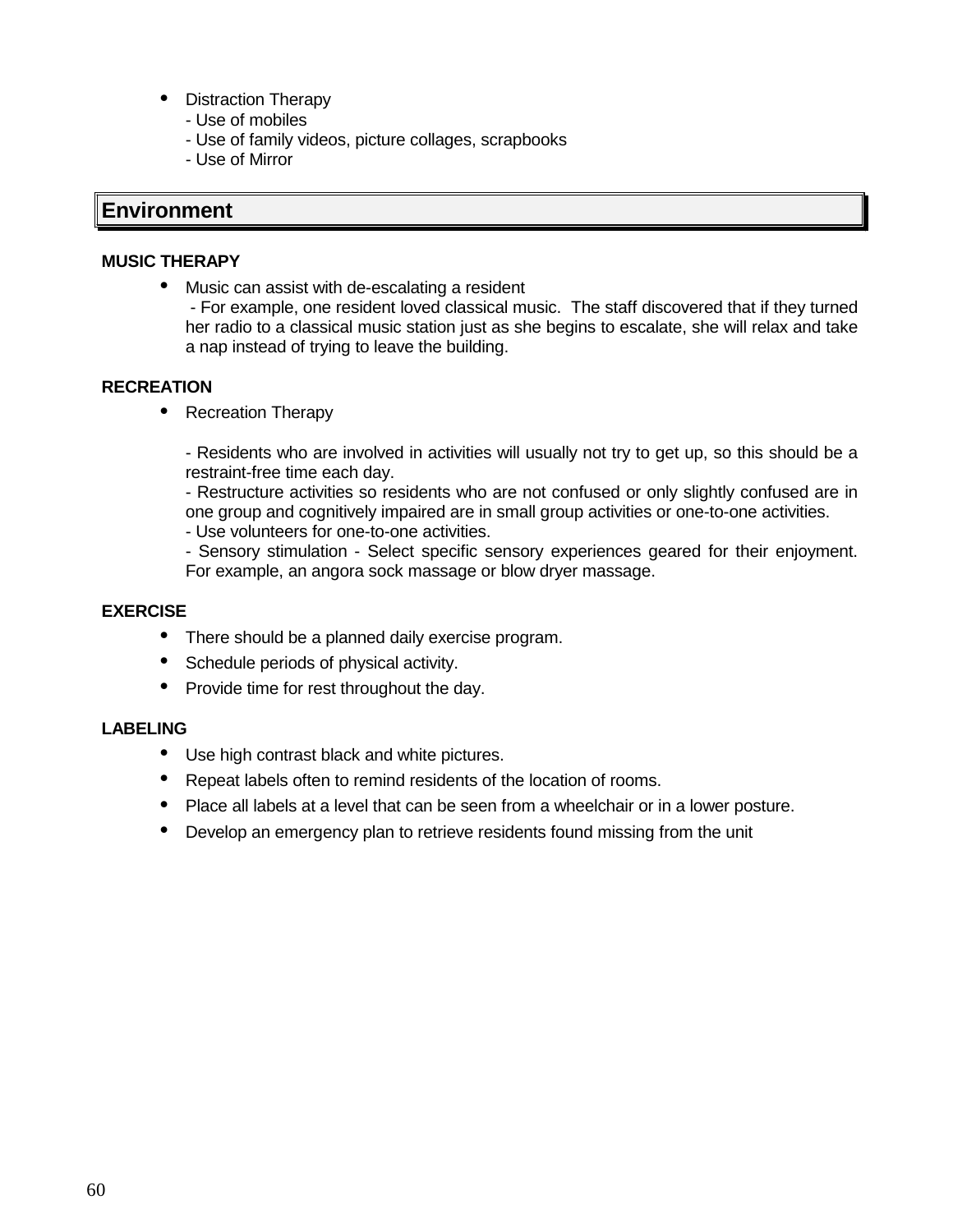## **MEDICAL NECESSITY**

#### **FIRST COMPLETE BASIC ASSESSMENT TO RULE OUT MEDICAL ILLNESS BEFORE PROCEEDING WITH THIS SECTION.**

## **To prevent interference with Tubing/Life Support**

- $\bullet$  I.V.:
	- Cover site with Kerlix
	- Soft sponges in hands
- Evaluate for elimination of bothersome treatment remove catheter or change from an I.V. to gastrostomy tube or spoon feeding. However, do not remove catheter without a primary care provider order. A patient may need a catheter because of urinary retention or obstruction.
- Ask the resident what is going on For example, one resident was pulling out his tubes. When asked about what was bothering him, he replied that he was experiencing hallucinations. When the medication was discontinued, he stopped pulling at his tubes.
- Gastrostomy: Abdominal Binder/Band
- Foley: Sweat Pants
- NG: Air splints on arms

## **Pharmacological**

• Oversedation/Undersedation: evaluate for excessive dose, excessive duration, adequate monitoring, indications for use and presence of adverse consequences.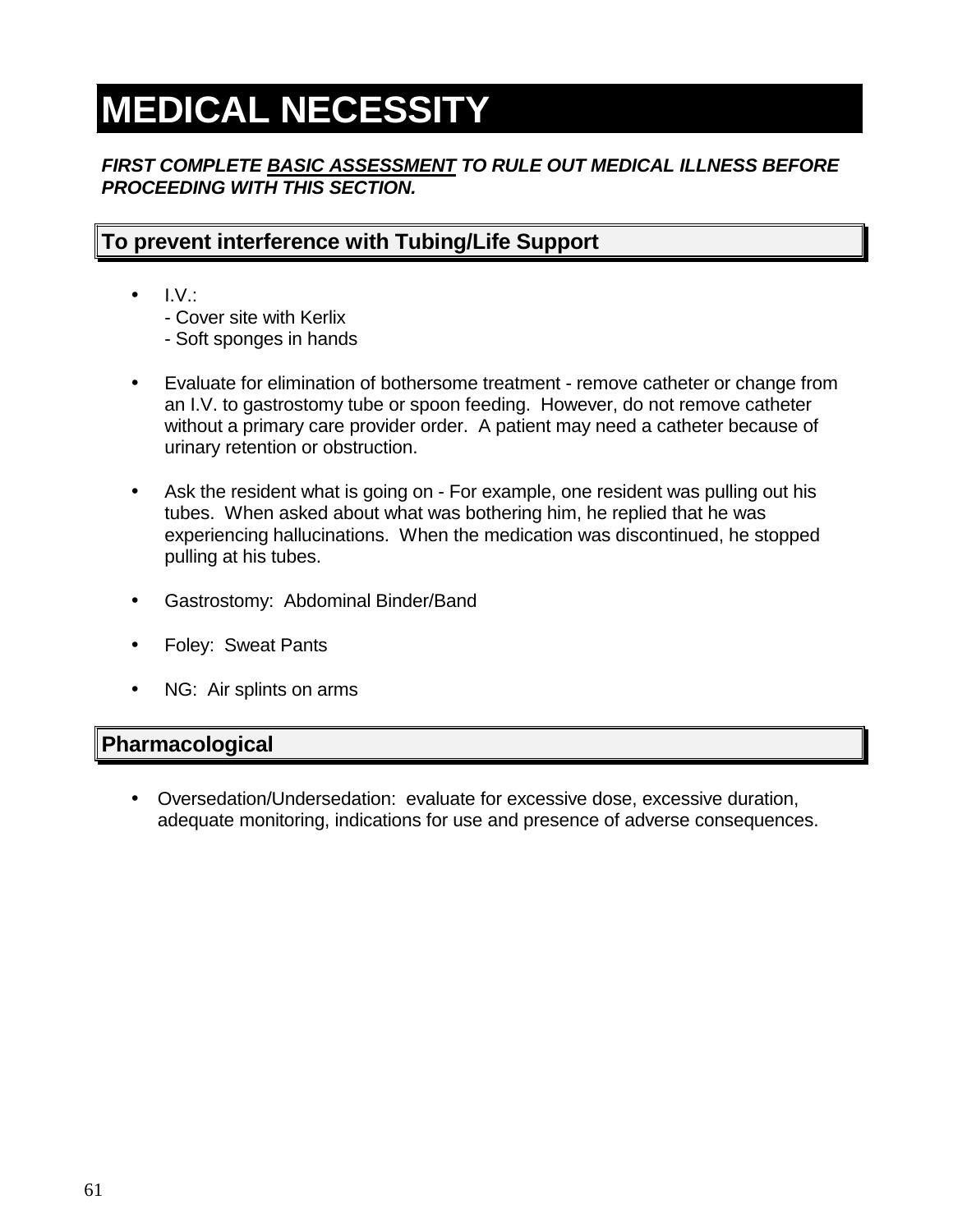## **BIBLIOGRAPHY**

- 1. Avorn, J., & Langer, E. (1982). Induced disability in nursing home patients: A controlled trial. Journal of the American Geriatrics Society, 30(6), 397-400.
- 2. Barbieri, E. B., (1983). Patient falls are not patient accidents. Journal of Gerontological Nursing,  $9(3)$ , 165-173.
- 3. Bernal, E. W., (1983). Immobility and the self: A clinical-existential inquiry. Journal of Medicine and Philosophy, 9(1), 75-91.
- 4. Blakeslee, J. A., Hunt, A. R., Thankachan, G. & Torell, C. A. (1986). Physical restraints: A dilemma in long term care. Proceedings of the Gerontological Society of America Annual Conference, Chicago; GSA.
- 5. Bortz, W. M. (1982). Disuse and aging. Journal of the American Medical Association, 248(10), 1203-1208.
- 6. Branzelle, J. (1988). Provider responsibilities for care of wandering residents. Provider, 14(2), 22-23.
- 7. Brody, E., Kleban, M., Lawton, M. P. & Silverman, H. (1971). Excess disabilities of mentally impaired aged: Impact on individualized treatment. The Gerontologist, 2, 124-133.
- 8. Calfee, B. E., (1988). Are you restraining your patients' rights? Nursing 88, 18(5), 148-149.
- 9. Care that kills. (1987, June). Press-Telegram Special Report.
- 10. Cohen-Mansfield, J. (1986). Agitated behaviors in the elderly. II. Preliminary results in the cognitively deteriorated. Journal of the American Geriatrics Society, 34, 722-727.
- 11. Costa, L. (1989). Falls in the nursing facility. Contemporary Long-Term Care, 12(12), 92.
- 12. Costa, Lori (1989). Residents' rights and the use of restraints under OBRA. Contemporary LTC, (8), 48.
- 13. Cotsides protecting whom against what? (1984). Lancet, 2, 383-384.
- 14. Crandall, L. (1986). Prevention and Management of agitated aggressive behavior in older adults. Salem, Oregon: Oregon State Hospital.
- 15. Cushing, M. (1985). First, anticipate the harm . . . American Journal of Nursing, 85, 137-138.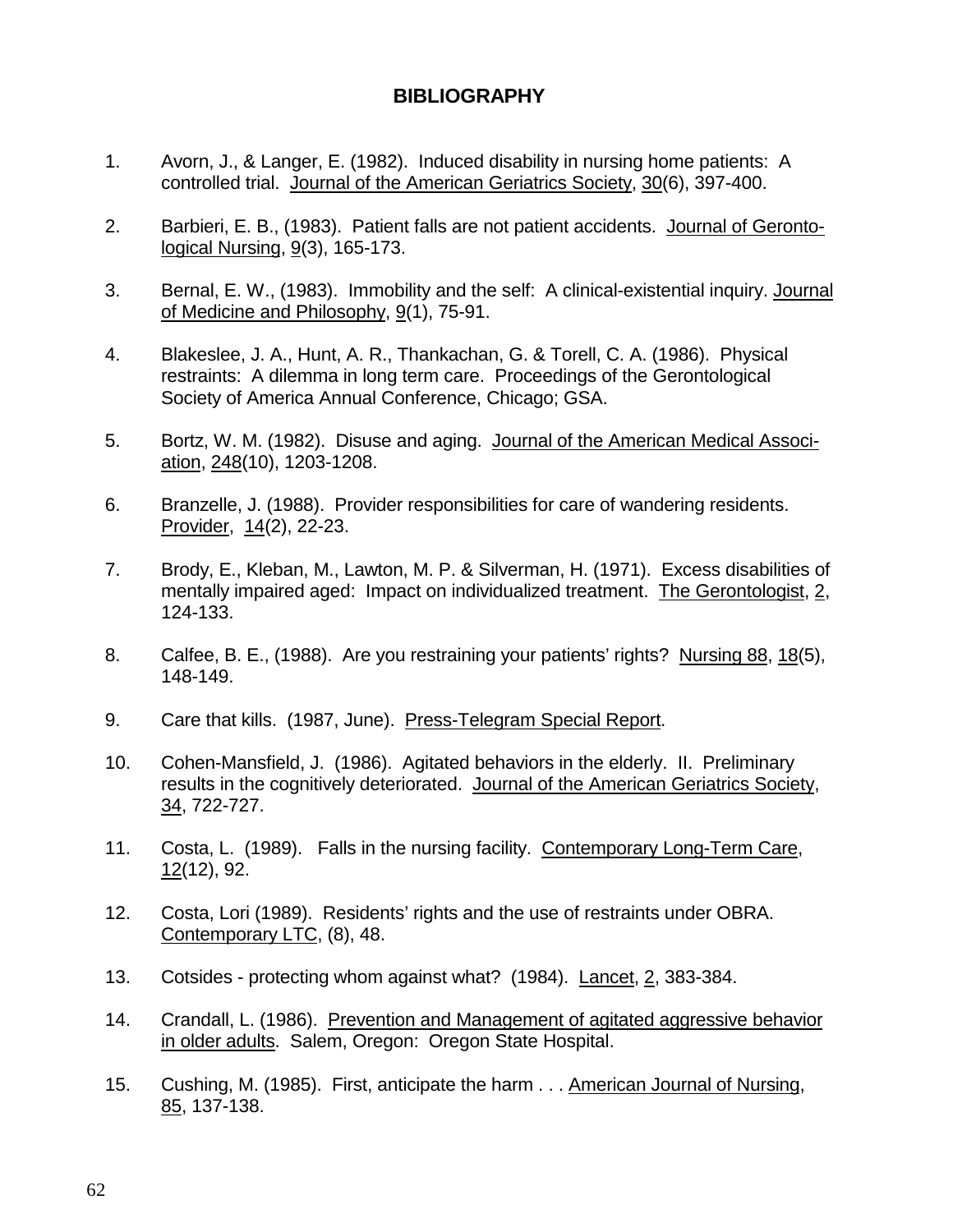- 16. DiMaio, V. J., Dana, S. E., & Bux, R. C. (1986). Deaths caused by restraint vests. (Letter to editor). Journal of the American Medical Association, 255(7), 905.
- 17. Downs, F. S. (1974). Bedrest and sensory disturbances. American Journal of Nursing, 74(3), 434-438.
- 18. Dube, A. H., & Mitchell, E. K. (1986). Accidental strangulation from best restraints. Journal of the American Medical Association, 256(19), 2725-2726.
- 19. Engle, G. L. (1968). A life setting conducive to illness: The giving-up, given-up complex. Annals of Internal Medicine, 69(2), 293-300.
- 20. English, R. A. (1989). Implementing a non-restraint philosophy. The Canadian Nurse, (3), 18-22.
- 21. Epstein, C. E., & Sadownick, P. M. (1989). Specialized seating for the institutionalized elderly, Scientific Technical Session 104-A. Technology Review of 1989, American Occupational Therapy Association, Rockville, MD. 13-16.
- 22. Evans, L. & Strumpf, N. (1989). Tying down the elderly: A review of the literature on physical restraint. Journal of the American Geriatrics Society, 37, 65-74.
- 23. Evans, L. K., Strumpf, N. E., & Williams, C. C. (In Press). Redefining a standard of care of frail older people: Alternatives to routine physical restraint. In R. Kane, P. Katz, & M. Mezey (Eds.), Advances in long term care, Vol I (70 pages). New York: Springer.
- 24. Folmar, S. & Wilson, H. (1989). Social behavior and physical restraints. The Gerontologist, 29(5), 650-653.
- 35. Francis, J. (1989). Using restraints in the elderly because of the fear of litigation. The New England Journal of Medicine, 320(13), 870-871.
- 26. Hall, G. R. & Buckealter, K. C. (1987). Progressively lowered stress threshold: a conceptual model for care of adults with Alzheimer's disease. Archives of Psychiatric Nursing, 1(6), 399-406.
- 27. Halpert, A., & Connors, J. P. (1986). Prevention of patient falls through perceived control and other techniques. Law, Medicine & Health Care, 14(1), 20-24.
- 28. Harris, S. (1985). The use and misuse of restraints. American Health Care Association Journal, 11(8), 45-46.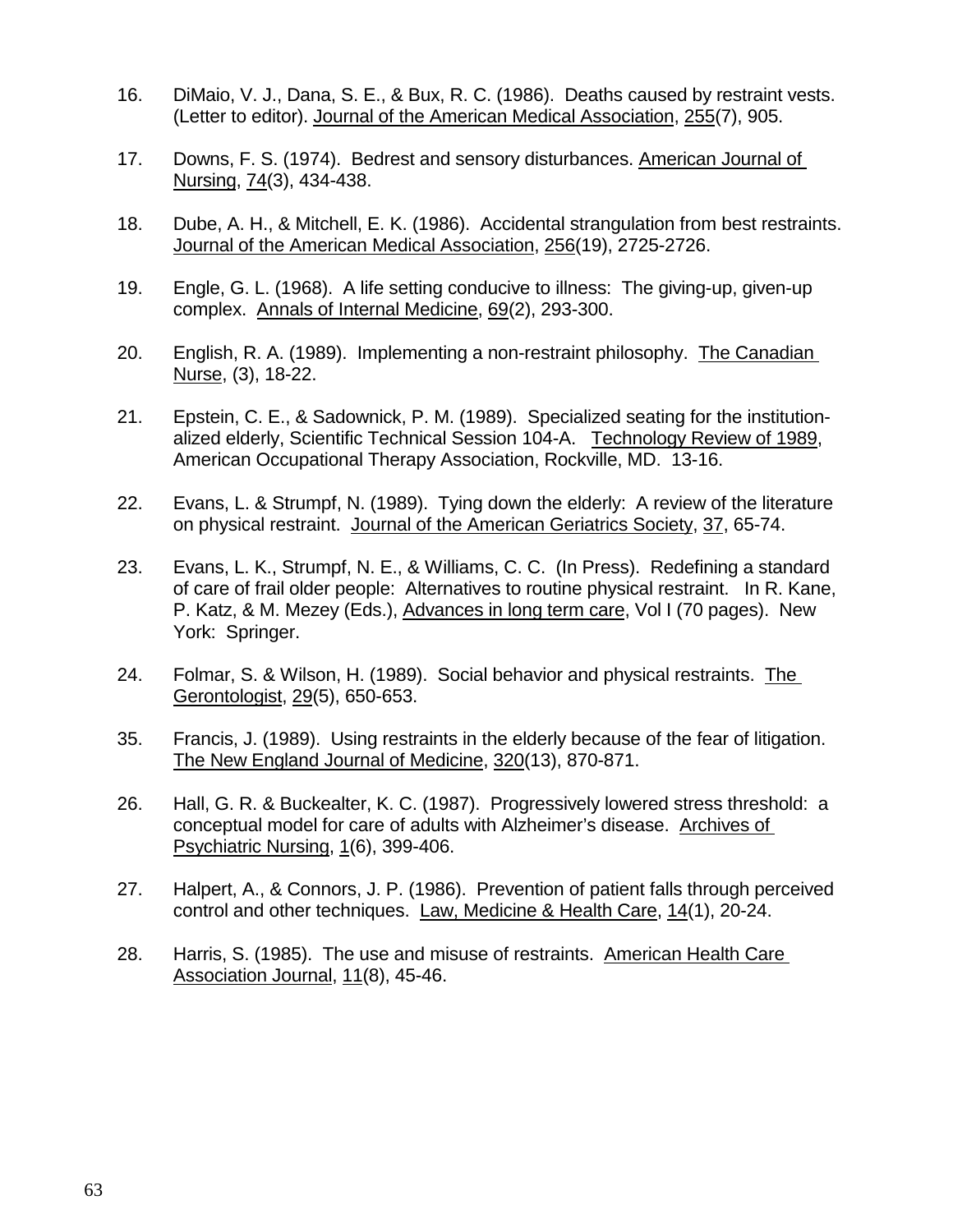- 29. Harper, C. M. & Lyles, Y. M. (1988). Physiology and complications of bed rest. Journal of the American Geriatrics Society, 36, 1047-1054.
- 30. Hussain, R. A. & Davis, R. L. (1985). Responsive care: behavioral interventions with elderly persons. (p. 86) Champaign, Illinois: Research Press.
- 31. Kapp, M. B. & Bigot, A. (1985). Medicolegal problems in caring for nursing home residents. Geriatrics and the Law (pp. 128-129). New York: Springer Publishing.
- 32. Katz, L. (1987). Accidental strangulation from vest restraints. (Letter to the editor). Journal of the American Medical Association, 257(15), 2032-2033.
- 33. Kendall Corporation. Untie the Elderly Philosophy and Purpose. Kennet Square, PA.
- 34. Kendall-Crosslands. Use of restraints. Kennet Square, PA.
- 35. Knapp, Marshall (1989). Aggressive residents and families. Journal of Long Term Care Administration, 12-17.
- 36. Kopac, C. A. Establishing a restorative nursing program in LTC facilities. Contemporary Long Term Care, (6), 28-29.
- 37. Mace, N. (1984). Facets of dementia. Journal of Gerontological Nursing, 10(2), 34.
- 38. Mace, N. Programs and services which specialize in the care of persons with dementing illnesses - Issues and options The American Journal of Alzheimer's Care and Research, May/June 1987, 10-17.
- 39. Masters, J. & Marks, S. F. (1990). The use of restraints. Rehabilitation Nursing, 15(1), 22-25.
- 40. May, K. (1989). Restraints and the law. Nursing Homes, 8-9.
- 41. McHutchion, E. & Morse, J. M. (1989). Releasing restraints: A nursing dilemma. Journal of Gerontological Nursing,  $7(2)$ , 16-21.
- 42. McLardy-Smith, P., Burge, P. D., & Watson, N. A. (1986). Ischaemic contracture of the intrinsic muscles of the hands: A hazard of physical restraint. Journal of Hand Surgery, 11(1), 65-57.
- 43. Mentes, J. C. & Ferrario, J. (1989). Calming aggressive reactions: A preventive program. Journal of Gerontological Nursing, 15(2), 22-27.
- 44. Mercer, S. & Kane, R. A. (1979). Helplessness and hopelessness among the institutionalized aged: An experiment. Health and Social Work, 4(1), 91-116.
- 45. Miller, M. (1975). Iatrogenic and nursigenic effects of prolonged immobilization of the ill aged. Journal of American Geriatrics Society, 23(8), 360-369.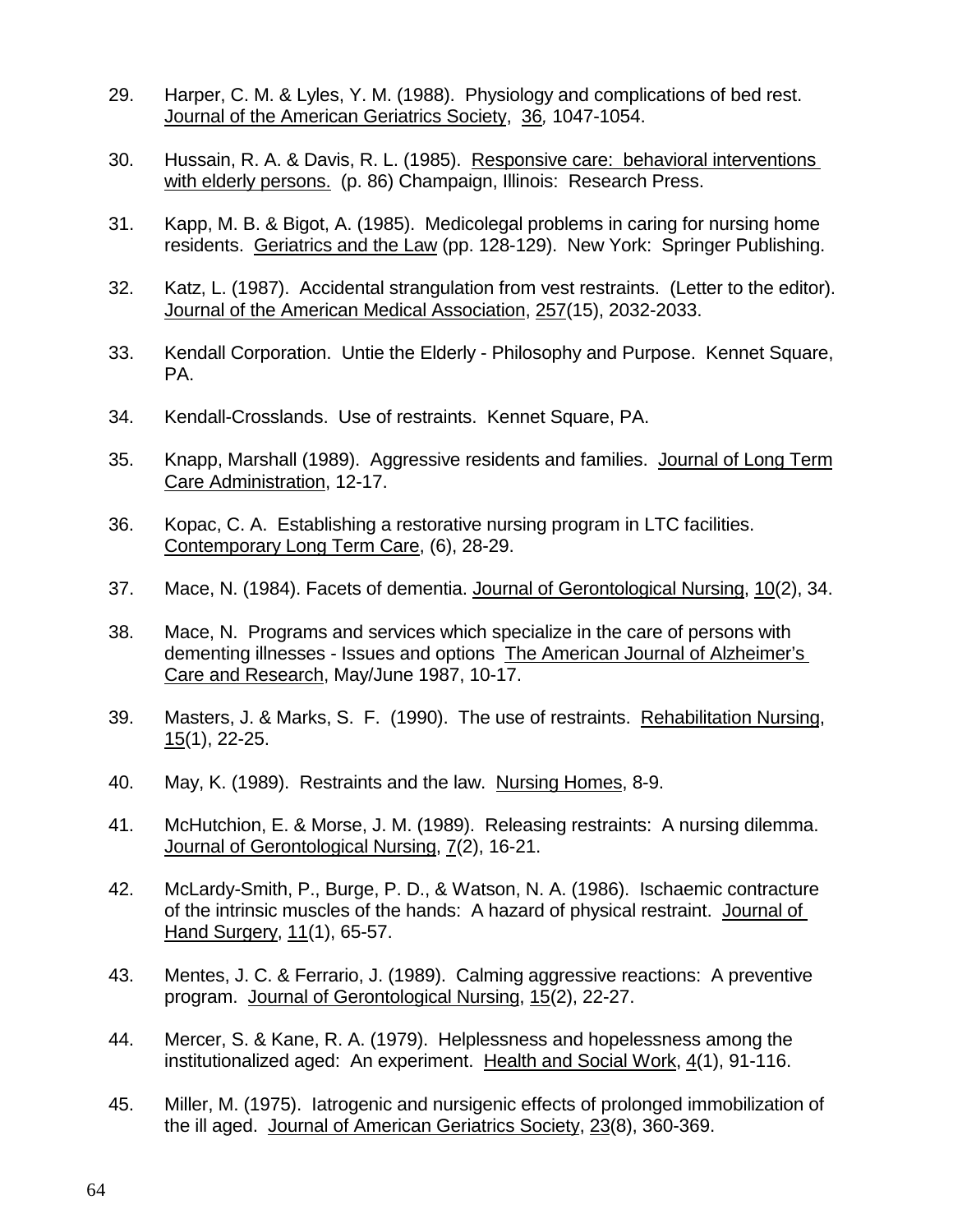- 46. Mion, L. G., Frengley, J., Dermot, M. B., Jakovcic, C. A., & Marino, J. A. (1989). A further exploration of the use of physical restraints in hospitalized patients. Journal of the American Geriatrics Society, 37, 949-956.
- 47. Mitchell-Pederson, L., Edmund, L., Fingerote, E., & Powell, C. (1986). Reducing reliance on physical restraints. Today's Nursing Home, 7(2), 40-46.
- 48. Moss, R. J. & LaPuma, J. (1991). The ethics of mechanical restraints. Hastings Center Report, January-February, 1991, 22-24.
- 49. Myers, A. H., Baker, S. P., Robinson, E., Abbey, H., Doll, E. T., Levenson, S. (1989). Falls in institutionalized elderly. Journal of Long Term Care Administration, 17(4), 12-18.
- 50. Northrop, C. E. (1987). A question of restraints. Nursing 87, 17(2), 41.
- 51. Omnibus Budget Reconciliation Act (OBRA) (1990). Regulations and Interpretive Guidelines, Health Care Financing Administration.
- 52. Oster, C. (1976). Sensory deprivation in geriatric patients. Journal of the American Geriatrics Society, 24(10), 461-464.
- 53. Pear, R. (1989, January 17). New law protects rights of patients in nursing homes. The New York Times, pp.1, 18.
- 54. Powell, C. Mitchell-Pederson L., Fingerote, G., & Edmund L. (1989). Freedom from restraint: consequences of reducing physical restraints in the management of the elderly. Canadian Medical Association Journal, 141. September, 15, 561-564.
- 55. Rader, J., Doan, J. & Schwab, M. (1985). How to decrease wandering, a form of agenda behavior. Geriatric Nursing, 6, 196-99.
- 56. Rader, Joanne (1987). A comprehensive staff approach to problem wandering. The Gerontologist, 27(6), 756-760.
- 57. Rader, Joanne (1991). Modifying the environment to decrease the use of restraints. Journal of Gerontological Nursing, 17(2), 9-13.
- 58. Rights in nursing homes. (1989, February 1). St. Petersburg Times, p. 16A.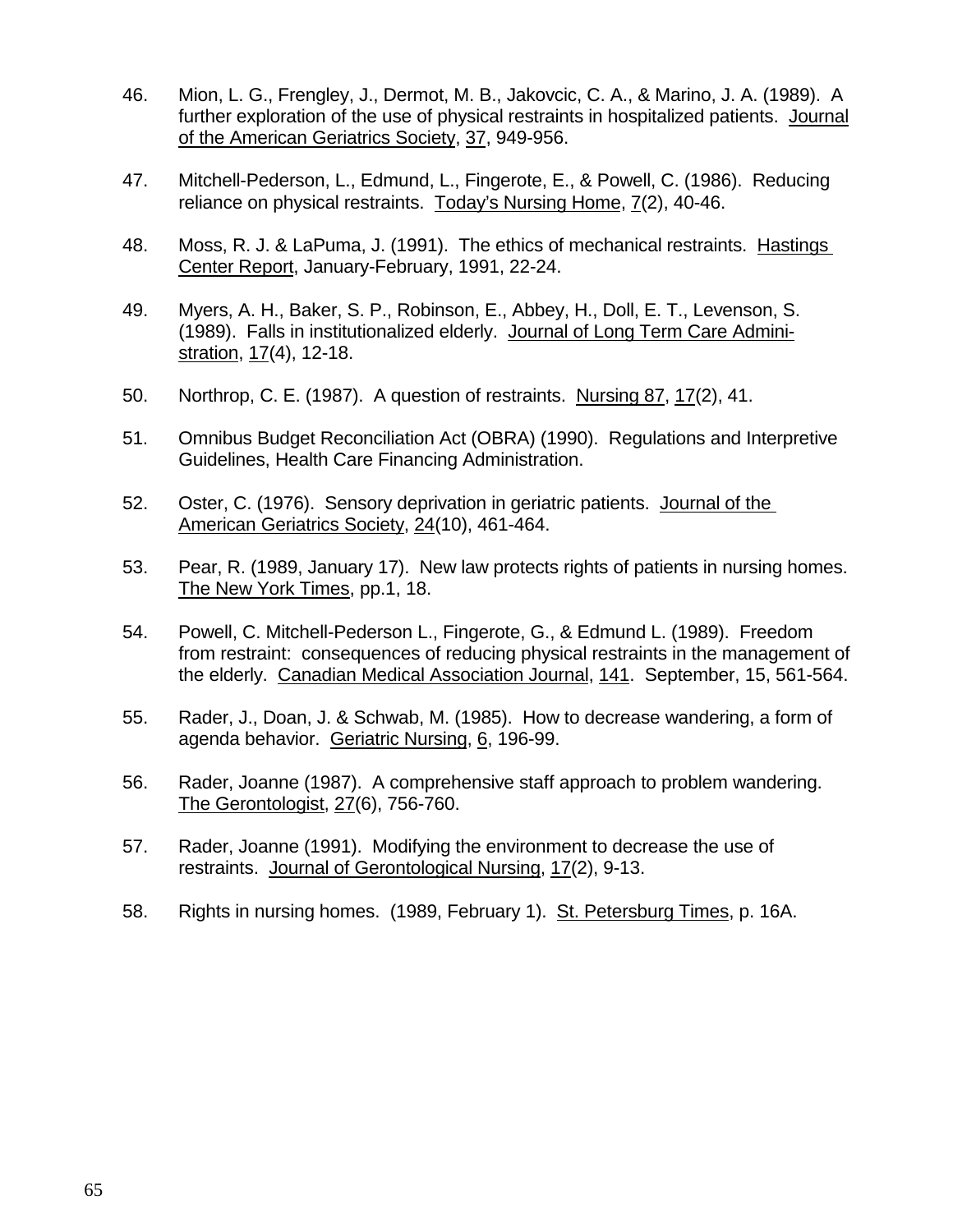- 59. Rubenstein, H. S., Miller, F. H., Postel, S., & Evans, H. (1983). Standards of medical care based on consensus rather than evidence: The case of routine bedrail use for the elderly. Law, Medicine and Healthcare, 11(6), 271-276.
- 60. Schafer, A. (1985). Restraints and the elderly: When safety and autonomy conflict. Canadian Medical Association Journal, 132, 1257-1260.
- 61. Schwab, M., Rader, J., & Doan, J. (1985). Relieving anxiety and fear in dementia. Journal of Gerontological Nursing, 11(5), 8-15.
- 62. Shindul, J. A. & Snyder, M. E. (1981). Legal restraints on restraint. American Journal of Nursing, 81(2), 393-394.
- 63. Strumpf, N., Evans, L., & Schwartz, D. (1987). Patterns of restraint: A crosscultural view. Paper presented at 40th annual scientific meeting of Gerontological Society of America, Washington, D.C.
- 64. Tideleiksaar, R. (1984). An assessment form for falls. Journal of American Geriatrics Society, July 1984, 538-539.
- 65. Werner, P., Cohen-Mansfield, J., Braun, J., & Marx, M. (1989). Physical restraints and agitation in nursing home residents. Journal of the American Geriatrics Society, 37(12), 1122-1126.
- 66. Zgola, J. M. (1987). Doing things. A guide to programming activities for persons with Alzheimer's disease and related disorders. Baltimore: Johns Hopkins University Press.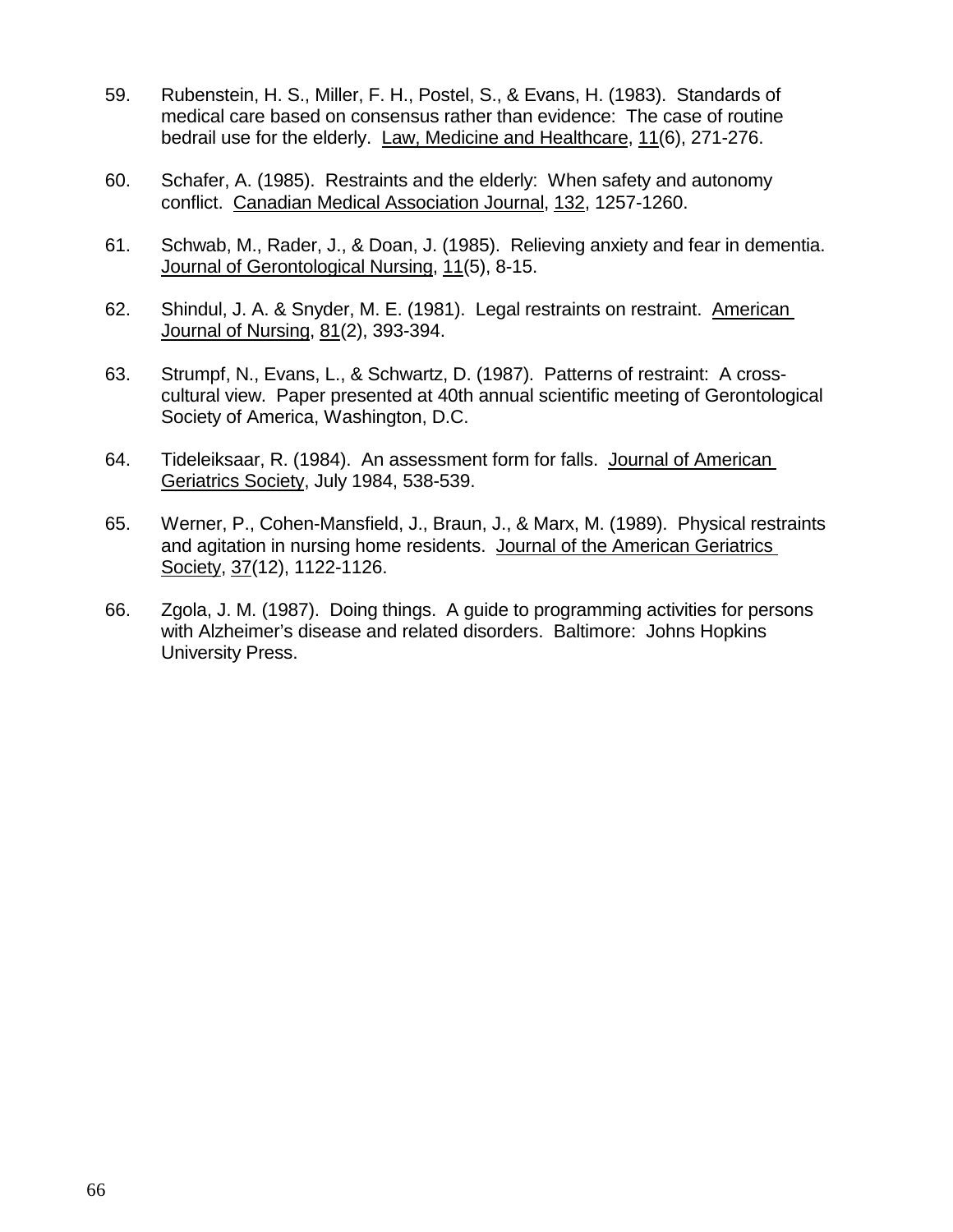| <b>ALZHEIMER'S ASSOCIATION</b><br>789 SHERMAN STREET, SUITE 500<br>DENVER, CO 80209                                                                   | DENVER AREA: 303-813-1669 | TOLL FREE: 800-864-4404 |
|-------------------------------------------------------------------------------------------------------------------------------------------------------|---------------------------|-------------------------|
| <b>COLORADO ASSOCIATION OF HOMES AND SERVICES FOR THE AGING</b><br>1888 SHERMAN STREET, SUITE 610<br><b>DENVER, CO 80203</b>                          |                           | 303-837-8834            |
| <b>COLORADO DEPARTMENT OF PUBLIC HEALTH AND ENVIRONMENT</b><br><b>HEALTH FACILITIES DIVISION</b><br>4300 CHERRY CREEK DRIVE SOUTH<br>DENVER, CO 80222 |                           | 303-692-2800            |
| <b>COLORADO FOUNDATION FOR MEDICAL CARE</b><br>2851 SOUTH PARKER ROAD, SUITE 200<br>AURORA, CO 80014                                                  | DENVER AREA: 303-695-3300 | TOLL FREE: 800-950-8250 |
| <b>COLORADO HEALTH CARE ASSOCIATION</b><br>225 EAST 16TH AVENUE, SUITE 1100<br>DENVER, CO 80203                                                       |                           | 303-861-8228            |
| <b>HEALTH CARE FINANCING ADMINISTRATION</b><br><b>DENVER REGIONAL OFFICE</b><br>1961 STOUT STREET, 5TH FLOOR<br>DENVER, CO 80294                      |                           | 303-844-4024            |
| OFFICE OF THE STATE OMBUDSMAN<br>455 SHERMAN STREET, SUITE 130<br>DENVER, CO 80203                                                                    |                           | 303-722-0300            |

## **AGENCY RESOURCE LIST**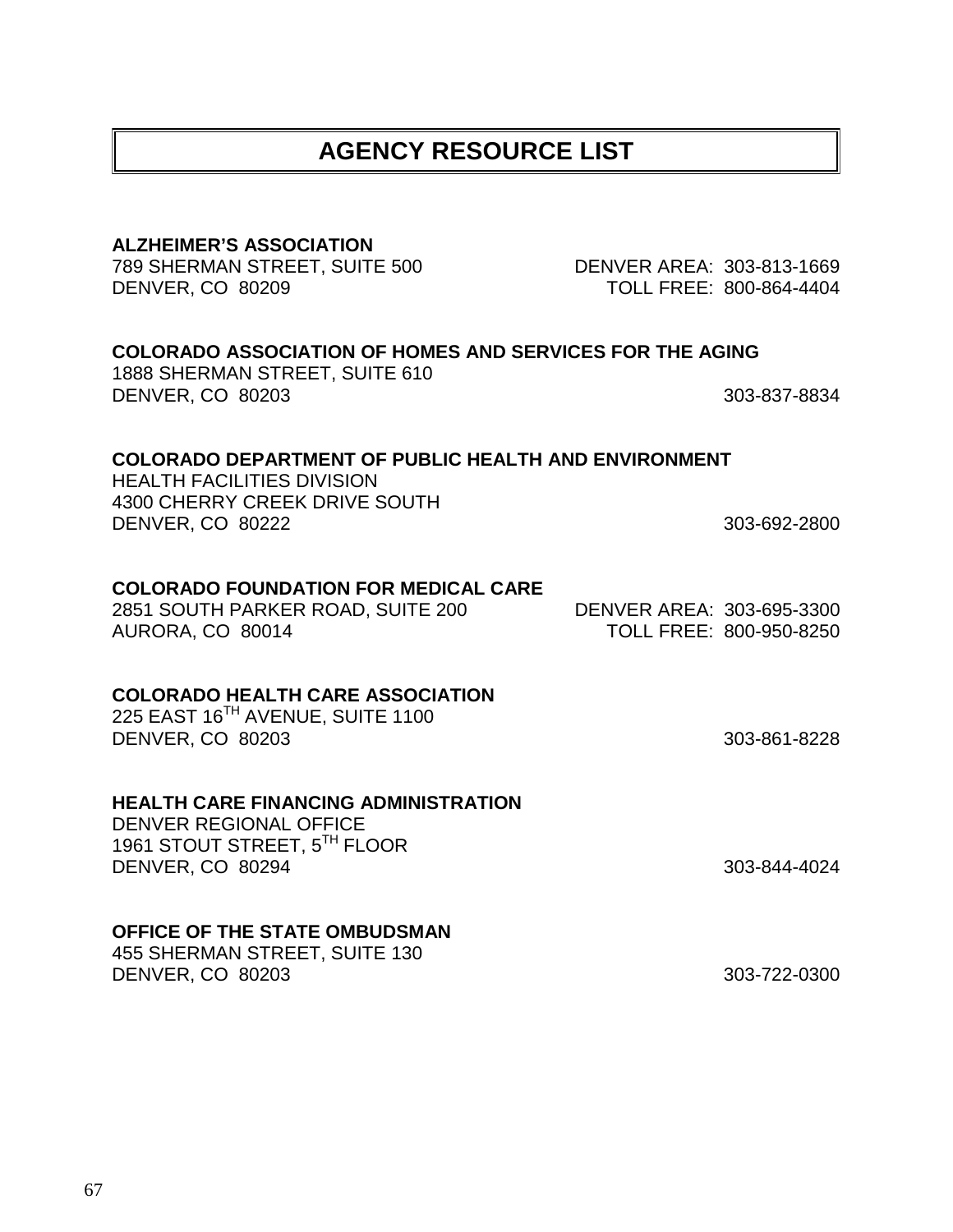Call for the number of your local California Chapter. Provides information, support, and assistance on issues related to Alzheimer's Disease.

#### **CALIFORNIA ASSOCIATION OF HEALTH FACILITIES**

2201 K STREET P.O. BOX 537004 916-441-6400 SACRAMENTO, CA 95853-7004 FAX: 916-441-6441 WEBSITE: www.cahf.org TOLL FREE: 800-347-5547

**ALZHEIMER'S ASSOCIATION**

Long term care professional association representing profit and not-for-profit skilled nursing facilities, residential care facilities for the elderly, intermediate care facilities, mental health rehabilitation centers, and facilities for the developmentally disabled.

#### **CALIFORNIA ASSOCIATION OF HOMES AND SERVICES FOR THE AGING**

7311 GREENHAVEN DRIVE, SUITE 175 SACRAMENTO, CA 94831-3572 916-392-5111 WEBSITE: www.aging.org FAX: 916-392-0575

Long term care professional association representing not-for-profit organizations providing housing, health care, and community services to the elderly.

#### **CALIFORNIA DEPARTMENT OF AGING**

OFFICE OF THE STATE LONG TERM CARE OMBUDSMAN 916-323-6681 1600 K STREET FAX: 916-323-7299 SACRAMENTO, CA 95814 SENIOR SERVICES WEBSITE: www.aging.state.ca.us INFORMATION LINE: 800-510-2020

Investigate and attempt to resolve complaints made by, or on behalf of, individual residents in California long term care facilities, including skilled nursing facilities, residential care facilities for the elderly, intermediate care facilities, adult residential care facilities, and adult day health care facilities.

### **CALIFORNIA DEPARTMENT OF HEALTH SERVICES**

LICENSING AND CERTIFICATION PROGRAM 1800 THIRD STREET, SUITE 210 916-445-2070 P.O. BOX 942732 FAX: 916-445-6979 SACRAMENTO, CA 94234-7320 L&C PROGRAM

WEBSITE: www.dhs.ca.gov/lnc INFORMATION HOTLINE: 800-236-9747

Responsible for licensing and regulating all health facilities in California, including hospitals, skilled nursing facilities, adult day health care centers, and clinics.

## **AGENCY RESOURCE LIST - CALIFORNIA**

WEBSITE: www.alz.org TOLL FREE: 800-660-1993